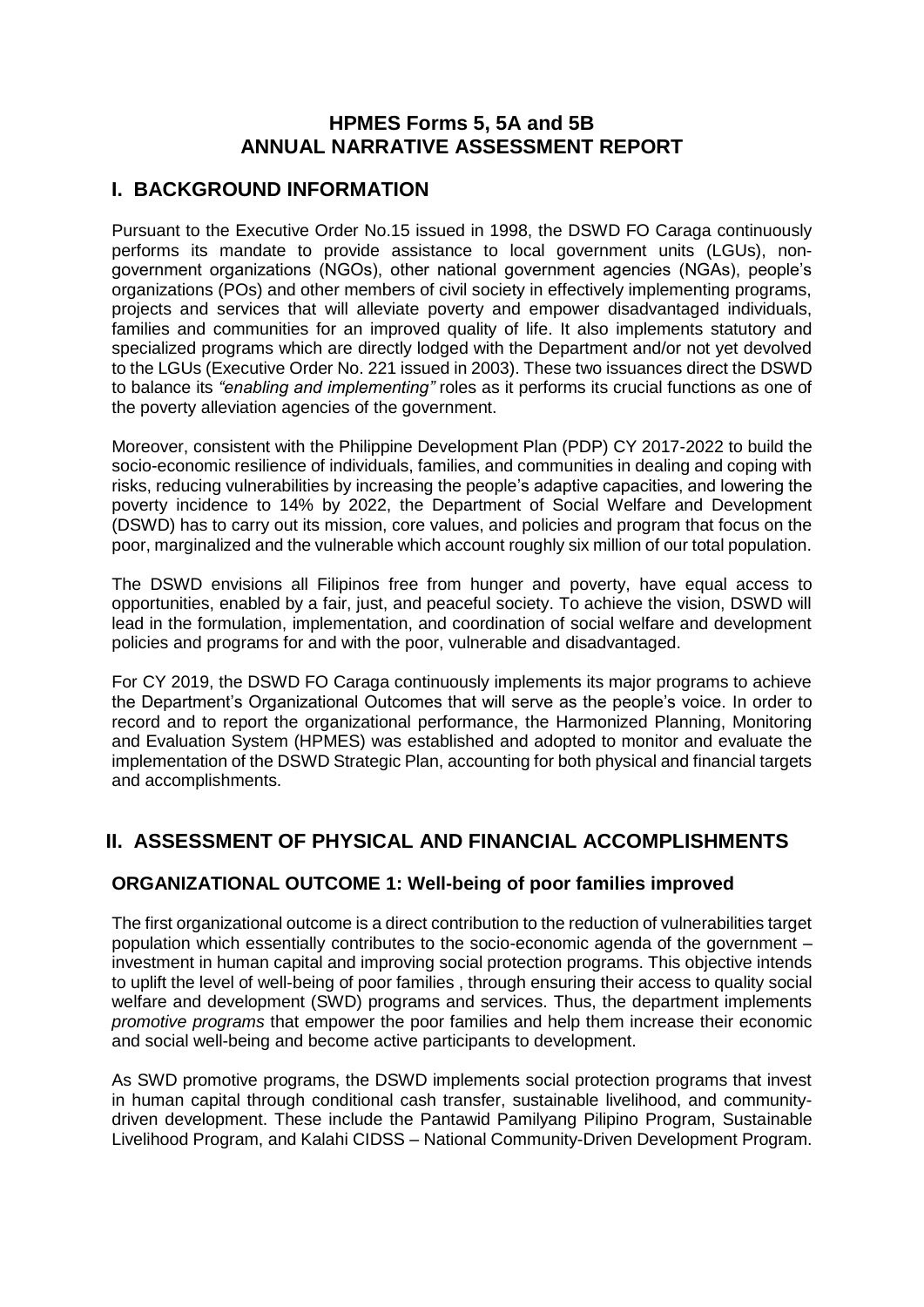## **A. Pantawid Pamilyang Pilipino Program**

As of December 31, 2019 reporting database, there are a total of 187,952, of which the Regular Conditional Cash Transfer (RCCT) has 171,107 and MCCT has 16,845. The field office has achieved more than the physical target of 187,404 for 2019, due to the pronouncement of the national program management office thru the household replacement/Set 9 registration for RCCT and Validation of Endorsed IP Poor Families for MCCT**.**

*Table 1. Targets versus Accomplishments on Outcome Indicators of Pantawid Pamilyang Pilipino Program*

| <b>Outcome Indicators</b>                                                                                            | <b>Accomplishments</b> | <b>Targets</b> | <b>Variance</b> | <b>Assessment</b>  |
|----------------------------------------------------------------------------------------------------------------------|------------------------|----------------|-----------------|--------------------|
| Percentage of Pantawid Pamilya<br>children not attending school that<br>returned to school                           | 44.75%                 | 23%            | $+21.75%$       | Minor<br>Deviation |
| Percentage of Pantawid Pamilya<br>households not availing key health<br>services that availed key health<br>services | 36.91%                 | 26%            | $+10.91%$       | Minor<br>Deviation |
| Percentage of noncompliant<br>beneficiaries validated and<br>provided with interventions                             | 100%                   | 90%            | $+10%$          | Minor<br>Deviation |

The table shows that the program performed and accomplished more than the target, this contributed to the strategies and activities conducted such as the Bata Balik Eskwela Campaign, OPC Checkpoint meeting, presentation of updates on the status of OPC target during RAC/PAC/MCAC meetings, visited education and health facility, conducted case management target beneficiaries, creation of tracking tool with updated reasons and validated, conducted Focus Group Discussion (FGD) with non-compliant children and their parents, with the presence of ALS partners/representative and technical assistance provided to field staff.

*Table 2. Targets versus Accomplishments on Output Indicators of Pantawid Pamilyang Pilipino Program*

| <b>Output Indicators</b>                                                          | <b>Accomplishments</b> | <b>Targets</b>                  | <b>Variance</b> | <b>Assessment</b>  |
|-----------------------------------------------------------------------------------|------------------------|---------------------------------|-----------------|--------------------|
| Number of Pantawid Pamilya<br>households provided with conditional<br>cash grants | 170,212<br>(90.83%)    | 90% of<br>187,404<br>(168, 664) | $+0.83%$        | Minor<br>Deviation |
| Percentage of grievances resolved<br>within established time protocol             | 95.51%                 | 86.25%                          | $+9.26%$        | Minor<br>Deviation |

The achievement of output indicators also contributed to the activities stated in Table 2. However, there were strategies not mentioned in Table 2. that also contributed to the accomplishment of cash grant disbursement, such as, approved provincial ordinances on cash card pawning, addressed EMV cash card related issues and concerns, facilitated/tracked grievances relating to cash card/cash grants, assisted cash distribution thru EMV Cash Card in order to monitor cash grants paid and unpaid to reduce number of non-moving accounts/aging accounts and conducted series of spot check.

In the accomplishment of grievances resolved within established time protocol, conducted spotcheck on the functionality of Barangay Action Committee/Barangay Grievance Committee to some barangays and a proposal in the province of Agusan del Norte for the issuance of ordinance on cash card sealing through a resolution in the PCAC/PGC.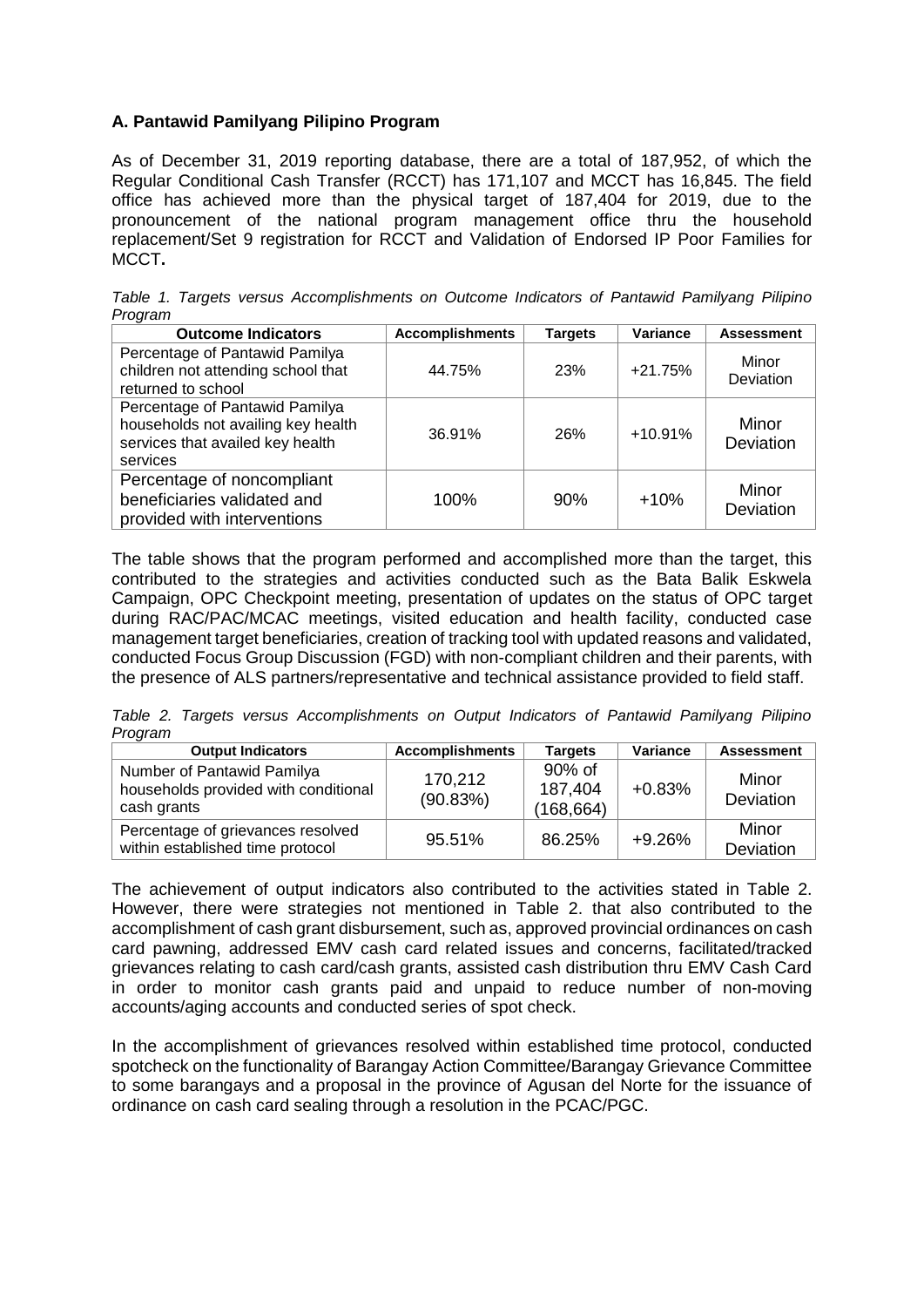| , ,og,a,,,<br>Program/Activity/        | <b>Allocated</b><br><b>Obligations</b> |                   | <b>Disbursement</b> | <b>Utilization Rate</b><br>(%) |                     |
|----------------------------------------|----------------------------------------|-------------------|---------------------|--------------------------------|---------------------|
| <b>Project</b>                         | <b>Budget</b>                          |                   |                     | <b>Obligations</b>             | <b>Disbursement</b> |
| Salaries and<br>Wages -<br>Contractual | 223,648,307.37                         | 222, 142, 536. 17 | 219,708,006.21      | 99%                            | 98%                 |
| <b>Cost of Service</b>                 | 65,310,057.14                          | 65,310,057.14     | 63,406,281.52       | 100%                           | 97%                 |
| Training                               | 2,785,760.00                           | 2,731,637.88      | 1,249,414.88        | 98%                            | 45%                 |
| Monitoring and<br>Evaluation           | 15,653,039.29                          | 15,506,918.29     | 15,230,497.57       | 99%                            | 97%                 |
| Advocacy                               | 976,450.00                             | 976,450.00        | 772,513.00          | 100%                           | 79%                 |
| Administrative<br><b>Expenses</b>      | 15,152,543.09                          | 15,015,268.09     | 12,116,716.82       | 99%                            | 80%                 |
| <b>GRAND TOTAL</b>                     | 323,526,156.89                         | 321,682,867.57    | 312,483,430.00      | 99%                            | 97%                 |

*Table 3. Targets versus Accomplishments on Output Indicators of Pantawid Pamilyang Pilipino Program*

The fund utilization report of the program shows that the disbursement for training has the lowest percentage, because the training activities of the program were conducted on the last quarter of the year due to the major activities and directives of the National Program Management Office.

With the figures given above, the program already achieved the strategic indicators with the strategies, innovations and activities conducted to meet the target. The data reflected were monitored by the Regional Program Management Office thru the technical focal persons to deliver the expected deliverables of the program.

Thus, the field office has received 11 special citations, individual awards of the RPMO staff recognized by the National Program Management Office, awarded as the Creative Initiative in Client-Focused Gender Mainstreamong, Effort in Promoting Youth Empowerment among PP Beneficiaries through Gender Sensitivity Trainings and recognized as the Best Pantawid Pamilya Operations Team, for the outstanding performance and contribution to the Pantawid Pamilya Program implementation.

The success of the program also recognizes the commitment of the partner-beneficiaries to perform the set conditionalities and in partnership with the national line agencies, civil society organizations, local government units and other stakeholders.

#### **B. Sustainable Livelihood Program**

*Table 4. Targets versus Accomplishments on Outcome Indicators of SLP*

| <b>Outcome Indicators</b>     | <b>Accomplishments</b> | Tarɑets | Variance  | <b>Assessment</b> |
|-------------------------------|------------------------|---------|-----------|-------------------|
| Percentage of SLP households  | 11.15%                 | 100%    | $-88.55%$ | Maior             |
| earning from microenterprises |                        |         |           | Deviation         |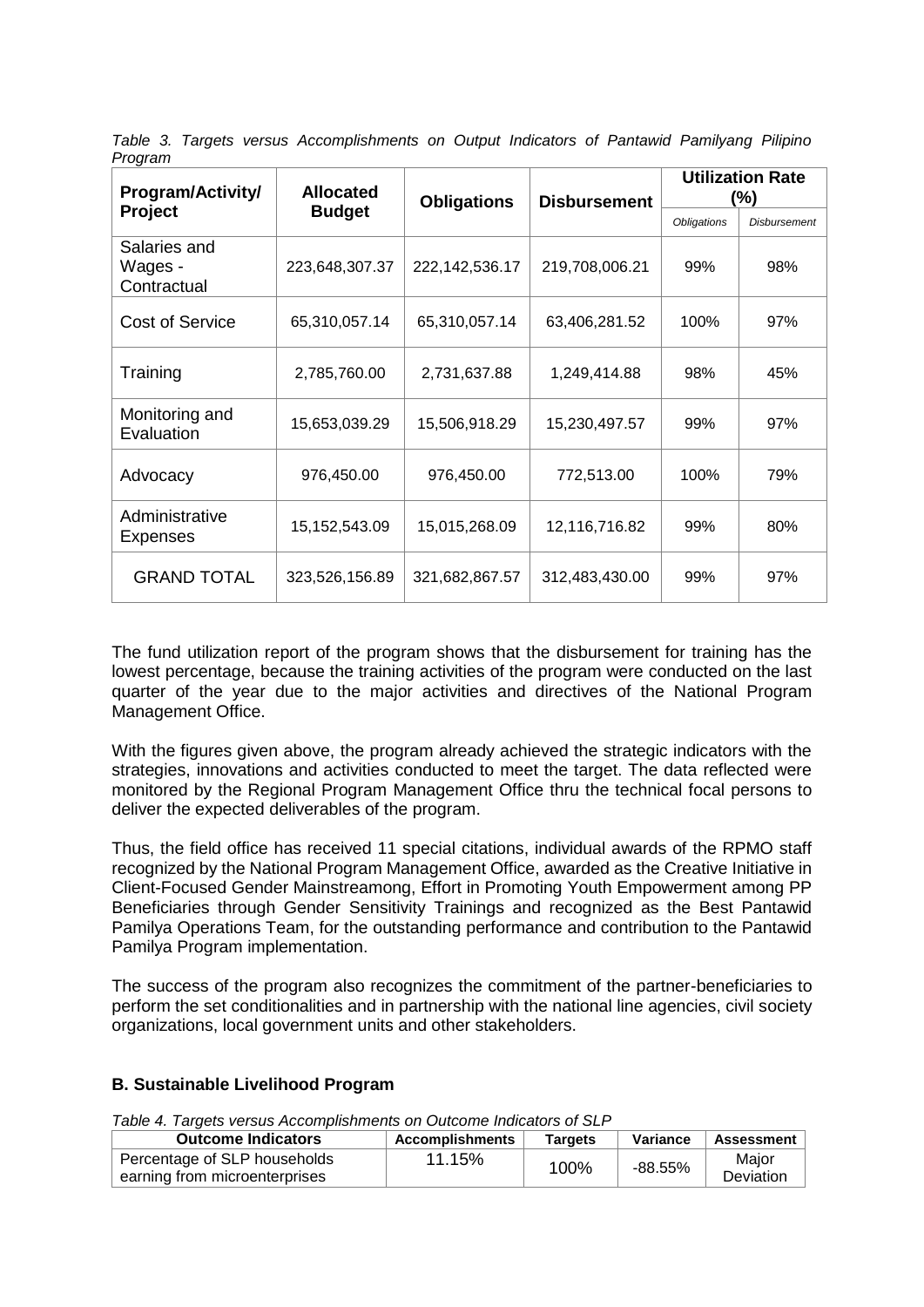| Percentage of SLP households | 0.67%               | 00% |         | Major            |
|------------------------------|---------------------|-----|---------|------------------|
| gainfully employed           | $(1$ out of $150$ ) |     | -99.33% | <b>Jeviation</b> |

In CY 2019, out of total assisted SLP households through Microenterprise Development Track, only 11.15% percent or 379 SLP households were actually gaining from the Microenterprise. It exhibits 88.55% less than its target of 100%. On the other track, only one (1) EF participant was served and gainfully employed throughout the year out of its target of 150 household. Such that, it resulted to a negative variance of 99.33%.

|  | Table 5. Targets versus Accomplishments on Output Indicators of SLP |  |
|--|---------------------------------------------------------------------|--|
|  |                                                                     |  |

| <b>Output Indicators</b>                                                                                                     | <b>Accomplishments</b> | <b>Targets</b> | Variance               | <b>Assessment</b>  |
|------------------------------------------------------------------------------------------------------------------------------|------------------------|----------------|------------------------|--------------------|
| Number of SLP households assisted<br>through the Microenterprise<br>Development and Employment<br><b>Facilitation Tracks</b> | 3,400                  | 2,983          | $+417$ or<br>+13.98%   | Minor<br>Deviation |
| Number of SLP households<br>a)<br>assisted through the<br>Microenterprise Development<br>Track                               | 3.399                  | 2,833          | $+566$ or<br>+19.98%   | Minor<br>Deviation |
| Number of SLP households<br>b)<br>assisted through Employment<br><b>Facilitation Track</b>                                   |                        | 150            | $-149$ or<br>$-99.33%$ | Major<br>Deviation |

As of December 2019, from a target of 2,983, the program was able to served a total of 3,400 households. This is 13.98% higher than its annual target. On accomplishment per track, 3,399 households were served for Microenterprise Development Track in which it has an excess of 566 households from its target of 2,833. On other track, the SLP has served only one (1) household out of the target of 150 household for Employment Facilitation Track.

Considering the PQAF (Participants Qualifications Assessment Forms) result, it shows that majority of the participants are more qualified to pursue MD instead of EF. Also, the Livelihood Asset Market Map (LAMM) gathered by Field PDOs shows that there is less employment opportunities in the project areas and the job qualification required does not match the profiling of the participants.

Furthermore, some participants prefer to choose MD instead of EF even though they are qualified for EF track. In view of the fact of limited employment opportunities within their locality, the participants are uninterested to accept employment away from their hometown. Such that, most of the participants opted for MD track since they prefer to stay at their hometown.

#### **C. Kalahi CIDSS – NCDDP**

KC NCDDP implementation for CY 2019 is scheduled to complete the full cycle implementation in 6 municipalities under 193 batch 2. It started the year with the completion of the social preparation processes in these municipalities. By year-end, the full CEAC implementation is completed including sub-project completion, closure of community bank accounts and accountability reporting at the barangays and municipal level. On the last quarter of the year, 2 Municipal and 1 Ancestral Domain Talakayan are facilitated; 2 Community Scorecards are likewise conducted. These participatory evaluation activities are both accomplished with partner service providers.

Covering three municipalities, facilitators and community volunteers implementing the Strengthening Community Participation in Local Development or Makilahok targeted RFR finalization, procurement processes and grant funds downloading for the 1st quarter of the year. By end of 3rd quarter, end-of-cycle activities are completed including accountability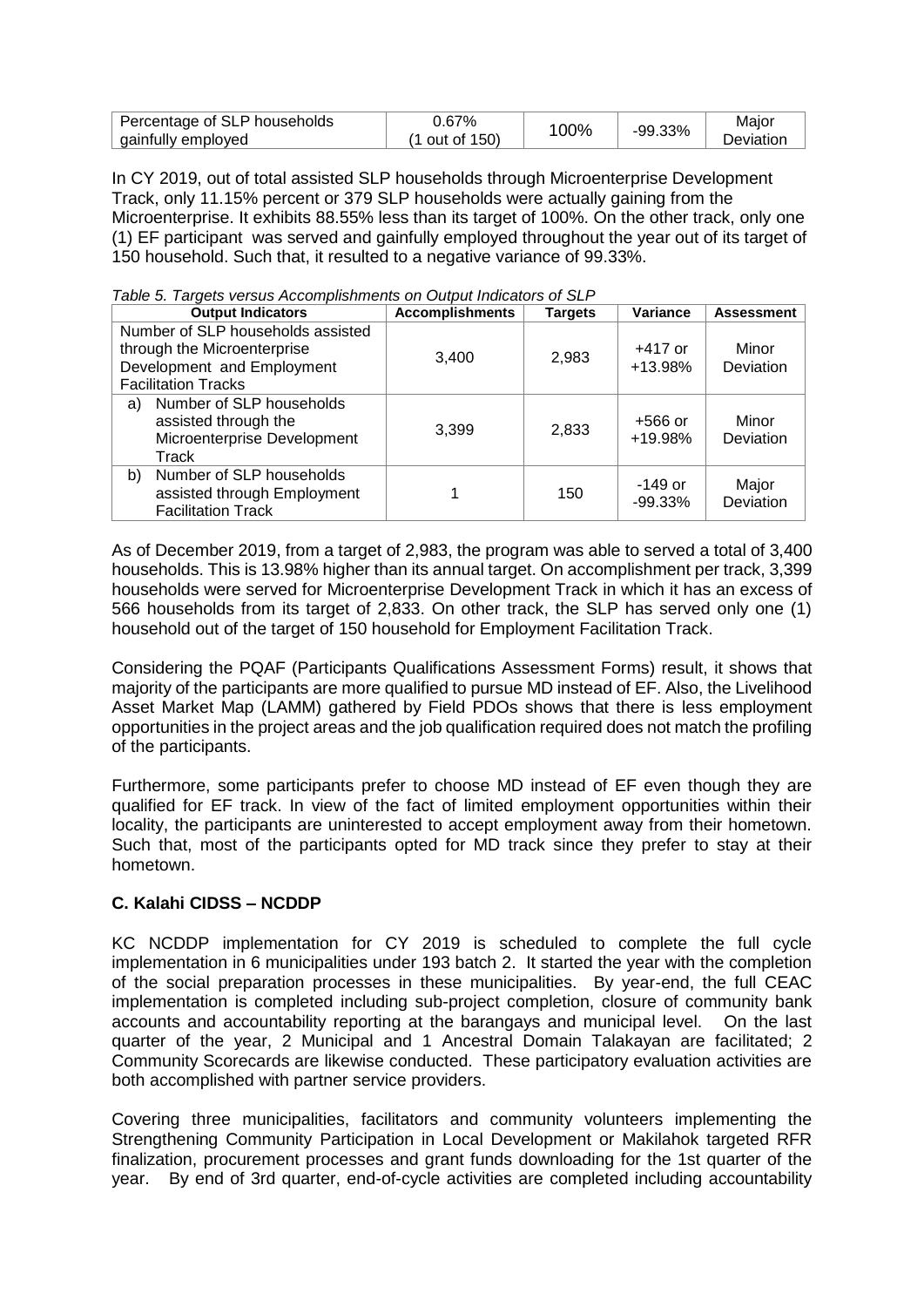reporting, inauguration, hand-over of completed sub-projects and the closing of community bank accounts.

Assisting Indigenous Cultural Communities (ICC) in 6 CADTs thru IP-CDD, the Program's facilitation ensured the prioritization of the communities' plans manifested in their ADSDPP. Social preparation activities including the review of their priority solutions and the ensuing preparation and review of proposals are accomplished during this reporting period.

| <b>Output Indicators</b>                                                                                                        | <b>Accomplishments</b> | <b>Targets</b> | Variance | <b>Assessment</b>       |
|---------------------------------------------------------------------------------------------------------------------------------|------------------------|----------------|----------|-------------------------|
| Number of KC-NCDDP sub-projects<br>completed in accordance with<br>technical plans and schedule                                 | 45                     | 42             | $+3$     | Minor<br>Deviation      |
| Number of households that<br>benefitted from completed KC-<br>NCDDP sub-projects or Households<br>benefitting from sub-projects | 30,683                 | 31,150         | $-467$   | Minor<br>Deviation      |
| Percentage of completed KC-<br>NCDDP projects that have<br>satisfactory or better sustainability<br>evaluation rating           | 100%                   | 100%           | 0        | Full target<br>Achieved |
| No. of women community volunteers<br>trained in CDD                                                                             | 28,023                 | 26,557         | $+1,466$ | Minor<br>Deviaton       |
| Percentage of paid labor jobs<br>created by the Project are accessed<br>by women                                                | 25%                    | 30%            | $+5%$    | Minor<br>Deviation      |

*Table 6. Targets versus Accomplishments on Output Indicators of KC-NCDDP*

Differences between targets and accomplishments are minimal. These are mostly due to targets set that are estimates. A particular case is that of the total HHs benefitting from completed SPs. This is an estimate based on covered number of barangays, average prioritized barangays and average number of HH beneficiaries per completed sub-project. Prioritization however is not Program controlled but based on participatory processes and proposed projects are depending on community identified needs and prioritized.

#### *Table 7. Financial Performance of KC-NCDDP*

| <b>Program/Activity/</b> | <b>Allocated</b> | <b>Obligations</b><br><b>Disbursement</b> |               | (%)                | <b>Utilization Rate</b> |
|--------------------------|------------------|-------------------------------------------|---------------|--------------------|-------------------------|
| <b>Project</b>           | <b>Budget</b>    |                                           |               | <b>Obligations</b> | <b>Disbursement</b>     |
| <b>KC-NCDDP</b>          | 175,320,546.32   | 175,320,546.<br>32                        | 145,663,499.7 | 100.00<br>$\%$     | 83.08%                  |

#### **ORGANIZATIONAL OUTCOME 2: Rights of the poor and vulnerable sectors promoted and protected**

This outcome refers to the results of the Department's *protective programs and services*  provided to poor as well as its clients in residential and non-residential facilities and other vulnerable sectors of the society. This is to guarantee that the vulnerable individuals and groups, namely, the children, youth, women, persons with disability, senior citizens, solo parents and indigenous peoples are able to benefit from the programs and services provided by the government, especially the DSWD. This outcome is also directed towards the fulfilment of the country's commitment to the various international instruments/treaties for the protection of the rights of the victims of violence, the marginalized and the disadvantaged or those excluded from the mainstream society.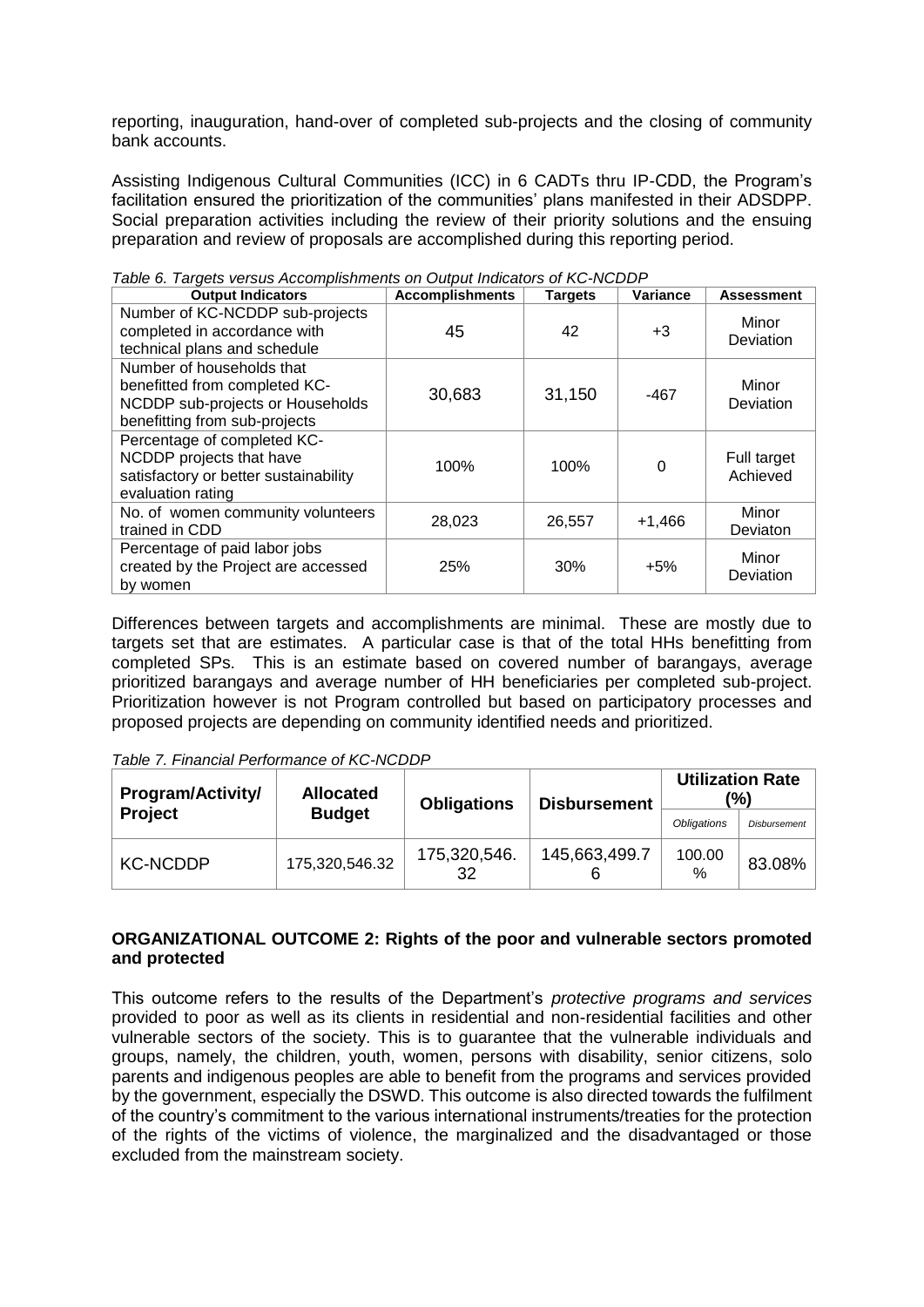### **A. Residential and Non-Residential Program**

The DSWD FO Caraga provides residential care facilities to vulnerable and disadvantage sectors through the establishment of residential care facilities and centers. Such residential care facilities that DSWD FO Caraga have are Home for Girls and RRCY.

## **A.1** *Regional Rehabilitation Center for Youth (RRCY)*

The Regional Rehabilitation Center for Youth (RRCY) had been continuously implementing rehabilitative programs and services for the Children In Conflict with the Law (CICL) coming from different parts of Caraga. These clients were ordered to undergo rehabilitation upon the recommendation of the Local Social Welfare and Development Officers (LSWDO) as their cases are punishable for more 12 years of imprisonment and other subsidiary penalties.

Situated in Patin-ay, Prosperidad, Agusan del Sur, the center has served numerous clients through the provision of different services which geared towards improving their social functioning before their reintegration to their families and respective communities. There were a lot of success stories of discharged residents who were either employed in the government and private offices, finished their education, while others decided to serve their respective church.

The center is continuously contributing to the Field Office's thrust and Directions for 2019 which is the Organizational Outcome 2" Rights of the Poor and Vulnerable Sectors Promoted and Protected.

| <b>Outcome Indicators</b>                                                                    | <b>Accomplishments</b> | Targets | Variance | <b>Assessment</b> |  |  |  |
|----------------------------------------------------------------------------------------------|------------------------|---------|----------|-------------------|--|--|--|
| Percentage of clients in residential<br>and non-residential care facilities<br>rehabilitated | 56.36%<br>(62/110)     | 30%     | +26.31%  | Major<br>Variance |  |  |  |

#### *Table 8. Targets versus Accomplishments on Outcome Indicators of RRCY*

| Table 9. Targets versus Accomplishments on Output Indicators of RRCY |  |  |  |  |  |  |
|----------------------------------------------------------------------|--|--|--|--|--|--|
|----------------------------------------------------------------------|--|--|--|--|--|--|

| <b>Output Indicators</b>               | <b>Accomplishments</b> | <b>Targets</b> | <b>Variance</b> | <b>Assessment</b> |
|----------------------------------------|------------------------|----------------|-----------------|-------------------|
| Number of clients served in            | 110                    | 112            | $-2$            | Minor             |
| residential care facilities            |                        |                |                 | Deviation         |
| ALOS of clients in Residential Care    |                        |                |                 |                   |
| <b>Facilities</b>                      |                        |                |                 |                   |
| Percentage of facilities with standard |                        |                |                 |                   |
| client-staff ratio                     |                        |                |                 |                   |
| <b>Client-Social Worker</b><br>a)      |                        |                |                 |                   |
| Ratio                                  | 1:15                   |                |                 |                   |
| Client-Houseparent<br>b)               |                        |                | -               |                   |
| Ratio                                  | 1:19                   |                |                 |                   |

For the period of January to December, the center has served 110 CICLs. Of the 110 served clients, sixty-five 65 are carry over in the previous year, while forty-five 45 are newly admitted for this year. Of the 45, four (4) were readmitted after they Left the Center Without Permission (LWOP).

There were 62 residents who were assessed as rehabilitated. Out of the 62 rehabilitated, 35 are carry over from 2018 while twenty-seven 27 were assessed rehabilitated after the administration of the Social Functioning Indicator (SFI) this year.

For 2019, the rehabilitated in the 2nd semester is 14.47% lower than the 1st Semester since majority of clients served were already rehabilitated from the previous quarters. 39 or 35.55% residents were already discharged to their families. 15 or 13.63% were the residents who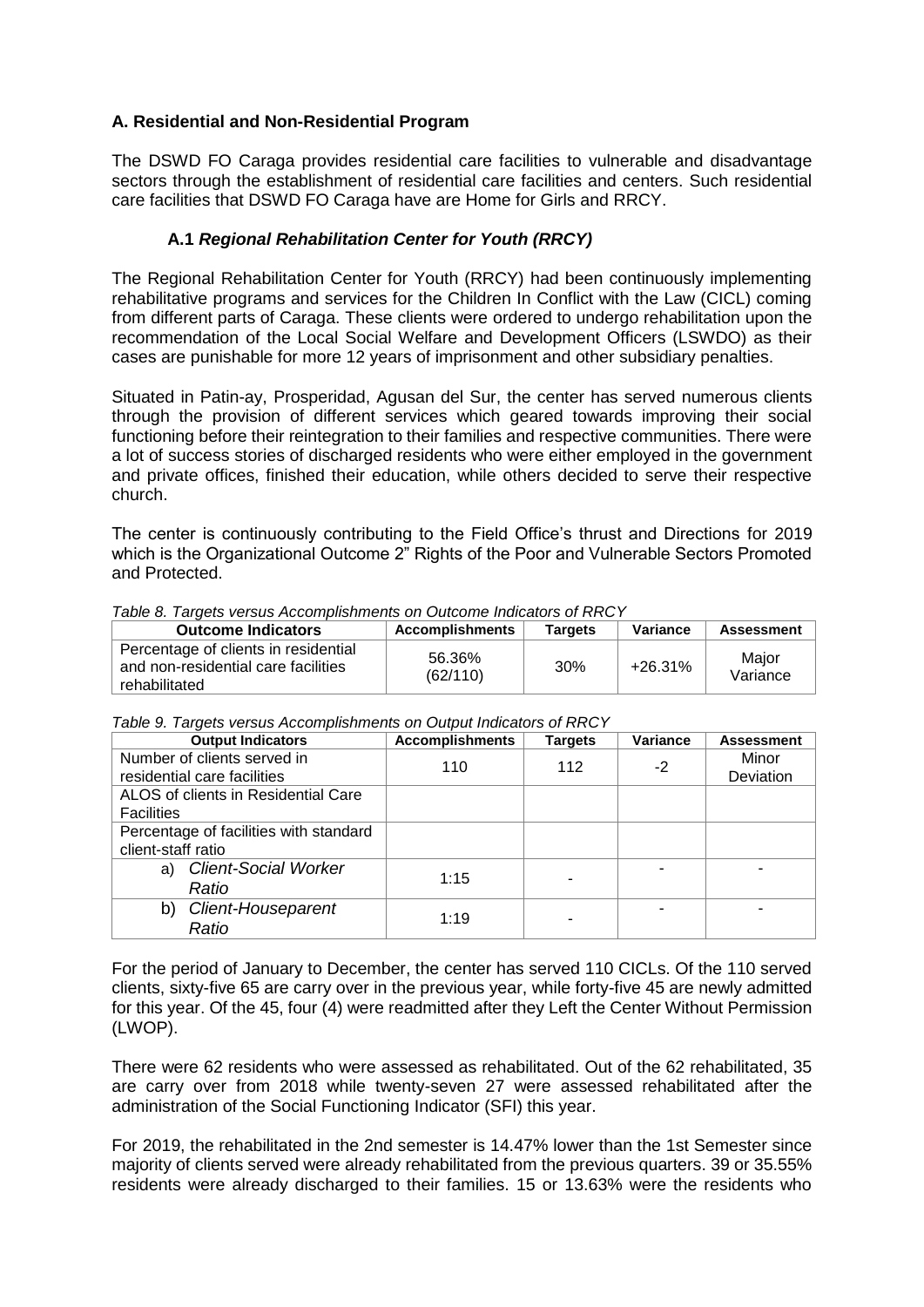committed LWOP. One (1) resident was discharged to his family after the center manifested to the committing court of being not criminally responsible at the time of the commission of the offense due to his minority. Six (6) residents were discharged after the court dismissed the charge/s filed against them. Of the 6, five (5) of them were part of those assessed as rehabilitated.

Presently, the center is serving fifty-one (51) remaining residents undergoing rehabilitation in which four (4) of them are targeted for discharged in the 1st quarter of 2020.

#### **A.2** *Home for Girls*

The programs and services of Home for Girls (HFG) as a 24 hour residential care facility for children in need of special protection has evolved from catering to sexually abused children to other categories of abuse to include Children in Situation of Armed Conflict, and Children in Conflict with the Law (CICL). The intervention and approaches included other experts and national agencies and organizations.

The operation the facility is guided by the manual of operation based on the Administrative Order No. 15 series of 2012 entitled "Revised Standards on Residential Care Service" where HFG Caraga has been accredited as Level III.

| Table 10. Targets versus Accomplishments on Outcome Indicators of HFG                        |                        |                |          |                   |  |  |  |  |
|----------------------------------------------------------------------------------------------|------------------------|----------------|----------|-------------------|--|--|--|--|
| <b>Outcome Indicators</b>                                                                    | <b>Accomplishments</b> | <b>Targets</b> | Variance | <b>Assessment</b> |  |  |  |  |
| Percentage of clients in residential<br>and non-residential care facilities<br>rehabilitated | 62.5%<br>(25/40)       | 30%            | $+32.5%$ | Maior<br>Variance |  |  |  |  |

*Table 10. Targets versus Accomplishments on Outcome Indicators of HFG*

62.50 % or 25 cases have completed their intervention plan as assessed using the Social Functioning Indicator.

| <b>Output Indicators</b>               | <b>Accomplishments</b> | <b>Targets</b> | <b>Variance</b> | <b>Assessment</b> |
|----------------------------------------|------------------------|----------------|-----------------|-------------------|
| Number of clients served in            | 55                     | 30             | $+25$           | Major             |
| residential care facilities            |                        |                |                 | Deviation         |
| ALOS of clients in Residential Care    |                        | 320            | $+69$           | Minor             |
| <b>Facilities</b>                      | 251 days               |                |                 | Deviation         |
| Percentage of facilities with standard |                        |                |                 |                   |
| client-staff ratio                     |                        |                |                 |                   |
| <b>Client-Social Worker</b><br>C)      |                        |                |                 |                   |
| Ratio                                  | 1:13                   |                |                 |                   |
| Client-Houseparent<br>d)               |                        |                |                 |                   |
| Ratio                                  | 1:15                   |                |                 |                   |

*Table 11. Targets versus Accomplishments on Output Indicators of HFG*

The operation of HFG's programs and services is guided by the Standards on Residential Care Service. During the semester, the targets for accomplishment has been fully achieved through the coordinated efforts of clients, staff, field office management, relatives and family of clients and the support of the MSDWOs.

Through the P2.3B allotment for all DSWD Centers and Residential Care Facilities (CRCF), HFG obtained 100% completion of the projects.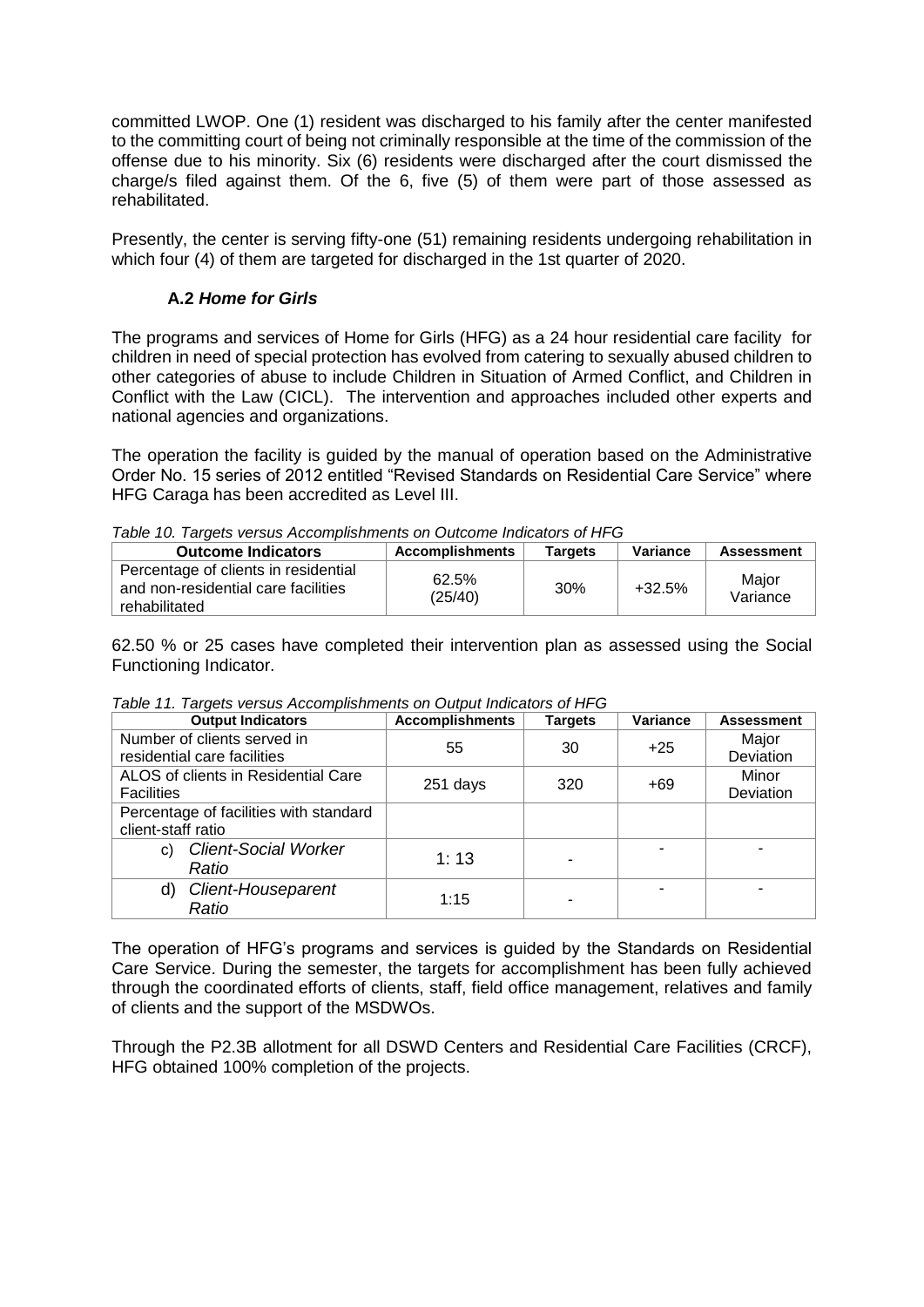#### **B. Supplementary Feeding Sub-Program**

The Supplementary Feeding Program in DSWD was effected as a contribution to the ECCD program of the government. This is likewise DSWD's response in achieving the Sustainable Development Goal (SDG) 2 "Zero Hunger and Sustainable Development Goal (SDG) 3 "Good Health and Well-Being" which is the country's commitment to end poverty. The program was further strengthened by the enactment of RA 11037 that is "Masustansyang Pagkain Para Sa Mga Batang Pilipino" Act where DSWD is mandated to implement the Supplementary Feeding Program to all Child Development Centers and Supervised Neighborhood Play in all communities.

The Supplementary Feeding Program was implemented in Caraga since 2011 whereby funds are transferred to the Local Government Units being our implementing arm for the procurement of goods with the budget allocation of P 15.00 per child for 120 feeding days. However, with the new Guidance of President Duterte, The President proclaimed last October 2018 that there would be no transfer of funds to the LGUs in all DSWD programs. This was immediately followed by the issuance of memorandum from Secretary Rolando Joselito Bautista regarding no downloading of funds in various DSWD programs and provide the service direct to the beneficiaries that would signify that DSWD is now the procuring entity for the goods to be utilized in the program. Because of the new directive, DSWD has revised its guidelines through the issuance of MC No. 03 Series of 2019 the "Revised Procedure on the Implementation of Supplementary Feeding Program Based on Amended Administrative Order No. 04 Series of 2016"

| <b>Outcome Indicators</b>           | <b>Accomplishments</b> | <b>Targets</b> | Variance | <b>Assessment</b> |
|-------------------------------------|------------------------|----------------|----------|-------------------|
| Percentage of malnourished children |                        |                |          |                   |
| in CDCs and SNPs with improved      |                        |                |          |                   |
| nutritional status                  |                        |                |          |                   |
| a. Severely underweight to          | 79%                    | 10%            | $+69%$   | Major             |
| Underweight                         |                        |                |          | Deviation         |
| b. Underweight to Normal            | 82%                    | 80%            | $+2\%$   | Minor             |
|                                     |                        |                |          | Deviation         |
| c. Overweight to Normal             | 21%                    | <b>20%</b>     | $+1\%$   | Minor             |
|                                     |                        |                |          | Deviation         |

*Table 12. Targets versus Accomplishments on Outcome Indicators of SFP 8th Cycle Implementation*

*Table 13. Targets versus Accomplishments on Output Indicators of SFP 8th Cycle Implementation*

| <b>Output Indicators</b>                                                      | <b>Accomplishments</b> | <b>Targets</b> | Variance | <b>Assessment</b>  |
|-------------------------------------------------------------------------------|------------------------|----------------|----------|--------------------|
| Number of children in CDCs and<br>SNPs provided with supplementary<br>feeding | 79.894                 | 75.791         | $+4.103$ | Minor<br>Deviation |

*Table 14. Targets versus Accomplishments on Output Indicators of SFP 9th Cycle Implementation*

| <b>Output Indicators</b>                                                      | <b>Accomplishments</b> | <b>Targets</b> | Variance | <b>Assessment</b>  |
|-------------------------------------------------------------------------------|------------------------|----------------|----------|--------------------|
| Number of children in CDCs and<br>SNPs provided with supplementary<br>feeding | 76.204                 | 75.791         | $+413$   | Minor<br>Deviation |

The 2nd semestral number of children comprise of the 9th cycle implementation (1st semester is 8th cycle implementation). The 9th cycle starts June 1, 2019 to May 31, 2020. The actual number of children for the 9th cycle of 76,204 exceeds the target number of children of 75,791 (100.5% accomplishment rate).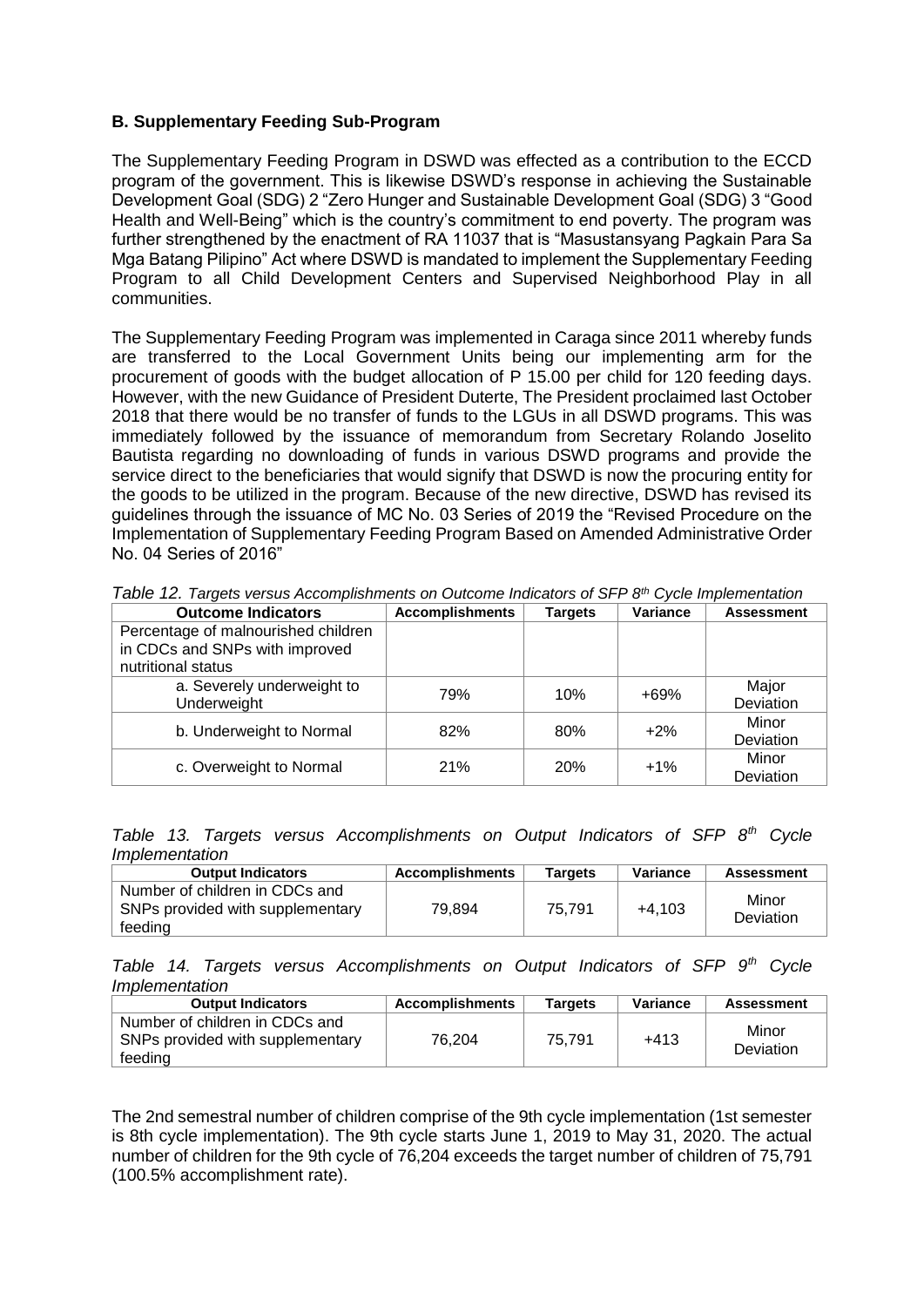The procurement process through public bidding of the 9th cycle implementation started last May 2019. Out of the 72 LGUs, there were only 36 LGUs are with successful public bidding and the remaining 36 LGUs are in small-value procurement process after two (2) failed public bidding. Out of the P140,462,000.00 total budget allocation for the program, P133,033,721.41 (95%) were utilized of which P128,995,721 are coming from the grants and P4,093,000.00 from MOOE The remaining P 7,428,278.59 are from Savings from Grants due to public bidding (P5,541,878.59) and unutilized funds from 2 LGUs since the LCEs waived to implement the program.

Currently, the feeding implementation is on-going and expected to end on last week of January 2020 (13 LGUs), 2nd week of February (23 LGUs) and last week of March (36 LGUs).

The 2nd semestral number of children comprise of the 9th cycle implementation (1st semester is 8th cycle implementation). The 9th cycle starts June 1, 2019 to May 31, 2020. The actual number of children for the 9th cycle of 76,204 exceeds the target number of children of 75,791 (100.5% accomplishment rate).

## **C. Social Welfare for Senior Citizen Sub-program**

## *C.1 Social Pension for Indigent Senior Citizens*

The government recognizes that the welfare of senior citizens can be a challenge for many families. According to a September 2019 Philippine Institute for Development Studies (PIDS) paper, the country has 17.5 percent of the elderly who are labeled "income poor," representing roughly 1.2 million senior citizens who need support the most. Continuous information education campaign on the laws for senior citizens so that they could fully enjoy the benefits and privileges due them in their golden years. Upon the issuance of Memorandum Circular, No. 04 series of 2019, specifically defined that senior citizens who are 60 years old, frail, sickly or disabled, and have no regular income or assistance from relatives are eligible to avail the social pension program. These beneficiaries would also have no Government Service Insurance System, Social Security System, or any similar type of contributory pension or insurance. In Caraga Region, there are more than 230,000 reported senior citizens and almost 78% of it are "living poor" but only 140,000 of them are beneficiaries of social pension.

|  |  |  |  |  |  | Table 15. Targets versus Accomplishments on Outcome Indicators of Social Pension |
|--|--|--|--|--|--|----------------------------------------------------------------------------------|
|--|--|--|--|--|--|----------------------------------------------------------------------------------|

| <b>Outcome Indicators</b>                                                                                    | <b>Accomplishments</b> | <b>Targets</b> | Variance | <b>Assessment</b>  |
|--------------------------------------------------------------------------------------------------------------|------------------------|----------------|----------|--------------------|
| Percentage of beneficiaries using<br>social pension to augment daily living<br>subsistence and medical needs | 102.69%                | $90-100\%$     | $+2.69%$ | Minor<br>Deviation |

|  |  |  |  | Table 16. Targets versus Accomplishments on Ouput Indicators of Social Pension |  |  |
|--|--|--|--|--------------------------------------------------------------------------------|--|--|
|  |  |  |  |                                                                                |  |  |

| <b>Output Indicators</b><br><b>Accomplishments</b><br>Variance<br><b>Targets</b><br><b>Assessment</b><br>Number of senior citizens who<br>Minor<br>received social pension within the<br>140,000<br>143.774<br>$+3.774$ |  |  |  |  |           |  |  |  |  |
|-------------------------------------------------------------------------------------------------------------------------------------------------------------------------------------------------------------------------|--|--|--|--|-----------|--|--|--|--|
|                                                                                                                                                                                                                         |  |  |  |  |           |  |  |  |  |
| quarter                                                                                                                                                                                                                 |  |  |  |  | Deviation |  |  |  |  |

The program had an allotment of funds in the amount of P840,000,000.00 covering the 140,000 Indigent Senior Citizens. But the actual beneficiaries received had reached to 143,774 this is due to the delisted beneficiaries (deceased, unlocated, transfer of residence,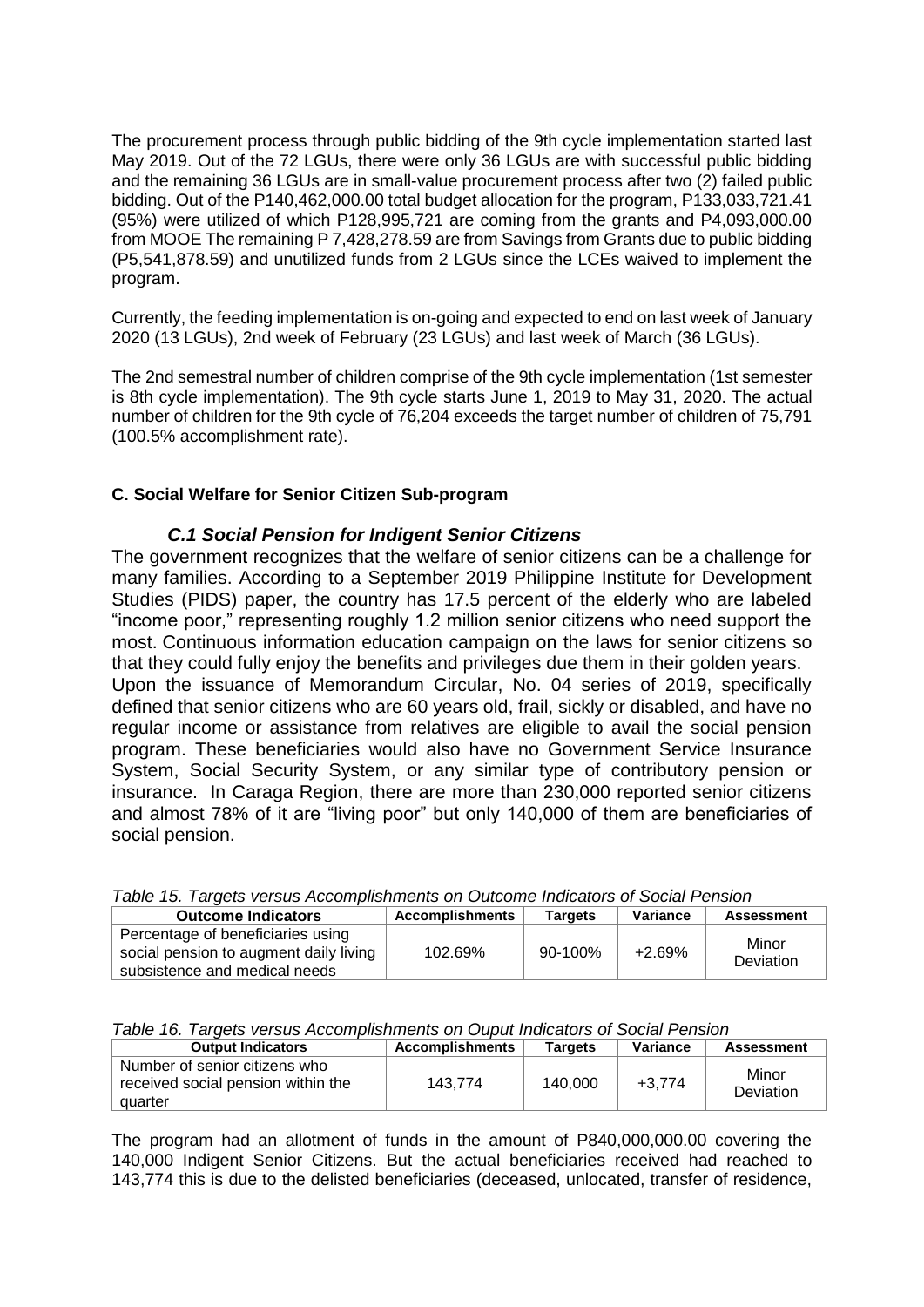SSS beneficiaries, and financial and economically stable) which was being replaced, hence the possibility that the listed one beneficiary within a year could result to two beneficiaries (first and second semester).

| <b>Program/Activity/</b>                                                    | <b>Allocated</b> | <b>Obligations</b> | <b>Disbursement</b> | (%)                | <b>Utilization Rate</b> |
|-----------------------------------------------------------------------------|------------------|--------------------|---------------------|--------------------|-------------------------|
| Project                                                                     | <b>Budget</b>    |                    |                     | <b>Obligations</b> | Disbursement            |
| <b>Provision of Social</b><br>Pension to Indigent<br><b>Senior Citizens</b> | 840,000,000.00   | 840,000,000.00     | 840,000,000.00      | 100%               | 100%                    |

*Table 17. Financial Performance of Social Pension*

In adherence to MC 04 s. 2019, the Social Pension Program Management Office is in full implementation of semester payout of monthly stipend amounting to P3,000.00 per semester. For the 3rd and 4th quarter, series of payout has been conducted to 73 LGUs that lasted until December 27, 2019 to include the clearing and payment of unclaimed 1st semester stipend. This activity was done through conduct of special pay-out at the given place and scheduled date and even house to house for those beneficiaries with special cases such as bedridden, sickly, met an accident hospitalized and even living in Geographically Isolated and Disadvantaged Areas that demand high cost of transportation.

Despite the limited staff from the SPPMO, the RPMO team had extended their support to augment during the pay-out following the standard security protocol issued by the office. The SPPMO maintained the strong partnership between the Armed Forces of the Philippines in securing the money and paymasters during payout, with the LGU for ensuring the logistic support in coordination with the Federation of Senior Citizens Association and the Philippine National Police for the order of the activity. Prior to the pay-out, there was an orientation on the guidelines and other policies for information to the beneficiaries. The effective installation of help desk which is managed by the LGU Focal and other C/MSWD staff helped ease the activity such as verifying the supporting documents of Pagtugot, grievances and queries of the beneficiaries. Brochures were distributed so with radio programming and other social media platform as integral part of advocacy of the program.

It was always a challenge of the program implementation that there are still inclusion and exclusion error. During validation, it is difficult for a validator to decipher the statement of an interviewee if she/he is telling the truth. Sometimes secondary data gathered at the neighbours, BLGU officials and relatives. Secondly, political intervention attributes high rate of unclaimed stipend during pay-out because information is biased to conflicting parties. The SPPMO staff are more focused now on community approach to strengthened the efforts in mainstreaming those poor senior citizens who were left behind.

The installed SPInS database has been the brain of the system's fast flow in implementing the program. It justifies all the quick data generation and access of information. The office is still very dutiful in reaching out the poor and indigent senior citizens in the region. An additional 20,000 indigent senior citizens have been validated and added in the roster of wait list beneficiaries but the office aimed to saturate the 40,000 reported waitlist and validate new applicants based on LGU reports. These additional validated senior citizens are already encoded in the SPInS database and are subject for cross matching at the Central Office to acquire a cleanlist indigent senior citizens.

## *C.2 Implementation of Centenarian Act 2016*

In accordance with Republic Act No. 10868 or "An Act Honoring and Granting Additional Benefits and Privileges to Filipino Centenarians, and for Other Purposes" also known as the "Centenarian Act of 2016," all Filipinos who have reached 100 years old and over, whether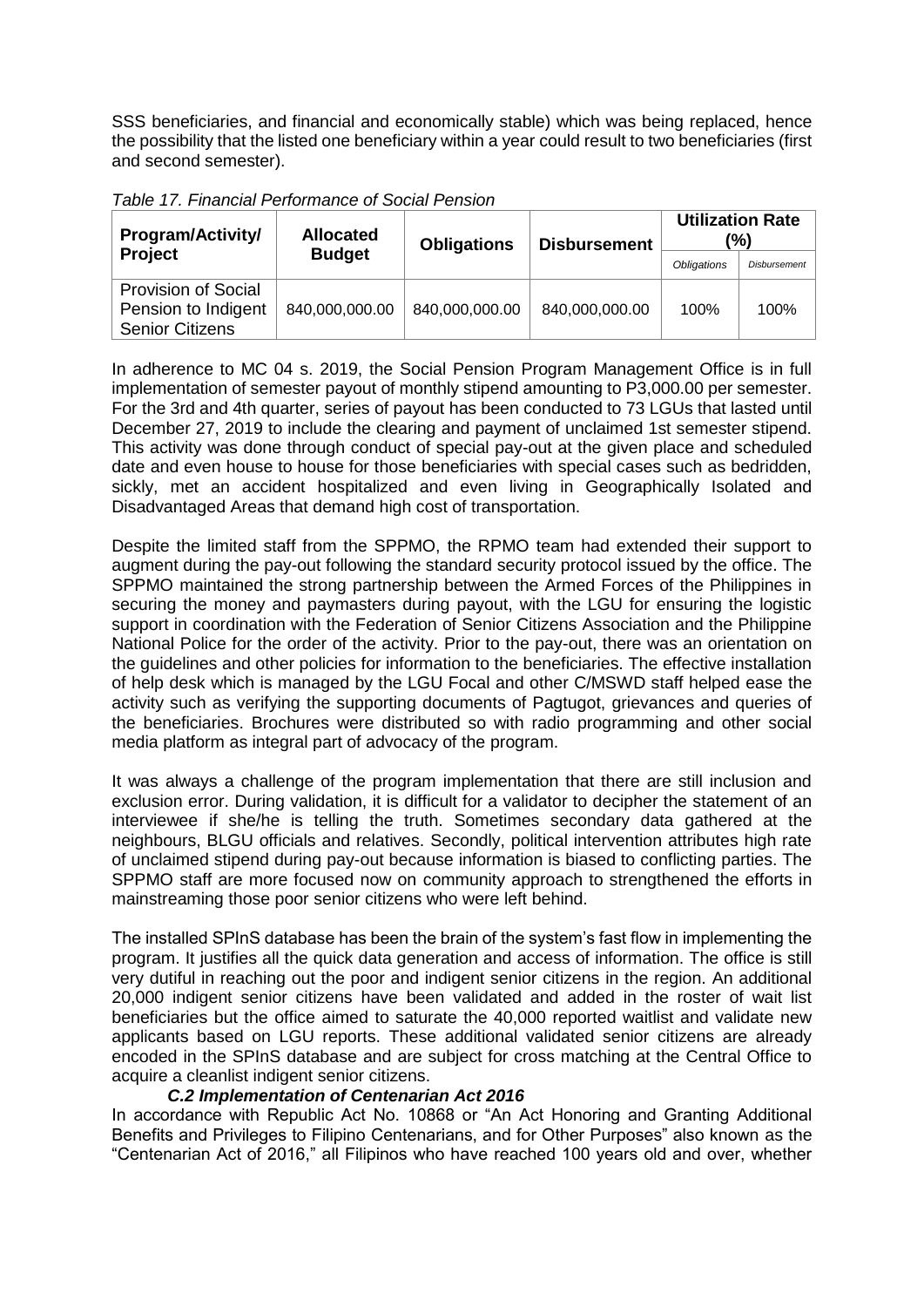residing in the Philippines or abroad, will receive a centenarian cash gift amounting to Php 100,000.00.

| Table 19. Targets versus Accomplishments on Output indicators or Ochtenandin |                        |         |          |                   |  |  |  |  |
|------------------------------------------------------------------------------|------------------------|---------|----------|-------------------|--|--|--|--|
| <b>Output Indicators</b>                                                     | <b>Accomplishments</b> | Targets | Variance | <b>Assessment</b> |  |  |  |  |
| Number of centenarians provided                                              | 16                     | 10      | +6 or    | Major             |  |  |  |  |
| with cash gift                                                               |                        |         | $+60%$   | <b>Deviation</b>  |  |  |  |  |

*Table 19. Targets versus Accomplishments on Output Indicators of Centenarian*

In 2019, a total of 16 centenarian beneficiaries were granted their cash gift/incentives in the amount of P100,000.00 each, whose ages are between 100 to 102 years old. 13 out of 16 or 81.25% of the centenarian gift beneficiaries are female and the remaining 3 or 18.75% are male.

## **D. Protective Programs for Individuals in Need or in Crisis Sub-Program**

## **D.1** *Assistance to Individuals in Crisis Situation (AICS)*

The Crisis Intervention Section (CIS) Field Office Caraga is the prime implementer of the Assistance to Individuals in Crisis Situation (AICS). AICS is considered a social safety net mechanism of the government to assist families who are confronted with crisis situation and financial deficiencies. It is one of the DSWD's protective services for the poor, marginalized and disadvantaged individuals. Through AICS, clients in distress situation with depleted financial resources were greatly helped. These individuals have nowhere to turn to and are expecting that the government can help them in their need, in times, when the LGUs are unable to provide them of the services because of limited budget and political colors.

*Table 20. Targets versus Accomplishments on Outcome Indicators of AICS*

| <b>Outcome Indicators</b>                                                                           | <b>Accomplishments</b> | Tarqets | Variance | <b>Assessment</b>              |
|-----------------------------------------------------------------------------------------------------|------------------------|---------|----------|--------------------------------|
| Percentage of clients who rated<br>protective services provided as<br>satisfactory or better (AICS) | 100%                   | 100%    | 0%       | <b>Full Target</b><br>Achieved |

Based on the outcome indicator, one hundred (100%) of the clients, who answered the satisfaction survey have rated the services provided with "very satisfactory" rating. For CY 2019, a total of 48,569 clients were administered with the satisfaction survey out of 54,555 total clients served by CIS. The overall rating per type of assistance is Very Satisfied with a numerical rating ranging from 3.81 to 4.00. All clients were very satisfied of the services extended to them.

|  |  | Table 21. Targets versus Accomplishments on Output Indicators of AICS |
|--|--|-----------------------------------------------------------------------|
|  |  |                                                                       |

| <b>Output Indicators</b>                       | <b>Accomplishments</b> | Tarqets | Variance  | <b>Assessment</b>  |
|------------------------------------------------|------------------------|---------|-----------|--------------------|
| Number of beneficiaries served<br>through AICS | 54.555                 | 33,000  | $+21,555$ | Major<br>Deviation |

For the CY 2019, the Crisis Intervention Section was able to serve a total of 54,555 clients in the amount of Php251,881,594.30. The amount and number of clients served for this year has rapidly increased as compared from the previous year with only 20,083 clients and Php165,700,000 grants. This is due to the increase of budget allocation and the flow of referred clients coming from congressional districts. Hence, the CIS accommodates the influx of clients who came to the regional office and satellite offices.

Another reason for the increase of clients is the arrival of new social workers in the office which is a great help in the fast delivery of service to the clients. The Field Office was able to hire 18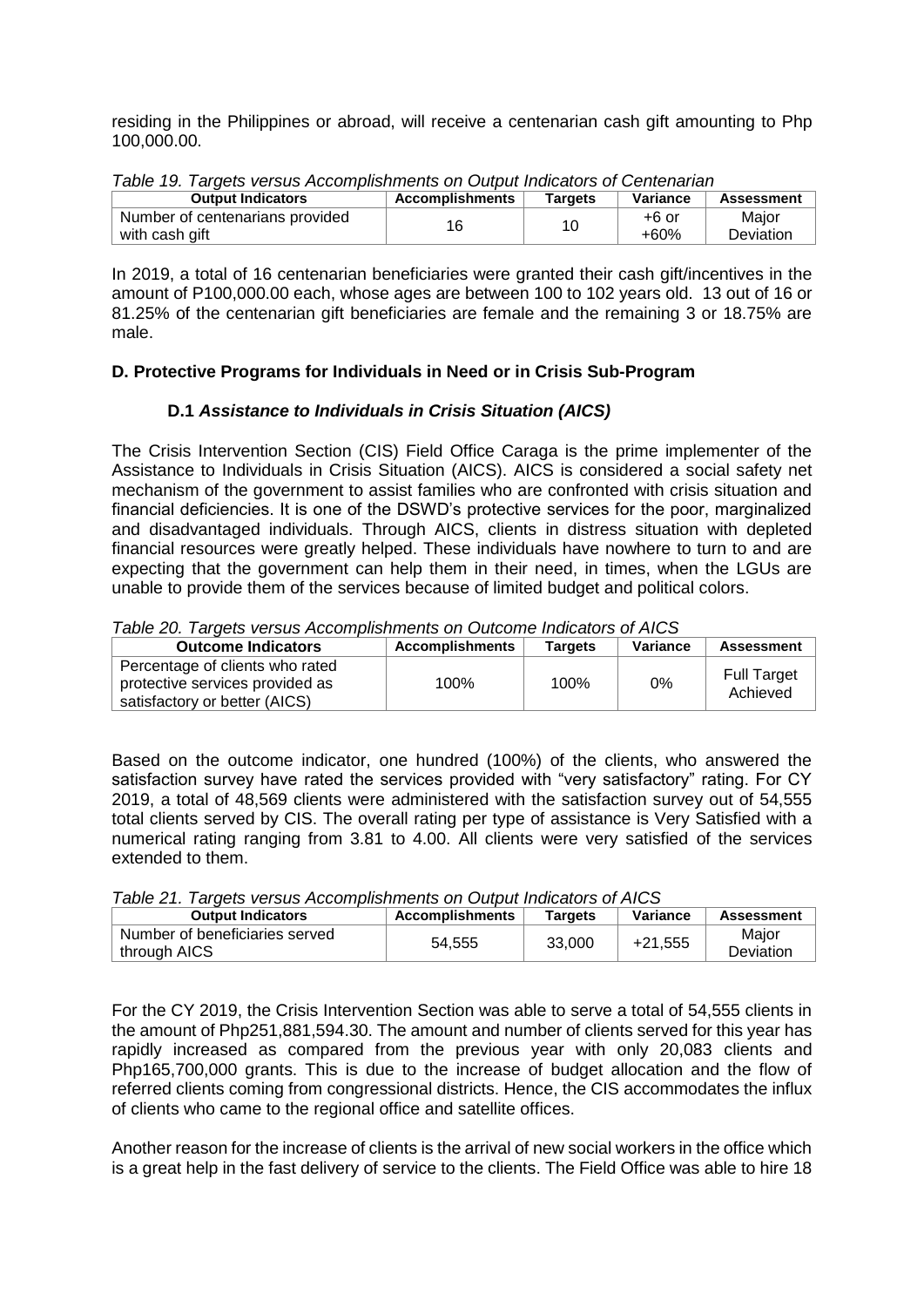social workers during the 4th quarter of this year. These 18 social workers were assigned per district and 2 social workers for Malasakit Centers assigned in Caraga Regional Hospital and Butuan Medical Center respectively. With this, huge number of clients have been catered in every Satellite Offices. Additional social workers who catered the clients resulted to decrease of waiting time per client. It also lessened the workload of the social workers. In addition, nine (9) additional staff -Administrative Assistant II were also hired last December 2019 to assist in the processing of liquidation reports and billing statements in every Satellite Office.

The highest clients served is the Medical Assistance with 36,412 clients in the total amount of Php183,920,314.16. It is followed by Educational Assistance with 8,483 clients in the amount of Php25,453,336.00 There is a significant increase of clients provided with educational assistance compared from the previous semester with only 64 clients served in the amount of Php150,000.00 only. This is because during the 4th quarter, CIS received several referrals from congressional district for educational assistance mostly college students for the augmentation of tuition fees and other educational expenses. Priority was given to students who are in crisis situation and those whose family income are below the poverty threshold. Agusan del Sur, Surigao del Norte and Dinagat Islands are the provinces which has the most numbered of clients provided with educational assistance with 3,556; 2,656 and 2,088 clients respectively.

Third in rank is the Burial Assistance with 6,430 clients in the amount of Php31,359,013.05. The amount of the Burial Assistance is higher compared to the total amount of Educational Assistance this is because, the maximum amount for burial assistance is 25,000 while the maximum amount for educational assistance for college students is only 5,000.00. The average amount per student who was provided with educational assistance is Php3,000.00.

Food, Cash and Transportation Assistance are the least sought type of assistance which comprises only from 1% to 3% of the total clients served. These three types of assistance are usually provided to clients as additional services aside from the medical and burial assistance they have received from the CIS. Most of these clients are those who are caring a sick relative in the hospitals and or those with deceased loved ones.

| <b>Program/Activity/</b> | <b>Allocated</b> | <b>Obligations</b> | <b>Disbursement</b> |                    | <b>Utilization Rate</b><br>(%) |
|--------------------------|------------------|--------------------|---------------------|--------------------|--------------------------------|
| <b>Project</b>           | <b>Budget</b>    |                    |                     | <b>Obligations</b> | <b>Disbursement</b>            |
| <b>AICS</b>              | 263,658,928.12   | 248,239,007.83     | 176,913,109.98      | 94.15%             | 71.27%                         |

*Table 22. Financial Performance of AICS*

For 2019, AICS has a total grant funds of Php 263, 658, 928.12 which are breakdown as follows:

| <b>AICS Regular Funds</b> | $-153,000,000.00$ |
|---------------------------|-------------------|
| <b>Unprogrammed Funds</b> | $-109,535,000.00$ |
| <b>Continuing Funds</b>   | $-1,123,928.12$   |
| Total                     | - 263,658,928.12  |

The regular funds in the amount of Php153,000,000.00 and the 2018 Continuing Funds of Php1,123,928.12 were already 100% utilized. The non-negative variance of 5.85% unobligated funds is from the unprogrammed funds with a remaining balance of Php15,419,920.29. The hindering factor why there is a remaining unutilized funds since 42% of the unprogrammed funds were only downloaded during the last quarter of this year and it would be hard for the FO to utilize it fully when it was only transferred to the FO towards the end of the year. Moreover, there is a negative variance of 28.73% as to the Disbursement Utilization Rate considering that billings of the service providers were completely submitted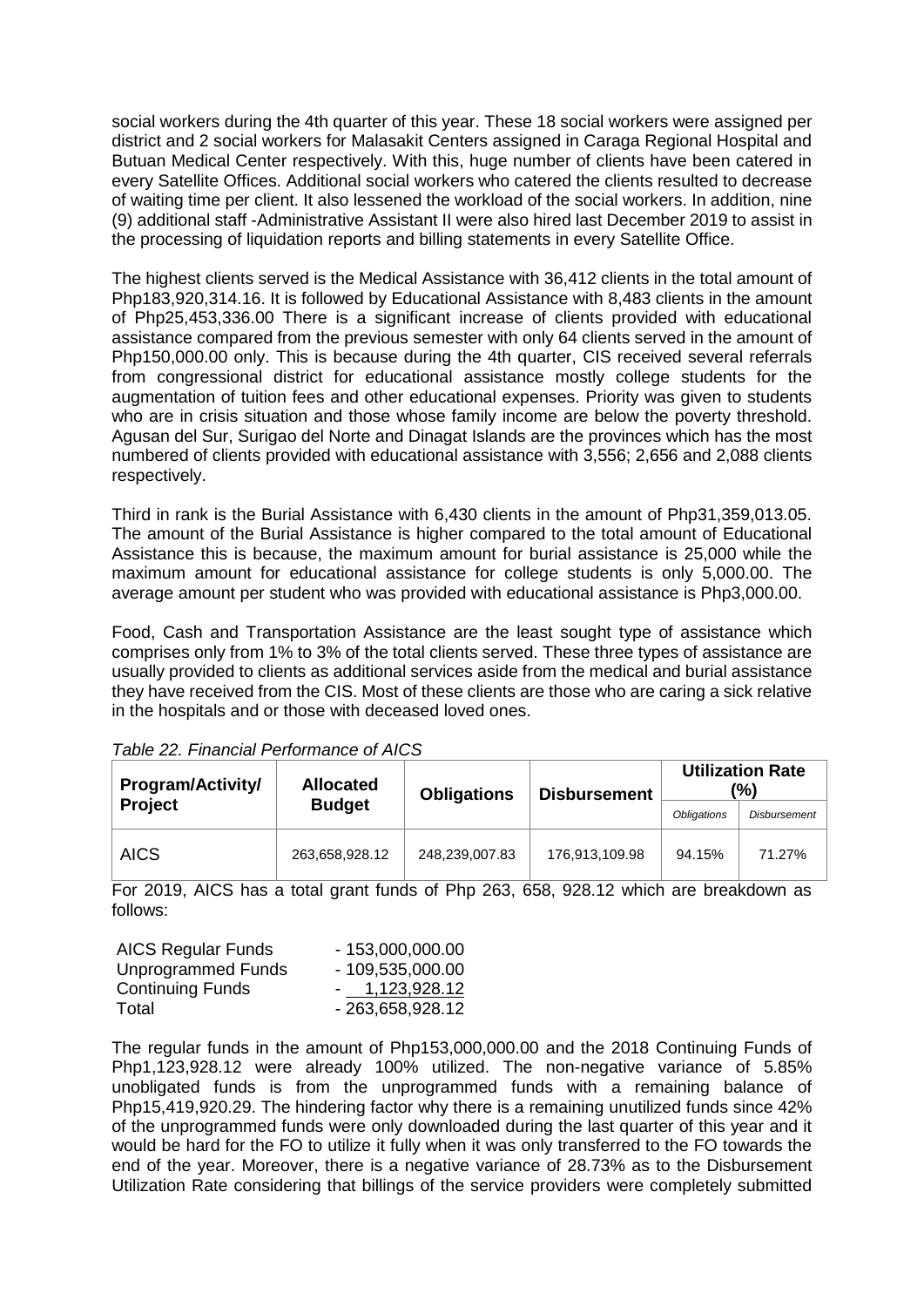on December 2019 and some of them are considered as accounts payable. Thus, the utilization rate for Disbursement is only 71.27%. Another hindering factor is the limited staff per Satellite Office who can process the billings of the service providers. Aside from that, series of activities of the SWAD Team Leader hinders the delayed review and approval of case study reports, review and processing of billings and replenishments. The Field Office should assign a separate staff (regular SDO) who will handle the cash disbursements and will review the voluminous documents/vouchers of the service providers.

## **D.2.** *Assistance to Communities in Need (ACN)*

Aside from AICS, the Crisis intervention Section is also the prime implementer of Assistance to Communities in Need (ACN) in which it has tow (2) core projects such as Construction/Repair/Improvement of Child Development Centers and Construction/ Repair / Improvement of Senior Citizen's Center.

| Table 23. Targets versus Accomplishments on Output Indicators of ACN |                 |         |          |
|----------------------------------------------------------------------|-----------------|---------|----------|
| <b>Output Indicators</b>                                             | Accomplishments | Targets | Variance |

| <b>Output Indicators</b>                                                                                             | <b>Accomplishments</b> | <b>Targets</b> | Variance | Assessment         |
|----------------------------------------------------------------------------------------------------------------------|------------------------|----------------|----------|--------------------|
| Construction/ Repair of Day Care<br>Center and Senior Citizen Center<br>through Assistance to Communities<br>in Need | 68                     | 98             | $-30$    | Maior<br>Deviation |

The physical target from the WFP is composed of 98 projects however, due to no downloading of funds there are 6 projects that are not yet downloaded with funds. Thus, there is a total of 92 projects to be completed. In addition, most of the not yet completed projects are still ongoing for construction and procurement process.

As of December 2019, ACN has completed a total of 68 projects, while 18 projects are stinn on-going for construction, 6 projects are for procurement process with at total disbursed amount of P70,600,000.00.

## **D.3.** *Adoption and Foster Care Program*

The Field Office Caraga has served a total of 275 (183 adoption, 92 foster) cases for this year. For adoption cases, 135 are surrendered, 12 are foundling, 27 are abandoned, 5 are neglected and 4 are dependent. Consistent with previous year, female children remain higher compared to the male children. The female children is 59.56% while male children is only 40.43% out of the total of 183 children. The variance would depend on the child preferences of the adoptive parents in which most of these cases are direct entrustment. On the other hand, out of the 92 foster cases, 43 are males and 49 are females.

| <b>Outcome Indicators</b>                                                            | <b>Accomplishments</b> | <b>Targets</b> | Variance          | <b>Assessment</b>  |
|--------------------------------------------------------------------------------------|------------------------|----------------|-------------------|--------------------|
| Number of Children Placed Out for<br>Domestic Adoption Issued with<br><b>CDCCLAA</b> | 10                     | 15             | $-5$ or<br>$-50%$ | Major<br>Deviation |
| Number of Children Placed Out for<br>Domestic Adoption Issued with<br>PAPA/ACA       | 11                     | 7              | $+4$ or<br>$+36%$ | Major<br>Deviation |
| Children Placed Out for Foster Care                                                  | 27                     | 21             | $+6$ or<br>$+22%$ | Minor<br>Deviation |
| <b>Children Endorsed for Inter-country</b><br>Adoption                               |                        | ANA            |                   |                    |

*Table 24. Targets versus Accomplishments on Output Indicators of Adoption and Foster Care Program*

Based on the accomplishment, there are variance on the targets versus accomplishments. The following are the reasons for variance: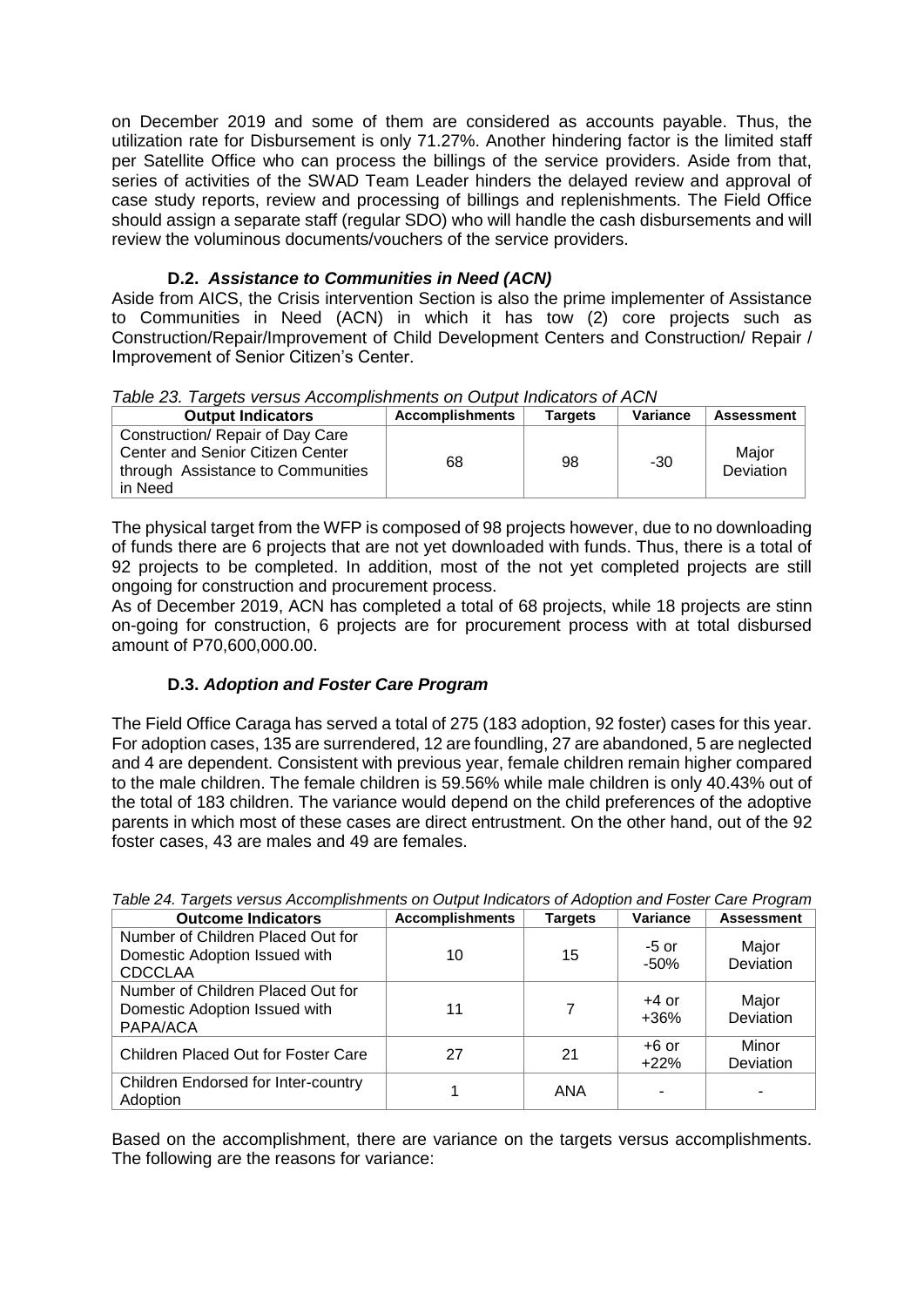Under the Output Indicator 1 which is number of children placed out for domestic adoption issued with CDCLAA, there is a variance of -5 which means that out of the 15 targets, only 10 were achieved or issued with CDCLAA. Although the field office has endorsed a total of 15 dossiers for 2019, only 10 were issued with CDCLAA. As of January 2020, there is 5 cases which are pending for issuance. The reasons on this variance are due to the following:

- a. Issuance was put on-hold following CO Comments/ observations. These comments are usually on the inconsistencies of data, lack of actions taken by MSWDO to prevent the child from giving up to adoption, additional requirements and so on. The inconsistencies of data would mean that the documents did not coincide, for instance the spelling on the name of child's mother in the child's birth certificate is different as compared to the ID of the mother or the Deed of Voluntary Commitment which the mother has executed. The CO will not accept Affidavit of Two Disinterested Person to prove that the mother as stated in the Birth Certificate and the one who signed the DVC are one and the same person only. The CO requires for resigning of DVC of which the mother is working abroad.
- b. Non-issuance of the PSA of Civil Registry Documents (CRDs) following its Memorandum which requires the Data Sharing Agreement on the request of the said documents. One of the CRDs is the Birth Certificate which is one of the required documents in the CDCLAA
- c. Delayed compliance of the PAPs to comply the required documents. Most of the cases handled in the Field Office are direct entrustment which means that children were directly placed-out for adoption by their parents to the adoptive parents.
- d. Delayed feedback/ compliance of other regions on the requested documents. There are cases of children whose biological parents are residing in other regions but directly entrusted their children in Caraga Region especially for children bornout of illicit affair. The FO would request some documents but the concerned FO did not submit/ send the requested documents the soonest.

Under output indicator 2 which is Number of Children Placed Out for Domestic Adoption Issued with PAPA/ACA, there is a variance of 4 considering that the target Is only 7 but the accomplishment is 11. The following reasons of the variance:

- a. Commitment of the staff to achieve the targets. Social Workers conducts homevisits/ interviews even prior to the submission of complete documents to gather information
- b. most of the cases presented to Matching Conference has minimal comments from RCWSG hence, issued with ACA/ PAPA immediately
- c. Continuous follow-up with PAPs either verbal or official communication on the submission of documents
- d. Availability of the RCWSG members during the Matching Conference. There is available alternate members in case the permanent members are not unavailable

Under output indicator 3 which is Children Placed Out for Foster Care, there is a variance of 6 considering that the target is only 21 but the accomplishment is 27. One of the primary reasons for this variance is the commitment of the staff to comply the targets. Also, the FO conducts regular case conference to fast track the movement of cases and coordinate with RCWSG on availability for Matching Conference. The availability of alternate members in the absence of permanent members during Matching Conference is also a contributory factor why the office has achieved its target.

Under output indicator 4 in which children are endorsed for Inter-country Adoption, the Field Office has accomplished one case and forwarded to CO due to the availability of the case and compliance of the concerned parties on the required documents.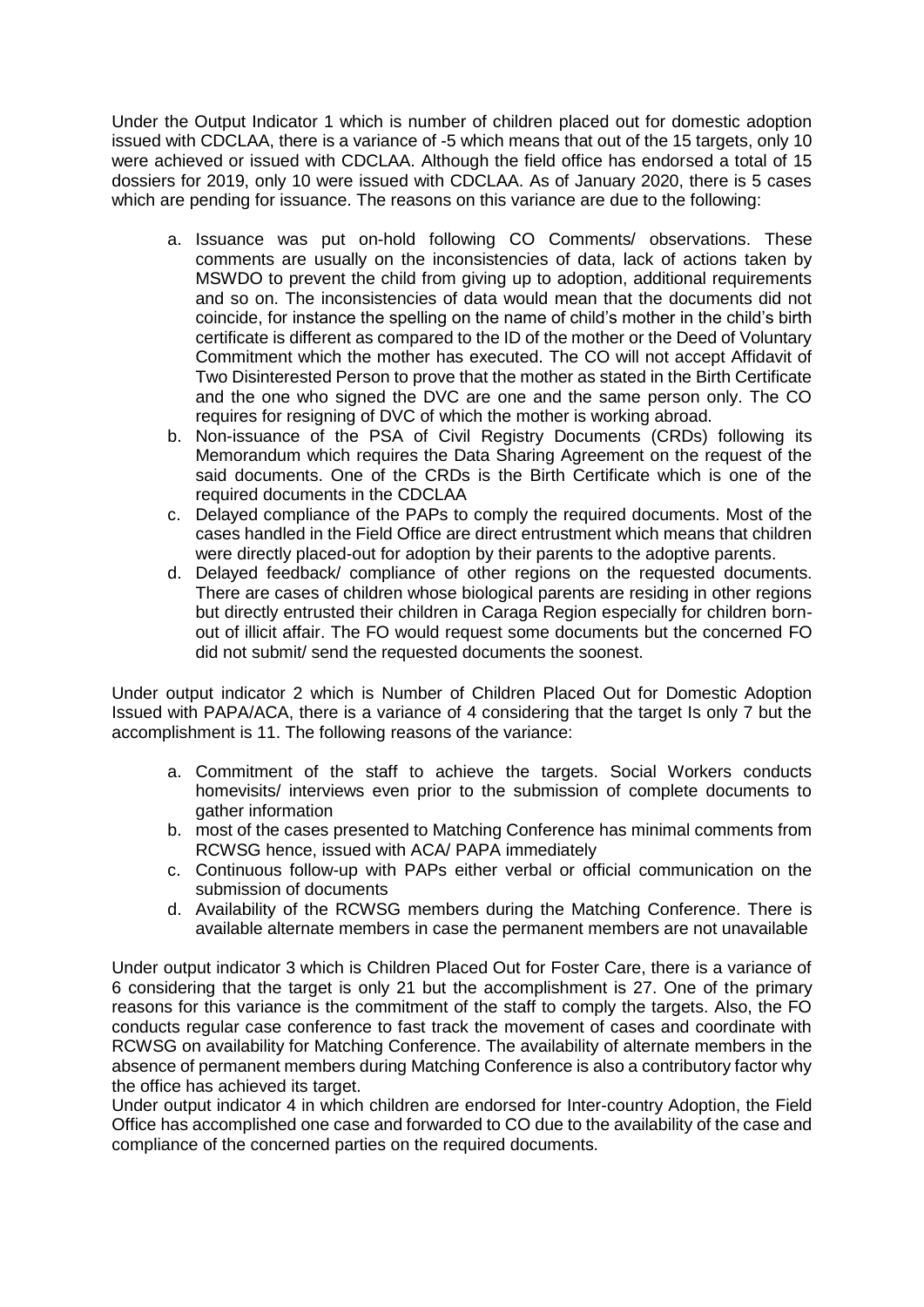*Table 25. Financial Performance of Adoption and Foster Care Program*

| Program/Activity/                         | <b>Allocated</b> | <b>Obligations</b> | <b>Disbursement</b> | <b>Utilization Rate</b> | (%)                 |
|-------------------------------------------|------------------|--------------------|---------------------|-------------------------|---------------------|
| <b>Project</b>                            | <b>Budget</b>    |                    |                     | <b>Obligations</b>      | <b>Disbursement</b> |
| <b>Alternative Family</b><br>Care Program | 8,787,676.00     | 8,579,676.00       | 8,579,676.00        | 98%                     | 98%                 |

## *Table 26. Financial Performance of Adoption and Foster Care Program (Foster Subsidy)*

| <b>Program/Activity/</b> | <b>Allocated</b> | <b>Obligations</b> | <b>Disbursement</b> | <b>Utilization Rate</b> | $(\%)$              |
|--------------------------|------------------|--------------------|---------------------|-------------------------|---------------------|
| <b>Project</b>           | <b>Budget</b>    |                    |                     | <b>Obligations</b>      | <b>Disbursement</b> |
| Foster subsidy           | 3,852,000.00     | 3,644,000.00       | 3,448,510.00        | 95%                     | 94.64%              |

Meanwhile, based on the financial accomplishment, only 98% were utilized of the total P8,787,676.00 budget allocation. The unutilized amount of P208,000.00 was returned to CO because it is the excess budget from foster subsidy. The total budget allocation for foster subsidy is P3,852,000.00 but only P3,644,000.00 was utilized. Among the 92 foster children, only 38 children were provided with subsidy based on the assessment of the social worker. Lately, the CO has informed that they will no longer withdraw the P208,000.00 hence, it will be a continuing fund for 2020. Of the 38 subsidized children, there are 12 males and 26 females.

## **D.3.** *Minors Traveling Abroad*

For the 2nd Semester 2019, there were 196 inquiries facilitated by the MTA Unit. Out of these numbers, only 176 minors had been issued with travel clearances since others are still complying the requirements while some did not return to the office anymore to pursue their application. Of these 176 minors, 142 are new applicants while 34 are subsequent travels. These subsequent travels are those minors who join their parent/s abroad, vacation and those minors who were identified by their schools to participate again in academic/sport competitions, study tour, conferences and other-related activities abroad.

The office was able to raise an amount of Fifty One Thousand Three Hundred Pesos (P 51,300.00) to include the two (2) minors who availed the 2 years validity period. Supposedly, the total amount to be collected would be P 53, 400.00 but there were seven (7) minors availed "FREE OF CHARGE" considering that as per MTA Omnibus Guidelines states that "Should there be amendments/ changes in the issued/used travel clearance e.g. companion and/ or country of destination, changes can be done as long as the travel clearance is within in validity period. No additional fee shall be required for the changes to be made.

The major reasons of minors travel abroad are tour/vacation, visit parent/s, join with parent/s, educational and sport competition.

- a) Tour/Vacation is the number one reason with 77 cases since minors' parents or relatives (Grandparents/Aunt/Uncle) treat them abroad as gift of their good academic performance in school and birthdays. In most cases, minors' family have availed promo fares from airlines.
- b) Visit parent/s ranked 2nd with 54 cases since OFW parent/s would usually invite their children/child to spend quality time with them abroad
- c) 3rd rank with 22 cases, is sport activity. Several students from Caraga travelled abroad to participate in different sport event such as Tchoukball game and Taekwando Tournament,
- d) The rest are for join parent/s with 18 cases and educational with 5 cases.

There are thirty (30) countries considered as travel destination of minors travelling abroad. A total of 191 minors visited in the said countries. Actually, this figure does not coincide or not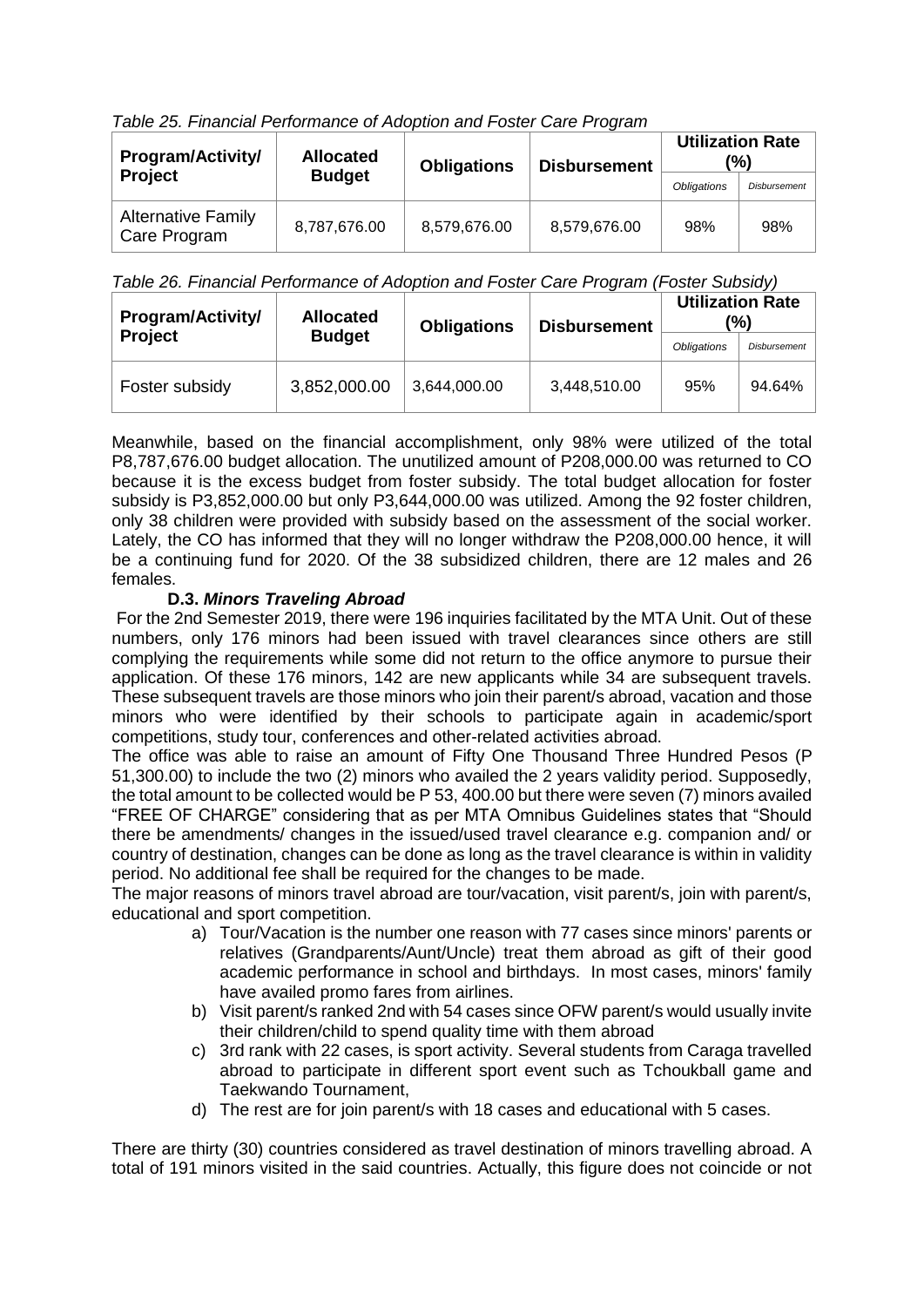equal on the 176 total number of minors issued with travel clearances because there are minors who travelled to more than one country at a time. China ranked no.1 with 36 minors because it is one of the most visited countries due to its magical and wonderful tourist attractions specifically in Hong Kong and Macau such as Hong Kong Disneyland, Ocean Park, Clock Tower, Macau Eiffel Tower Observation Deck, The Venetian Macau and many others. Aside from this, it is located within Southeast Asia which is nearer the country. Thus, Filipinos can easily travel due to cheap flights and visa-free entry compared to other countries. The 2nd rank is UAE with 30 minors because there are also plenty of OFWs in this country who regularly invited their loved ones to bond with them abroad.

The 3rd rank is Singapore with 27 minors visited in the said country. It has become a prospect place for vacation/leisure trip of most Filipinos. Likewise, so many Filipinos working in Singapore nowadays that regularly invited their loved ones or child/ren to spend quality time with them. Then, the rest of the minors travelled to different countries around the globe.

Among the five (5) provinces in Caraga region, Agusan del Norte has the highest number of minors travelled abroad considering that the capital city which is Butuan belongs to this province. Butuan City is consistently at the 1st rank with highest number minors travelling abroad compared to the other areas in Caraga due to the following reasons;

- Butuan City has higher population compared to other LGUs and considered to be highly urbanized city.
- There are more numbers of Overseas Filipino Workers (OFW) in Butuan who regularly invited their children or nieces/nephews for vacation. Likewise, parent/s who already stayed abroad invited their child/ren to stay with them.

### **E. Social Welfare for Distressed Overseas Filipinos and Trafficked Persons Subprogram**

## **E.1.** *Recovery and Reintegration Program for Trafficked Persons*

Recovery and Reintegration Program for Trafficked Persons is a comprehensive program that ensures adequate recovery and reintegration services provided to trafficked persons. It utilizes a multi-sectoral approach, delivers a complete package of services that will enhance the psychosocial, social and economic needs of the clients. It also enhances the awareness, skills and capabilities of the clients, the families and the communities where the trafficked persons will be eventually reintegrated. It also improves community-based systems and mechanisms that ensures the recovery of the victim-survivors and prevents other family and community members to become victims of trafficking.

For the 2nd semester of 2019, the Recovery and Reintegration Program for the Trafficked Persons (RRPTP) has served 29 new cases and 26 carry-over cases with a total of 55 new and old cases in which 17 are males and 38 are females. These identified trafficked persons are provided with different interventions after they were referred to the Field Office for their recovery, healing and reintegration to their families.

| rable 27. Targets versus Accomplismments on Outcome indicators of KKFTF |                 |                |          |                               |  |  |
|-------------------------------------------------------------------------|-----------------|----------------|----------|-------------------------------|--|--|
| <b>Output Indicators</b>                                                | Accomplishments | <b>Targets</b> | Variance | <b>Assessment</b>             |  |  |
| Percentage of Trafficked persons<br>reintegrated to their families      | 100%            | 100%           | 0%       | <b>Full Taget</b><br>Achieved |  |  |

*Table 27. Targets versus Accomplishments on Outcome Indicators of RRPTP*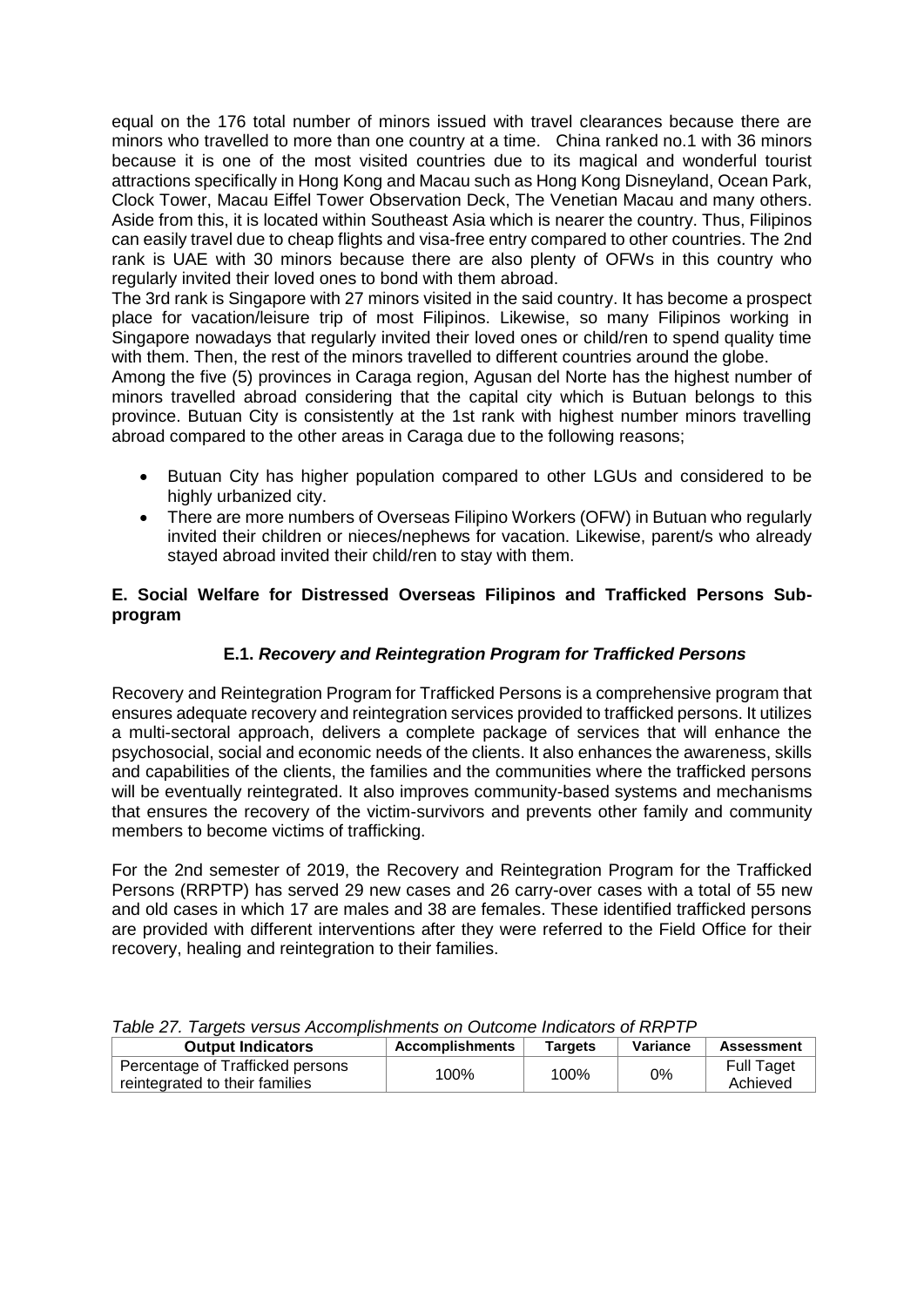| דו וויז וט פוטוויטוויט מון טענומינים וויסוויט מון אז וויסוויס טו געט זיז זיז וויס |                        |         |             |                   |  |  |
|-----------------------------------------------------------------------------------|------------------------|---------|-------------|-------------------|--|--|
| <b>Output Indicators</b>                                                          | <b>Accomplishments</b> | Tarɑets | Variance    | <b>Assessment</b> |  |  |
| Number of trafficked persons                                                      | 79                     | 65      | $+14$ or or | Minor             |  |  |
| provided with social welfare services                                             |                        |         | $+21.53%$   | Deviation         |  |  |

*Table 28. Targets versus Accomplishments on Output Indicators of RRPTP*

As to the number of trafficked persons provided with social welfare services which has 3 subindicators such as the Quantity, Quality and Timeliness. For the Quantity, there is a variance of 13, since we accomplished 78 versus the 65 physical targets. In this case, the variance attributes to the cases of carry-over TIPs who are assessed to be eligible for an additional assistance for the current year. Also, the RRPTP-Caraga receives allocated budget of P 609,000.00 for grants/subsidies which is the highest funding so far, hence, the workers commits to provide different services to TIPs nationwide thus the full utilization of the funds. For Quality, a variance of 12 since there are 51 families provided with 2 or more services including financial assistance since per assessment, these families are eligible to receive monetary support to adequately afford the educational needs of the schooling children and to aid in augmenting their income. The financial assistance provided would appropriately catered to the complex needs of the families. For the Timeliness a variance of 13 since we cater more TIPs versus the targets and it follows with the Quantity. These TIPs are provided with at least one service under RRPTP which counted the psychosocial services or psycho education which is immediately provided upon rescue, intake interview, assessment and follow-up visits.

The RRPTP are able to comply the required task despite of the lack of worker and the increasing cases of trafficking in persons in the region. Further, the RRPTP Social Worker continuously conducted assessment of the cases referred and provision of different interventions to the trafficked persons and continuous conduct of home visits to the cases served and provided interventions based on assessed needs.

| <b>Program/Activity/</b> | <b>Allocated</b><br><b>Obligations</b> |              | <b>Disbursement</b> |                    | <b>Utilization Rate</b><br>$\frac{10}{6}$ |
|--------------------------|----------------------------------------|--------------|---------------------|--------------------|-------------------------------------------|
| <b>Project</b>           | <b>Budget</b>                          |              |                     | <b>Obligations</b> | <b>Disbursement</b>                       |
| <b>RRPTP</b>             | 1,820,890.00                           | 1,820,890.00 | 1,820,890.00        | 100%               | 100%                                      |

*Table 29. Financial Performance of RRPTP*

## **E.2.** *International Social Service Office*

The Field Office thru the ISSO Permanent and Alternate Focal Persons together with the CIS-AICS Satellite Offices, provision of immediate services to OFWs in distress was achieved. Referrals from the SWAtts with critical condition were responded immediately and were also monitored. This year, served OFWs availed two or more services while some availed more as they were identified as trafficking victims hence referred to RRPTP for livelihood and educational assistance.

2019 is indeed a challenging year with a lot of surprises. Countries in the Middle East with abusive employers are also increasing but despite that the government also intensified its efforts in combatting these cruelties by providing comprehensive assistance for their recovery.

| <b>Output Indicators</b>                                                                             | <b>Accomplishments</b> | Targets | Variance | <b>Assessment</b>  |
|------------------------------------------------------------------------------------------------------|------------------------|---------|----------|--------------------|
| Number of distressed and<br>undocumented overseas Filipinos<br>provided with social welfare services | 319                    | 300     | $+19$    | Minor<br>Deviation |

*Table 28. Targets versus Accomplishments on Output Indicators of RRPTP*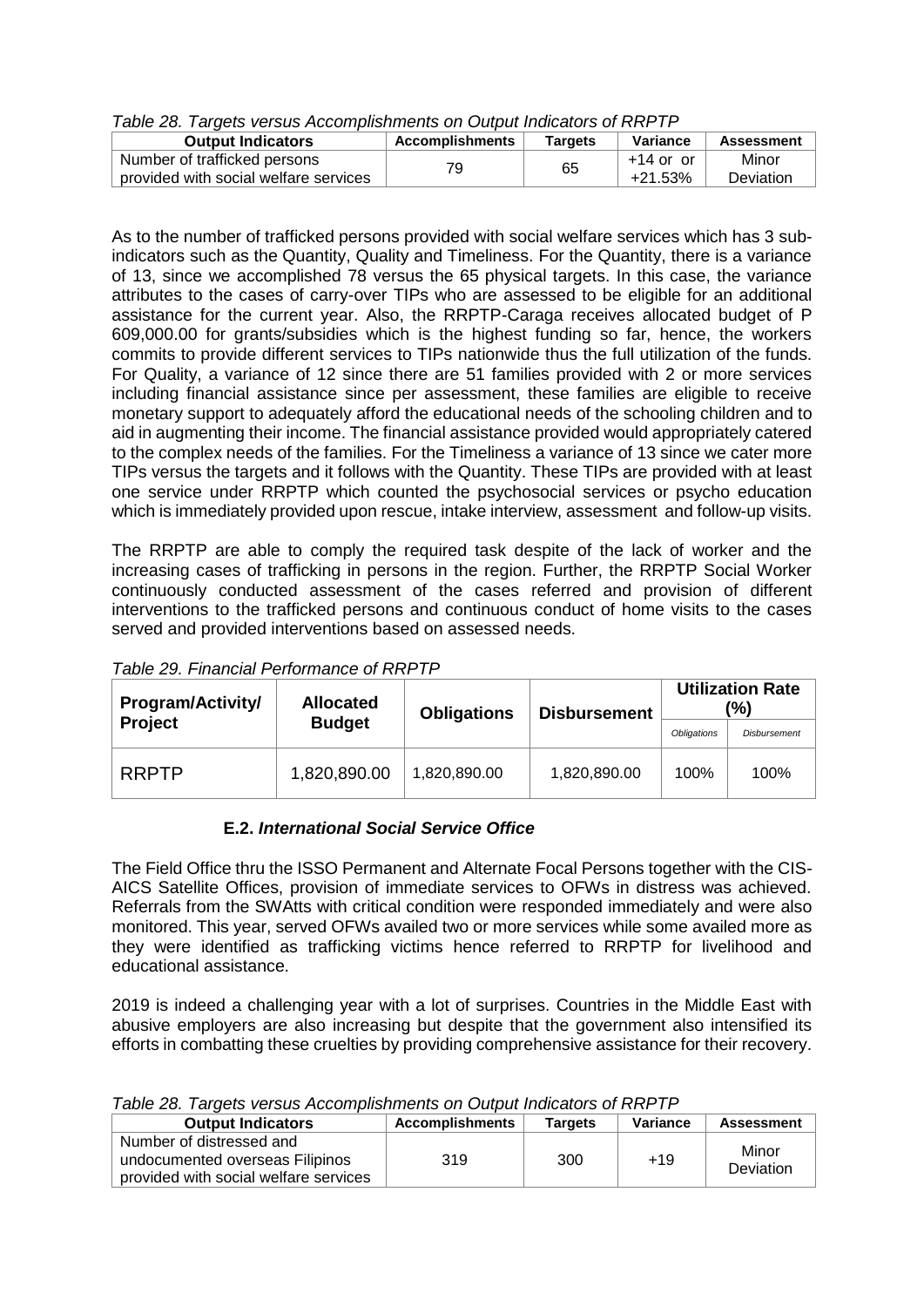A total of 319 OFW clients who were repatriated from Saudi Arabia, Kuwait, Hongkong, Abu Dhabi, Dubai, Malaysia, Singapore, Syria and Qatar. Women who worked as Household Service Workers in Arab countries has the highest cases and followed by Skilled Workers in the construction sites who were men with unpaid salary and early termination of contract. There were only very few cases of professional workers who were also maltreated and abused as recorded as they were victims of unfair labor practices. Cases from Dubai, UAE who availed the amnesty program were identified as human trafficking victims and were referred to RRPTP and they were all provided also with financial assistance which includes livelihood and educational assistance.

## **Organizational Outcome 3: Immediate relief and early recovery of disaster victims/survivors ensured**

The Disaster Response and Management Division (DRMD) is mandated to provide immediate relief and early recovery of disaster victims based on the Agency's Organizational Outcome 3.

| Table 29. Targets versus Accomplishments on Outcome Indicators of DRMD |  |  |  |
|------------------------------------------------------------------------|--|--|--|
|                                                                        |  |  |  |

| $\frac{1}{2}$                                                         |                        |         |          |                    |  |  |  |
|-----------------------------------------------------------------------|------------------------|---------|----------|--------------------|--|--|--|
| <b>Outcome Indicators</b>                                             | <b>Accomplishments</b> | Tarqets | Variance | <b>Assessment</b>  |  |  |  |
| Percentage of disaster households<br>assisted to early recovery stage | 99.56%                 | 80%     | +19.56%  | Minor<br>Deviation |  |  |  |

As part of realizing the Organizational Outcome 3, the Field Office (FO) Caraga provided relief assistance to the disaster victims. In 2019, the FO Caraga recorded a total of 2,957 households provided with early recovery services out of 2,970 households in early recovery stage and have managed to achieve 99.56 percent accomplishment for its outcome indicator. This is 19.56 percent higher than the set target of 80 percent. The constant coordination with LGUs serves as the major facilitating factor for the FO to achieve the efficient program implementation.

|  |  |  |  |  |  |  |  | Table 30. Targets versus Accomplishments on Output Indicators of DRMD |  |
|--|--|--|--|--|--|--|--|-----------------------------------------------------------------------|--|
|--|--|--|--|--|--|--|--|-----------------------------------------------------------------------|--|

| <b>Output Indicators</b>                                                                 | <b>Accomplishments</b> | <b>Targets</b> | Variance                 | <b>Assessment</b>  |
|------------------------------------------------------------------------------------------|------------------------|----------------|--------------------------|--------------------|
| Number of trained DSWD QRT<br>members for deployment on disaster<br>response             | 40                     | 130            | $-90$ or<br>$-69.23%$    | Major<br>Deviation |
| Number of poor households that<br>received cash-for-work for CCAM                        | 50,695                 | 48,563         | $+2,132$ or<br>$+04.39%$ | Minor<br>Variance  |
| Number of LGUs provided with<br>augmentation on disaster response<br>services            | 20                     | <b>ANA</b>     | 0                        |                    |
| Number of Internally displaced<br>households provided with disaster<br>response services | 8,186                  | ANA            | 0                        |                    |
| Number of households with damaged<br>houses provided with early recovery<br>services     | 2,957                  | 2,970          | -13                      | Minor<br>Deviation |

The DSWD FO Caraga has continued to conduct capacity building activities as part of disaster preparedness activities. Throughout the year, there were only 40 QRT members were trained for deployment on disaster response. Such that, out 130 trained individuals targeted for the year, only 40 individuals were trained and having a negative variance of 90 individuals. Capacity building activities were not conducted due to conflict of schedules of Resource Person and schedule of activity. However, training activities is to be conducted in  $1<sup>st</sup>$  quarter of 2020 to have an additional trained QRT Members.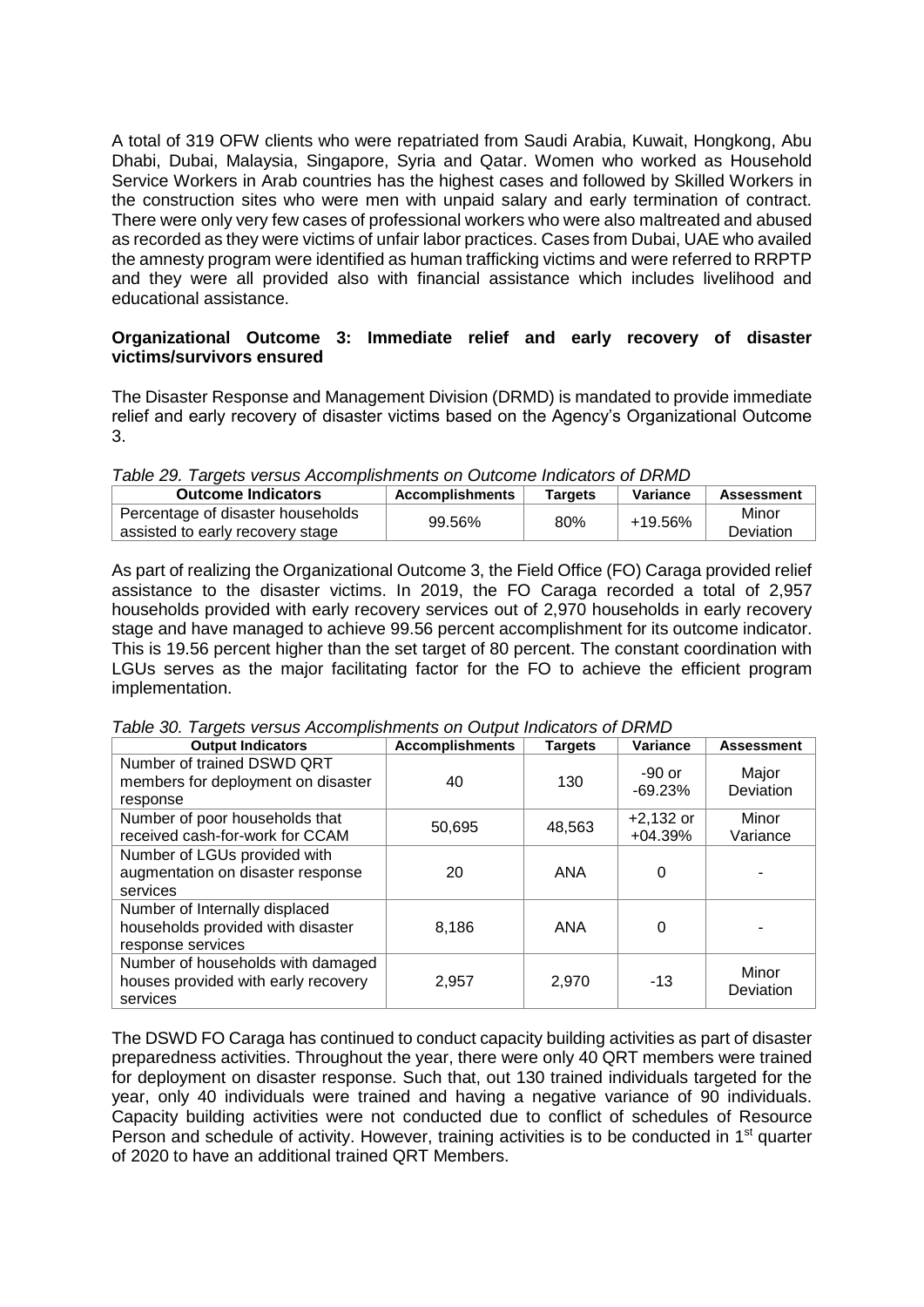The FO Caraga started its  $2^{nd}$  year implementation of Risk Resiliency Program – Climate Change Adoption and Mitigation thru Cash-for-Work Modality for 2019 with a total of 48,563 families as annual target beneficiaries. A total of 50,695 beneficiaries amounting to Php 121,571,970.00 or 104.39 percent of the total target beneficiaries were served. The accomplishment is greater 2,132 families or 04.39 percent that its annual target. The reason for positive variance is due to funds for additional beneficiaries were downloaded by the Central Office, which is not accounted as part of the Divisions annual target.

Due to the series of the fire incidents that transpired in the city/municipality of Butuan City; San Francisco, Agusan del Sur; Tago and Bislig City, Surigao del Sur, the prompted to seek assistance to the Central Office for the provision of Emergency Shelter Assistance to facilitate the recovery and rehabilitation of the damaged houses of the families affected by the fire incidents. Moreover, in  $3<sup>rd</sup>$  Quarter of 2019, a 5.5 Magnitude Earthquake that jolted the province of Surigao del Sur which affected the CARCANMADCARLAN (Carrascal, Cantilan, Madrid, Carmen and Lanuza) areas. The FO requested for an additional funding for the repair and reconstruction of the damaged houses. Hence, the FO served a total of 498 families amounting to Php 4,845,000.00 for the families affected by the series of the fire incidents, while a total of 2,462 families/households amounting to Php 25,960,000.00 were served for the 5.5 Magnitude Earthquake. Also, the FO provided Cash-for-Work assistance as part of the ESA to the families affected by the earthquake serving a total of 2,462 families amounting to PHP 3,034,800.00.

#### **ORGANIZATIONAL OUTCOME 4: Continuing compliance of SWD agencies to standards in the delivery of social welfare services ensured**

According to its mandate, the DSWD is committed to ensuring that the SWD programs and services implemented by social welfare and development agencies (SWDAs) and other service providers are compliant with regulatory standards.

Thus, the DSWD performs regulatory functions over SWDAs implementing SWD Programs and individuals providing with SWD Services – through registration, licensing and accreditation – to guarantee the quality of care and support that the poor, the vulnerable and the disadvantaged can rely on.

| <b>Outcome Indicators</b>                                                                       | <b>Accomplishments</b> | Tarqets                   | Variance | <b>Assessment</b>  |  |  |  |
|-------------------------------------------------------------------------------------------------|------------------------|---------------------------|----------|--------------------|--|--|--|
| Percentage of SWDAs with sustained<br>compliance to social welfare and<br>development standards | 59.4% or<br>19 SWDAs   | 50% of 32<br><b>SWDAs</b> | $+9.4\%$ | Minor<br>Deviation |  |  |  |

*Table 31. Targets versus Accomplishments on Outcome Indicators of Standards Section*

With the intention of sustaining the firm enforcement of regulatory standards in 2019, the DSWD Standards Section has managed to conduct monitoring visits to 19 SWDAs to check on compliance with standards for SWD programs and services being offered. This is 9.4% higher than the set target of 16 SWDAs or 50% of 32 SWDAs. Positive variance is achieved due to intensive monitoring conducted to SWAs/SWDAs with certificates neary expiry. This is in relation to the implementation of MC 17 s. 2018 which sets new requirement for RLA. Mobilization of ABSNET in the conduct of monitoring has also been helpful in the achievement of this target.

*Table 32. Targets versus Accomplishments on Output Indicators of Standards Section*

| <b>Output Indicators</b>             | <b>Accomplishments</b> | <b>Targets</b> | Variance | Assessment |
|--------------------------------------|------------------------|----------------|----------|------------|
| Number of SWAs and SWDAs             |                        |                | $+1$ or  | Minor      |
| registered, licensed, and accredited |                        | 4              | $+25%$   | Deviation  |
| Number of CSO accredited             | 218                    | 150            | +68      |            |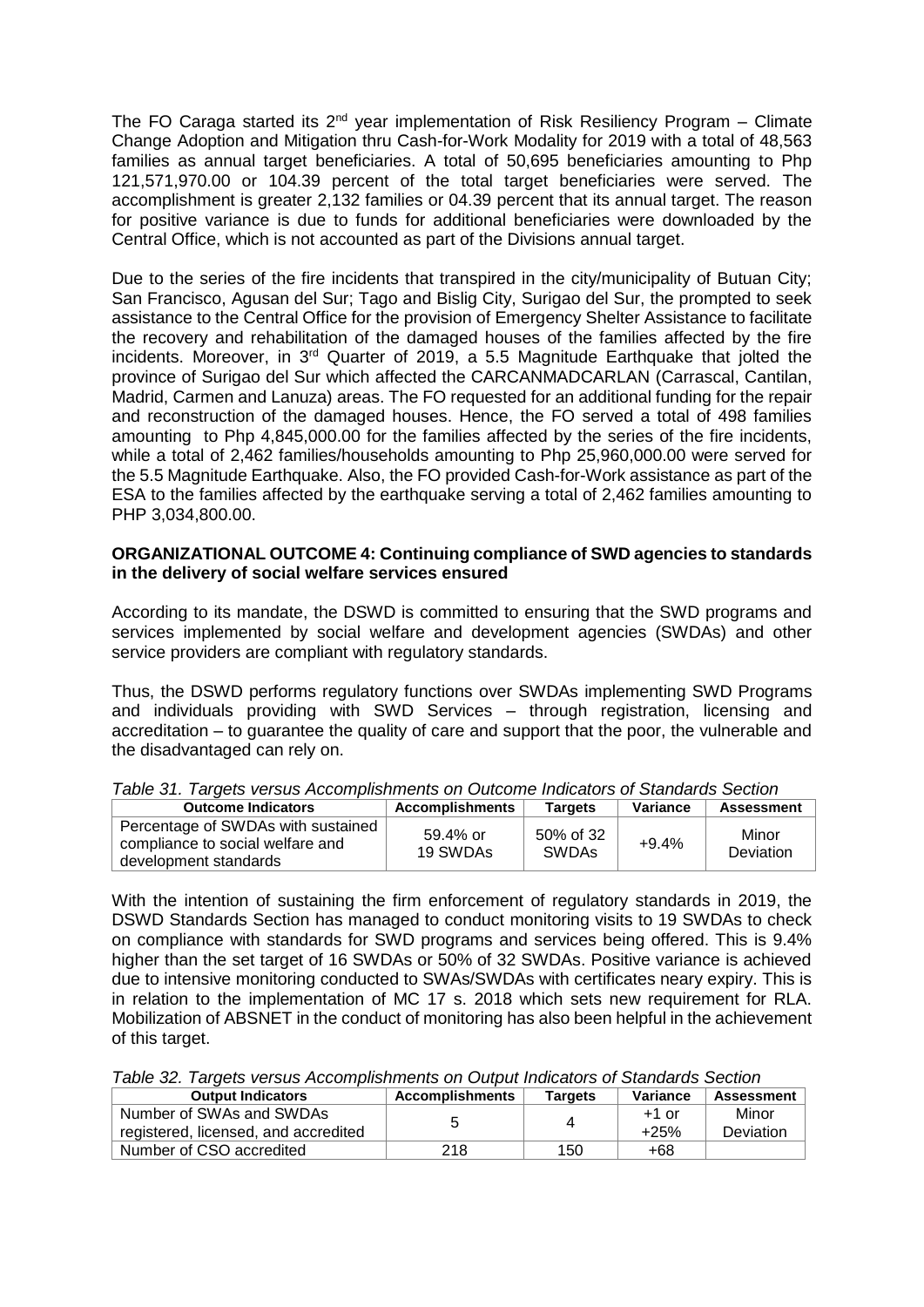| Number of service providers<br>accredited:                                                                             |      |            |                      |                                |
|------------------------------------------------------------------------------------------------------------------------|------|------------|----------------------|--------------------------------|
| SWMCCs<br>a)                                                                                                           | 10   | 10         |                      | <b>Full Target</b><br>Achieved |
| <b>PMCs</b><br>b)                                                                                                      | 34   | 10         | $+24$ or<br>$+240%$  | Major<br>Deviation             |
| <b>CDCs</b><br>C)                                                                                                      | 293  | 250        | $+43$ or<br>$+17.2%$ | Minor<br>Deviation             |
| <b>DCWs(ECCD Services)</b><br>d)                                                                                       | 310  | <b>ANA</b> |                      |                                |
| Percentage of SWDAs with RLA<br>certificates issued within 30 working<br>days upon receipt of compliant<br>application | 100% | ANA        |                      |                                |

As to Number of SWAs and SWDAs registered, licensed, and accredited Target surpassed. Variance is due to intensive monitoring and advocacies conducted to SWAs/SWDAs with certificates near expiry. This is done to ensure that they will comply with the new requirements of MC 17 s.2O18. Further, the mobilization of ABSNET in every cluster has been very helpful in the achievement of this target. While as to Number of CSO accredited, the accomplishment exceeds 68 from its target. This is strong collaboration with Sustainable Livelihood Program handlers to facilitate the accreditation of their organized groups.

The primary key to the achievement of the targets is to maintain close coordination and communication with the different stakeholders along the different regulatory services that the Standards Section delivers. The mobilization of ABSNET best exemplifies this as this network have been really helpful in advocating for the regulatory services of the department.

Further, having a management that strategically support its operations backed up this achievement. The management supported the deliverables of the section through allocating additional travel expense and facilitated the augmentation support along the CDC/CDW accreditation assessment. The spirit of collaboration, coordination and communication is rooted in this field office.

#### **ORGANIZATIONAL OUTCOME 5: Delivery of SWD programs by LGUs, through LSWDOs, improved.**

The Department of Social Welfare and Development has taken significant strides in firming up its organizational and societal contributions towards national development. The department directions in the next five (5) years are spelled out through its Organizational Outcomes (OOs). The fifth organizational outcome focuses on the Department's mandate relative to the improvement of the delivery of social welfare development programs and services by the LGUs. This can be done through provision of technical assistance and resource augmentation (TARA) to our local government partners, particularly the Local Social Welfare and Development Offices (LSWDOs).

The TARA Program for LSWDO was initially introduced in 2013 when the Department had set a goal to improve the functionality of LSWDOs. It was shared that reactions of Local Social Welfare and Development Officers to the introduction of the tool were quite challenging. There were series of consultation workshop participated by the TARA Focal from field offices and selected LSWDOs for the enhancement of the tool. In September 2018 is the deployment of LSWDO Service Delivery Assessment Tool with a manual for Regional Monitoring Team. The Caraga Region conducted the pre-testing of assessment tool of LSWDO Service Delivery in the municipality of Carrascal, Surigao del Sur together with Mr. Bonn Michael Canoza, PO-III of PDPB. There were comments in some of the indicators and it was reported through PDPB for enhancement of the tool.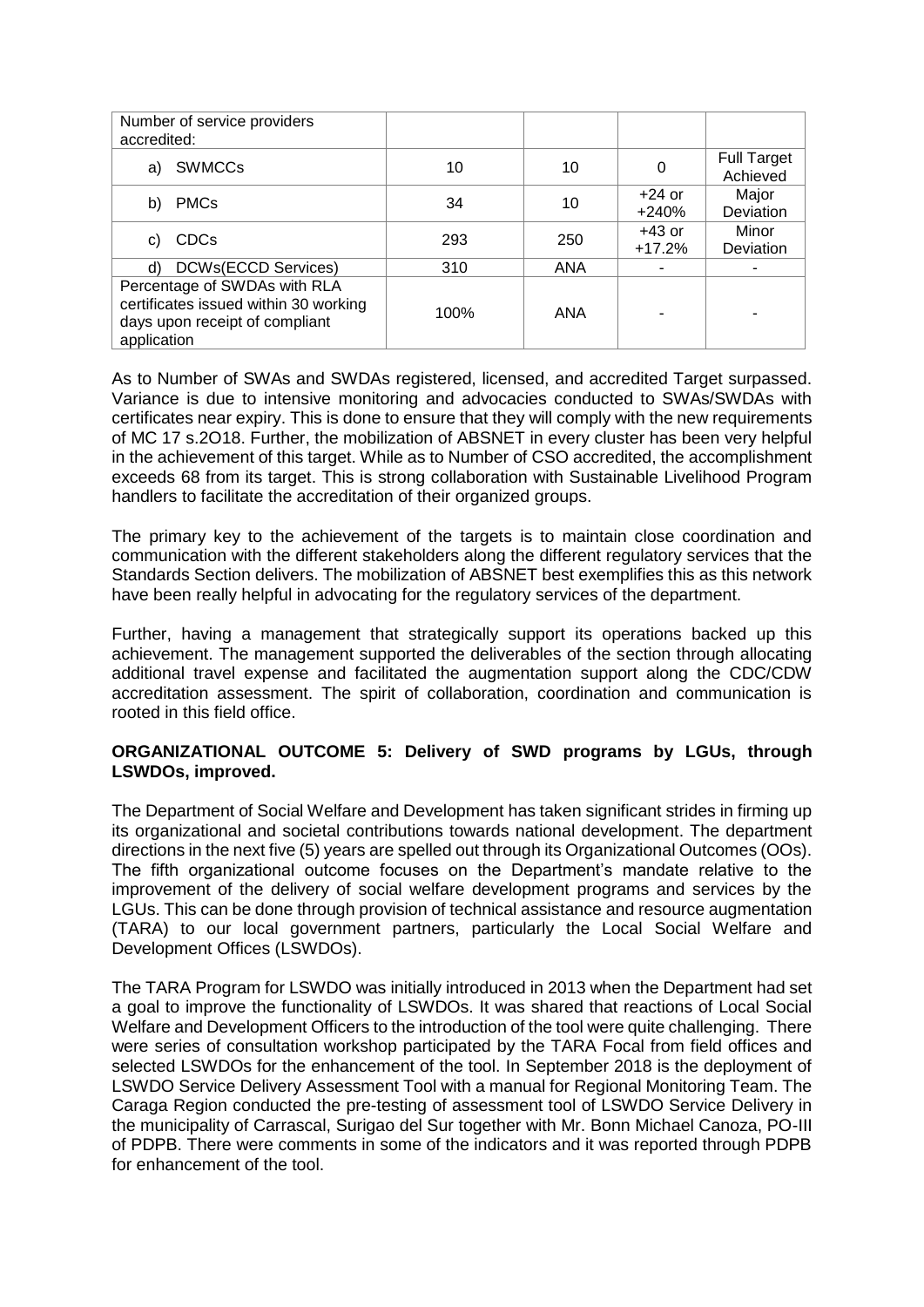| , 10000000 0110 , 01100100 |                      |                               |
|----------------------------|----------------------|-------------------------------|
| <b>LGUs</b>                | <b>No. of LSWDOs</b> | <b>Assessed and Validated</b> |
| <b>PLGU</b>                |                      |                               |
| <b>CSWDO</b>               |                      |                               |
| <b>MSWDO</b>               |                      | 66                            |
| Total                      | 78                   | 76                            |

*Table 33. Total Reach of the Service Delivery Assessment 2019 Implementation: LGUs Assessed and Validated*

Table above shows that out of 78 LGUs in Caraga Region, 76 of them were assessed and validated except the municipalities of Taganaan, Surigao del Norte and Butuan City, Agusan del Norte who requested for the deferment of the schedule due to other equally important priorities.

The FO Caraga has no criteria in targeting the LGUs to be assessed. As to the fulfilment of the Department's mandate by providing assistance to local government units, it is essential to include all LSWDOs on the SDA baselining to capture the region-wide representation on the status of the service delivery. The entire data at the local level will be useful for the RMT in prioritizing provisions of technical assistance and services to the partner LGUs. The remaining 2 LGUs will be assessed this year 2020, the validating team is always ready and just waiting for the final schedule from the LSWDO.

| rapid on. Tangolo voroad Aloophipiidi informo on Odloomo malodloro or OOO                |                        |                |            |                    |  |  |  |
|------------------------------------------------------------------------------------------|------------------------|----------------|------------|--------------------|--|--|--|
| <b>Output Indicators</b>                                                                 | <b>Accomplishments</b> | <b>Targets</b> | Variance   | <b>Assessment</b>  |  |  |  |
| Number of learning and development<br>interventions provided to LGUs<br>(through LSWDOs) | 9                      |                | $+2$       | Minor<br>Deviation |  |  |  |
| Percentage of LGUs provided with<br>technical assistance                                 | 78 of LGUs<br>100.00%  | 78 LGUs<br>70% | +30.00%    | Minor<br>Deviation |  |  |  |
| Percentage of LGUs that rated TA<br>provided as satisfactory<br>or better                | 100.00%                | 80%            | $+20.00\%$ | Minor<br>Deviaton  |  |  |  |

*Table 31. Targets versus Accomplishments on Outcome Indicators of OO5*

Table 31 shows the percentage of physical target versus physical accomplishments by providing technical assistance to our partner LGUs. For the year 2019 the FO Caraga is able to meet the target 78/78 LGUs or 100% provided with TA.

*Table 32. Financial Performance of TARA*

| <b>Program/Activity</b>                                                                               | <b>Allocated</b><br><b>Obligations</b> |            | <b>Disbursement</b> | <b>Utilization Rate</b><br>$(\%)$ |                  |  |
|-------------------------------------------------------------------------------------------------------|----------------------------------------|------------|---------------------|-----------------------------------|------------------|--|
| /Project                                                                                              | <b>Budget</b>                          |            |                     | <b>Obligations</b>                | Disburse<br>ment |  |
| Provision of<br>Technical /<br>Advisory<br>Assistance and<br>other Related<br><b>Support Services</b> | 541,000.00                             | 541,000.00 | 268,000.00          | 100%                              | 49.5%            |  |
| Provision of<br>Capability<br>Training<br>Programs                                                    | 732,118.00                             | 732,118.00 | 547,875.00          | 100%                              | 74.8%            |  |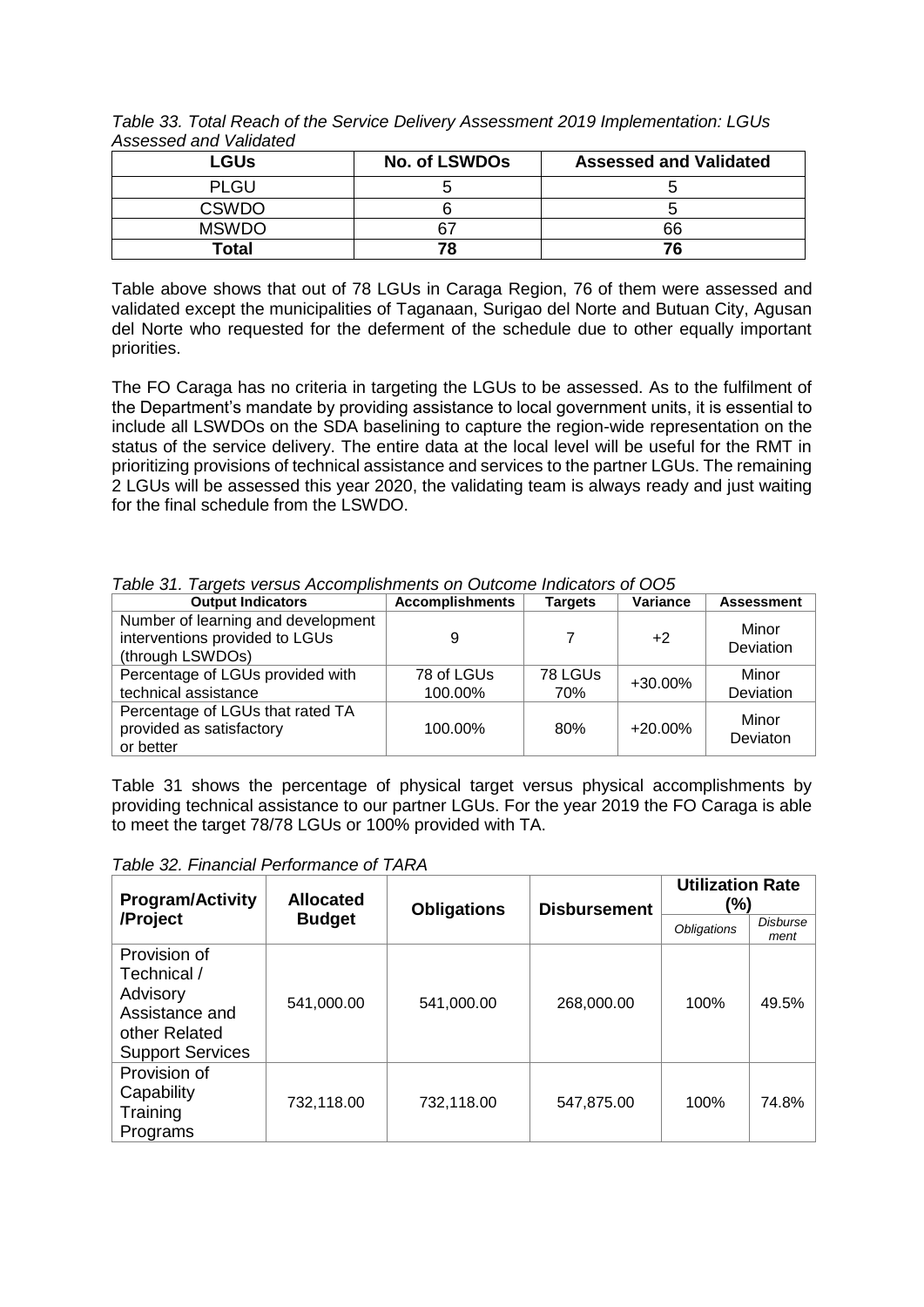Table 32 shows the budget allocation intended for the TARA program. There is a difference between obligation and disbursement like the obligated amount as reflected in the activity proposal is not fully utilized. As per information from the Procurement Section the actual quotation is low compared to the total cost re: catering services, accommodation and supplies.

The implementation of Service Delivery Assessment 2019 provides an opportunity to understand the status of the LSWDOs in their respective locality. Majority of the LSWDOs got the Level 1 "Enhanced Service Delivery". It shows in the validation results that most of the LGUs don't have available funds for a regular position of additional Social Workers to help the LSWDO as head of the office. Even the magna carta for social workers until now remains as their sentiments.

In most cases, social services are not a priority of the LCE thus, fund support for the implementation of various programs and services for the sectoral groups are limited. One of the gaps that was discovered during validation is the lack of awareness of the LCEs and other concerned offices about Social protection and the lack of corresponding budget allocated for the implementation of the mandatory programs.

## **SUPPORT TO OPERATIONS**

#### **A. Policy Development & Plans Section**

| <b>Output Indicators</b>          | <b>Accomplishments</b> | <b>Targets</b> | <b>Variance</b>          | Assessment |
|-----------------------------------|------------------------|----------------|--------------------------|------------|
| Number of agency plans formulated |                        |                |                          |            |
| and disseminated                  |                        |                |                          |            |
| a. Medium-term Plans              |                        | ANA            | $\overline{\phantom{a}}$ | -          |
| b. Annual Plans                   |                        | ANA            | -                        | -          |

*Table 33. Targets versus Accomplishments on Outcome Indicators of PDPS*

Throughout 2019, the PDPS has a total of six (6) agency plans formulated and disseminated. Of which three (3) are Medium-term Plans namely, Strategic Plan, Result Matrix and Risk Treatment Plan and was accomplished in 1<sup>st</sup> Quarter of 2019. While in Annual Plans, three (3) plans were formulated, particularly the Agency Performance Measures and Sectoral Plans where it was submitted in  $4<sup>th</sup>$  Quarter of 2019 and also the updating of RM, APM and RTP which was conducted last February 2019.

Aside from agency plans, the PDPS was also able to conduct planning workshop and M&E activities, such as Conduct of Integrated Performance Review and Evaluation Workshop, Project Coffee Break, Legislative Forum and other meetings/trainings/workshops related to planning.

#### **B. Social technology Section**

The accomplishment of the target on replication of completed social technologies is somewhat challenging due to limited funds of the Local Government Units. There is an appreciation of the social technologies, however, most of the LGUs were constrained to sign a memorandum of agreement with the DSWD in the replication of ST. Although it was already explained to them that they may replicate a social technology.

With the implementation of SIPAG Project in Caraga, City of Bislig is hoping that the system would be of great contribution in the management of cases being handled by the Social Workers. They are aiming for a more accessible system that does not require an internet connection so that they will be able to utilize the system anytime.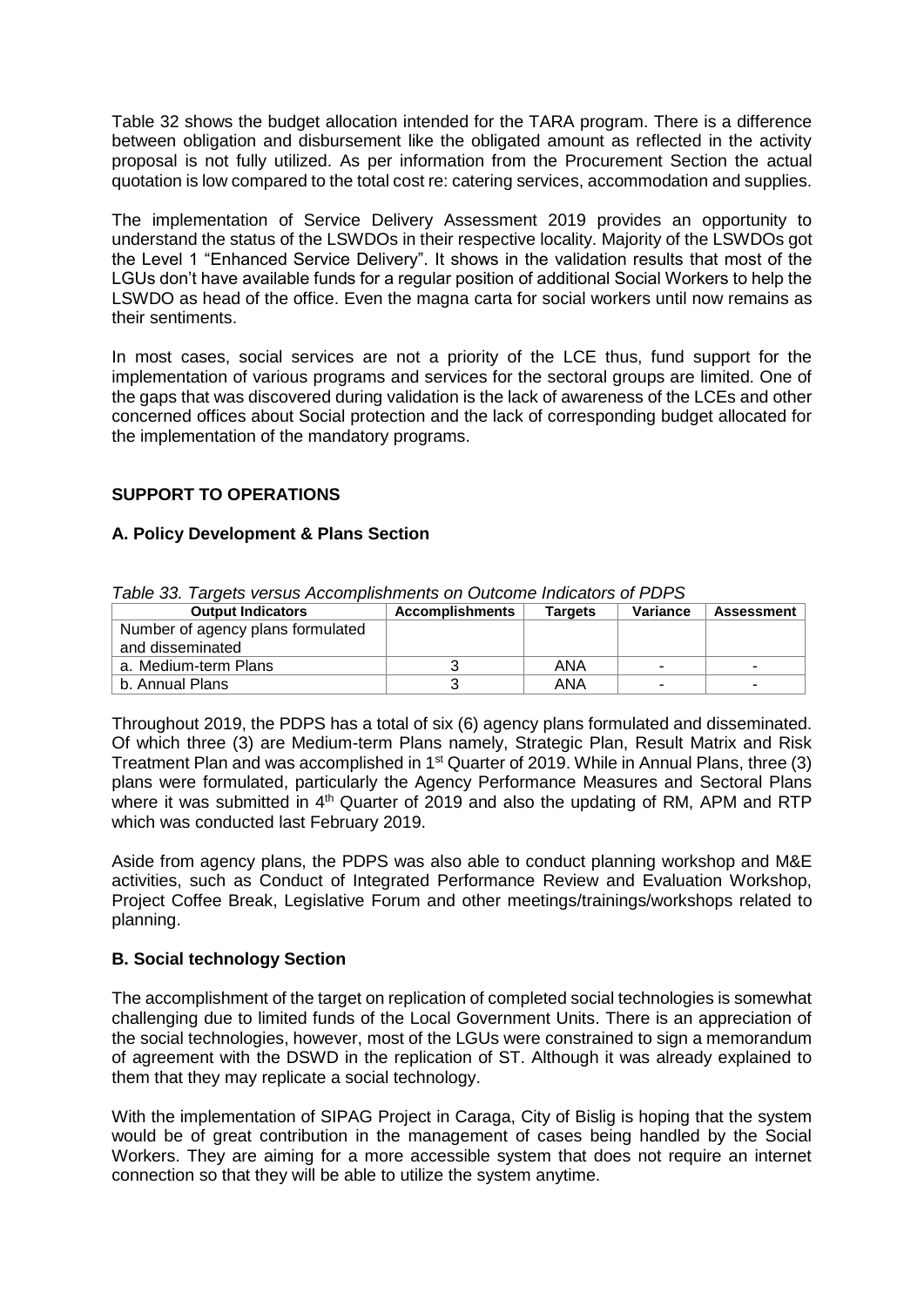On the other hand, the City of Cabadbaran through the City Social Welfare and Development Office (CSWDO) having chosen as the pilot area for the implementation of Enhanced National Family Violence Prevention Program (ENFVPP) expressed their gratefulness because they really wanted to implement prevention programs such as this. They are looking forward for a positive result of this program.

The immediate response of the Social Technology Bureau regarding our requests in relation to the conduct of social marketing activities including provision of social marketing collaterals contributed a lot to the accomplishment of target for Field Office Caraga. The technical assistance and resource augmentation from STB really contributed to the Field Office's pilot implementation of SIPAG. However, when it comes to the regionally-initiated social technologies particularly Pamilya sa Gugma wherein there are still activities that need to be conducted, the allocated annual budget parameter is not enough to completely implement all the components and activities. Hence, the need to prepare for a catch-up plan with the consideration of available funds and other resources.

## **C. National Household Targeting System - Poverty Reduction**

## *C.1. Listahanan 3 Assessment*

One of the major activities of the section for this year 2019 is the updating of the Listahanan database of poor households through the conduct of third round nationwide assessment. This activity is very crucial considering that the household assessment only happens once every four years.

The implementation of Listahanan 3 assessment is guided by the following phase: preparatory phase; data collection and analysis phase; validation and finalization phase; and, reports generation and management phase. This year, the section is committed to complete the first and second phase of the project cycle based on the approved L3 workplan.

As to the hiring of required staff complement, a total of 1,185 staff or 100% against the target were hired by the section (Please see Table 1). These accomplishments were made possible through the collective efforts extended by the staff involved during the simultaneous recruitments and selections process.

Hired Listahanan 3 field personnel underwent intensive training, which aimed to equip the staff with necessary skills and knowledge to perform their tasks and responsibilities during the assessment. The trained area coordinators (ACs) were deployed in their respective area of assignments last September 3-7, 2019 to conduct LGU coordination meeting while the area supervisors were deployed on September 16, 2019, right after their four-day training. These staff

had conducted barangay local government units (BLGUs) orientation and general assemblies, which aimed to present the roles and supports needed to the LGUs and communities for the successful implementation of the project. Further, these staff also conducted interviews to the Barangay Captains and ocular visits in connection to the submitted proposed pockets of poverty by the BLGUs.

With the presence of the Provincial/City/Municipal Links (P/C/MLs), Listahanan field staff presented the deployment schedules of the assessment team during the MCAC meeting. This is to ensure that all Pantawid Pamilya beneficiaries are interviewed during the assessment period.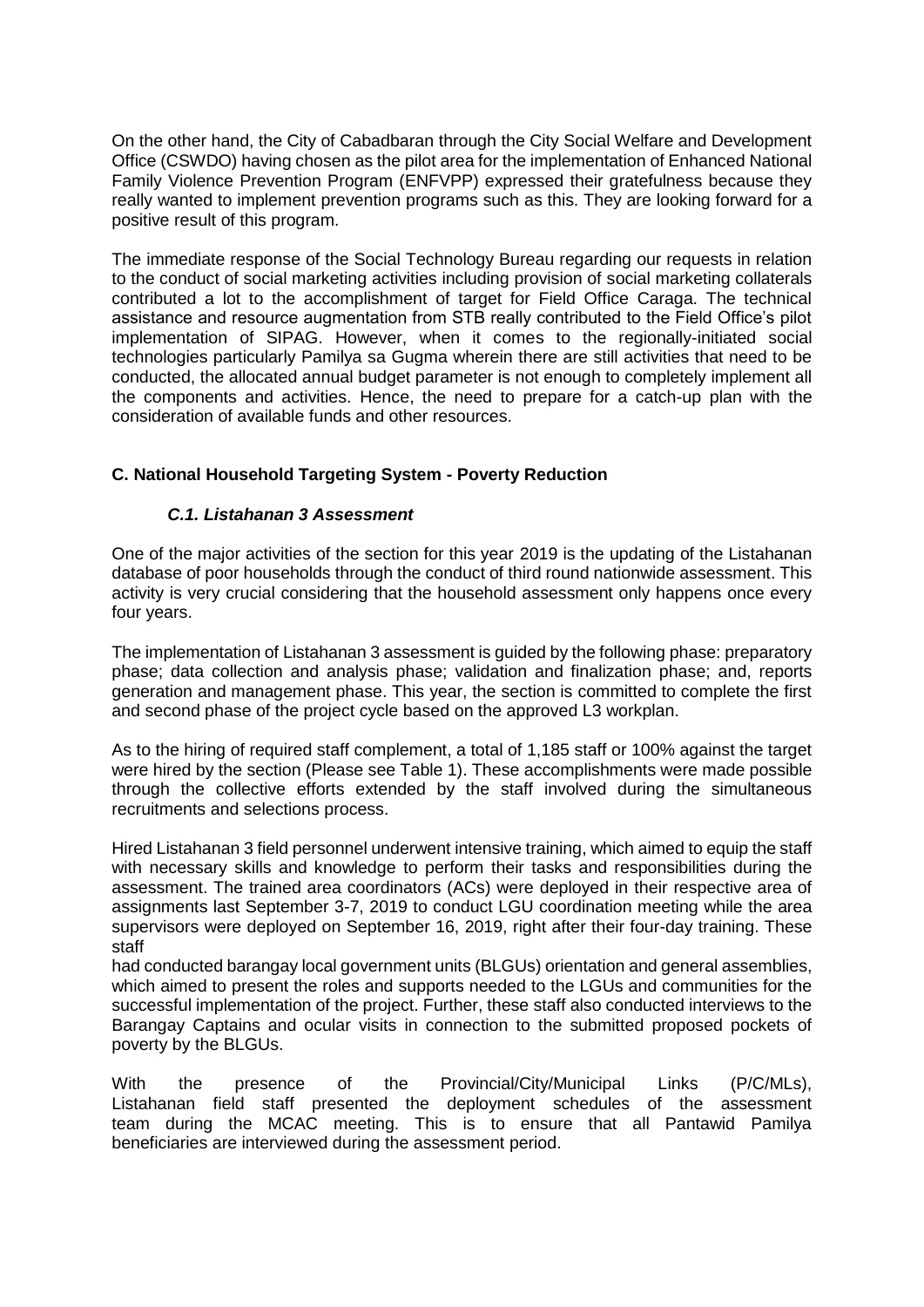| <b>Positions</b>            | No. of<br>Vacancies | No. of Hired | Percentage<br>of Hired |
|-----------------------------|---------------------|--------------|------------------------|
| <b>Area Coordinators</b>    | 29                  | 29           | 100%                   |
| Area Supervisors            | 144                 | 144          | 100%                   |
| Enumerators                 | 722                 | 722          | 100%                   |
| <b>Encoding Supervisors</b> | 2                   | 2            | 100%                   |
| Encoders                    | 144                 | 144          | 100%                   |
| <b>Verifiers</b>            | 144                 | 144          | 100%                   |
| <b>Total</b>                | 1,185               | 1,185        | 100%                   |

*Table 34. Number of Hired Listahanan 3 Field Personnel by Position*

The office completed the household assessment on December 10 this year. A total of 493,512 households were assessed by the Listahanan field workers based on the Operations Management Result System (OMRS) generated as of January 7, 2020. This is 95% against the regional target which is 519,881. This accomplishment was made possible through the supports extended by partner LGUs particularly in providing guides to ensure that all households especially

in far-flung areas are interviewed.

All barangays were completely coverd by Listahanan field staff. The section had secured certificate of completion (COC) from the Municipal and Barangay Local Government Unit (M/BLGU) attesting the actual number of households in the area

For the encoding activity, as of January 7, 2020, a total of 299,406 or 61% of the barcoded HAFs were encoded. Completion of encoding activity is expected to complete by end of January 2020. The target timeline for the encoding activity which is expected to complete by end of December was not met due to the following reasons: delayed delivery of 108 laptops; numerous system downtimes were experienced; and, several IMRs were sent to DSWD NHTO regarding the Listahanan 3 System downtimes.

## *C.3. Listahanan 2 Data Sharing*

For this semester, a total of forty-one (41) requests were responded by the section. Of these, four (4) were statistical requests, thirty-five (35) were namematching requests which were mostly requested by the Sustainable Livelihood Program (SLP) and walk-in clients. The remaining two (2) were requests for list of poor households. Furthermore, two (2) or 100% of the target stakeholders utilized Listahanan 2 results for social welfare and development initiatives. These are ACLCButuan City and LGU of Gigaquit, Surigao del Norte

## *C.2. Technical Assistance on Listahanan 2 Data Sharing*

Being the frontline service of the FO in providing the list of identified poor household and to ensure that partner-stakeholders will be able to use such database, the section provided technical assistance on Listahanan 2 data sharing requirements to Local Government of Unit (LGU) of Gigaquit, Surigao del Norte and AMA Computer Learning Center (ACLC)-Butuan City. With this initiative, accomplished Memorandum of Agreement (MOA), designation of Data Protection Officer (DPO), and other documentary requirements were submitted by these interested parties

Moreover, as part of security measures, Regional Field Coordinator Aldie Mae A. Andoy, together with Regional Information Technology Officer Raffy Pocon, conducted inspection meetings with the designated DPO to discuss about the Salient Features of the Data Privacy Act of 2012 and all its pertinent issuances. After series of follow-ups and personal appearances, the requesting parties have already perfected MOA with Certificate 1, 2, 3, and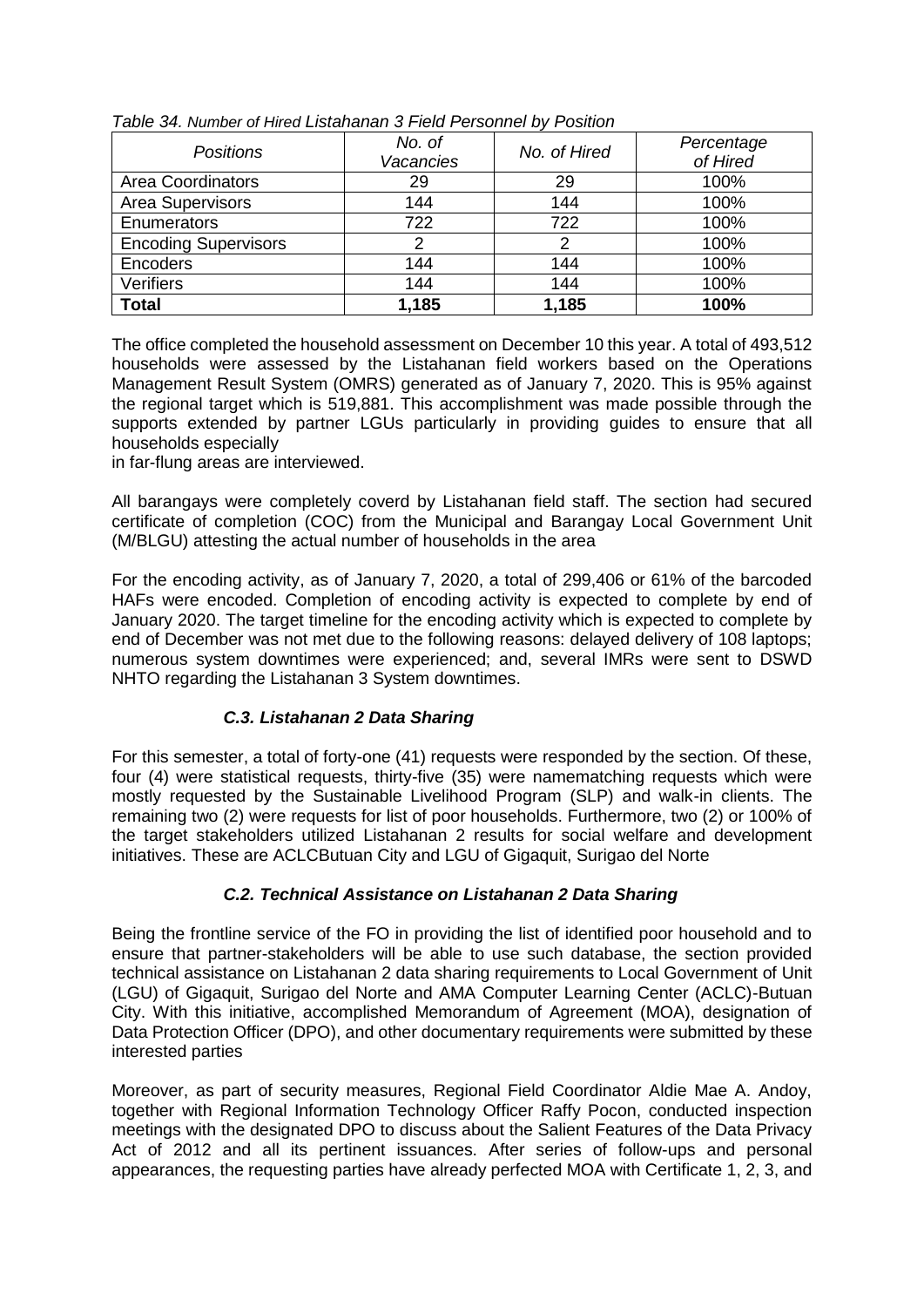4. Requested datasets were turned over to School Director of ACLC-Butuan Alan L. Atega and Gigaquit Municipal Social Welfare and Development Officer Aigleen Molina on October 15 and 17, 2019 respectively

D. Information and Communications Technology Management Section.

#### **D. Internal Audit Section**

The IAU was able to submit the compliance to audit recommendation (CARe) updates on the Operation Audit on SLP as committed in the approved MAP; and based on the review and evaluation of the IAS, the FO was able to accomplish 100% compliance with all of the audit recommendations before the end of the one (1) year monitoring period. Also, the IAU submitted to the IMC Secretariat, Central Office the 3rd quarterly Integrity Management Program (IMP) Progress Reports indicating 100% compliance or 34 out of 34 planned integrity activities/measures are implemented. The 4th quarter IMP Progress report will be submitted on or before the set deadline which is on January 20, 2020.

On the other hand, the Agency Action Plan and Status of Implementation (AAPSI) as of November 30, 2019 reflecting the summary and updates and compliance to COA issued audit observation memorandum was submitted last December 06, 2019. The report indicates that forty seven (47) out of sixty-one (61) recommendations or 77.05% are fully complied and implemented while the remaining fourteen (14) are partially complied. Meanwhile, the prior year's audit recommendations has a total of six (6) recommendations for implementation, five (5) or 83.33% are fully implemented and the remaining one (1) recommendation is partially complied.

The unit also contributed in the conduct of ISO-QMS Internal Quality Audit. The entire audit areas assigned was successfully conducted as programmed. The auditors were able to administer and accomplish the audit checklist and prepared the Request for Action (RFA) and audit reports. The personnel of the IAU also participated and lead in various fact-finding investigations for allegedly and anomalous cases of some staff. Lastly, a series of spot-checks and field validation during Social Pension, and CCAM Cash for Work Payout was observed.

The unit was able to achieve all planned targets for the semester and for the year. Significant factors that affect the yielding result are the constant coordination between the staff of the unit and auditee and program handlers; constant follow-up on the submission of the required reports thus resulted in advance submission of the reportorial requirements to IAS and IMC-Central Offices; early or on time submission of responses to COAs issued AOM and audit queries, and compliance to audit recommendations provided with appropriate means of verification (MOV).

#### **E. Social Marketing Section**

The Social Marketing Section has been at the helm of leading the communication and advocacy efforts of the Field Office in the implementation of the different programs and services. Having been one of the sections part of the support to operations, the section ensures the delivery of the different activities and advocacy materials critical in ensuring the success of the programs and services.

| Table 35. Targets versus Accomplishments on Output Indicators of Social Marketing Section |  |  |
|-------------------------------------------------------------------------------------------|--|--|
|                                                                                           |  |  |

| <b>Output Indicators</b>            | <b>Accomplishments</b> | <b>Targets</b> | Variance | <b>Assessment</b> |
|-------------------------------------|------------------------|----------------|----------|-------------------|
| Percentage of stakeholders informed |                        |                |          | Major             |
| on DSWD programs                    | 0%                     | 85%            | -85%     | Deviation         |
| and services                        |                        |                |          |                   |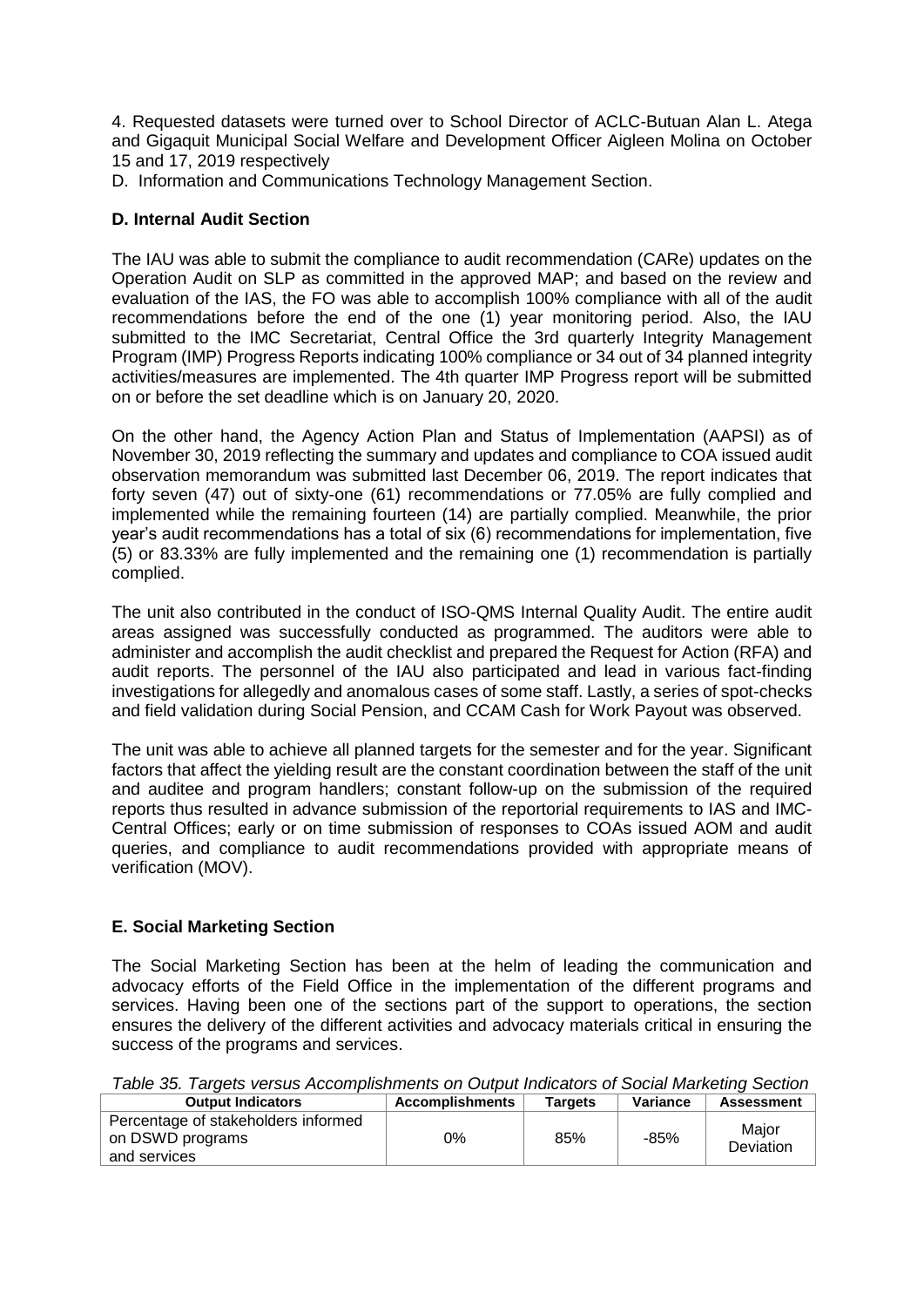| Number of social marketing activities<br>conducted |     |    |        |                    |
|----------------------------------------------------|-----|----|--------|--------------------|
| Information caravans<br>a)                         |     | 2  | +5     | Major<br>Deviation |
| Issuance of press releases<br>b)                   | 75  | 36 | $+39$  | Major<br>Deviation |
| Communication campaigns<br>C)                      | 130 | 3  | $+127$ | Major<br>Deviation |
| Number of IEC materials developed                  | 76  | 8  | $+68$  | Major<br>Deviation |

There is a major deviation for the KAP Survey since the Social Marketing Service has issued the guidelines for the KAP Survey late in the 2nd Semester (October 2019). According to the guidelines, the KAP Survey submission of output is February 15, 2020. Thus, the Social Marketing Section decided to conduct the Survey on January 22, 2020. Ample time is needed for the preparations. So after the guidelines were provided on October, the team made adjustments as to the conduct of the survey. It was hard for the team to have it by November and December, since there were already quite a number of activities lined-up for conduct.

As for the other targets, the Section was able to surpass the targets by a mile with the fact that there was a harmonious working environment (internal and external), which resulted to quite a number of opportunities to go over the targets. And since the Section has 10 able, talented, and active Information Officers/Admin Assistants ready to take on the challenges of delivering the targets, it was possible to really hit the targets – much more, surpass it.

## **GENERAL ADMINISTRATION AND SUPPORT SERVICES**

## **A. Human Resource Department**

As of December 31, 2019, the Field Office has 2214 employees (Regular, contractual, MOA and Job Order staff). Of these, only 43 staff have not yet processed their clearances and deliverables, thus the delay in the release of their salaries and benefits (CNA, last salaries, Additional premium for MOA workers and Job Orders, PBB 2017 and PEI)

Table 36 shows the accomplishment of the Section on its target for CY 2019.

*Table 36. Targets versus Accomplishments on Output Indicators of Personnel Section*

| <b>Output Indicators</b>                                                      | <b>Accomplishments</b> | <b>Targets</b> | Variance  | <b>Assessment</b>         |
|-------------------------------------------------------------------------------|------------------------|----------------|-----------|---------------------------|
| Percentage of staff provided<br>with compensation/benefits<br>within timeline | 97.75%                 | 100.0%         | $-2.25\%$ | Minor<br><b>Deviation</b> |

Previous semester's unclaimed salaries were already released and claimed. Only 22 out of 90 salary claims are pending for release, awaiting for compliance of requirements.

Overall performance of the Personnel Section in terms of the office target for CY 2019 is 97.75%. Although there is a minor deviation on the target, there is still a need to fully disburse and release these claims on salaries and benefits of staff in order to attain full achievement of the target and provide the benefits due to FO Caraga's workforce.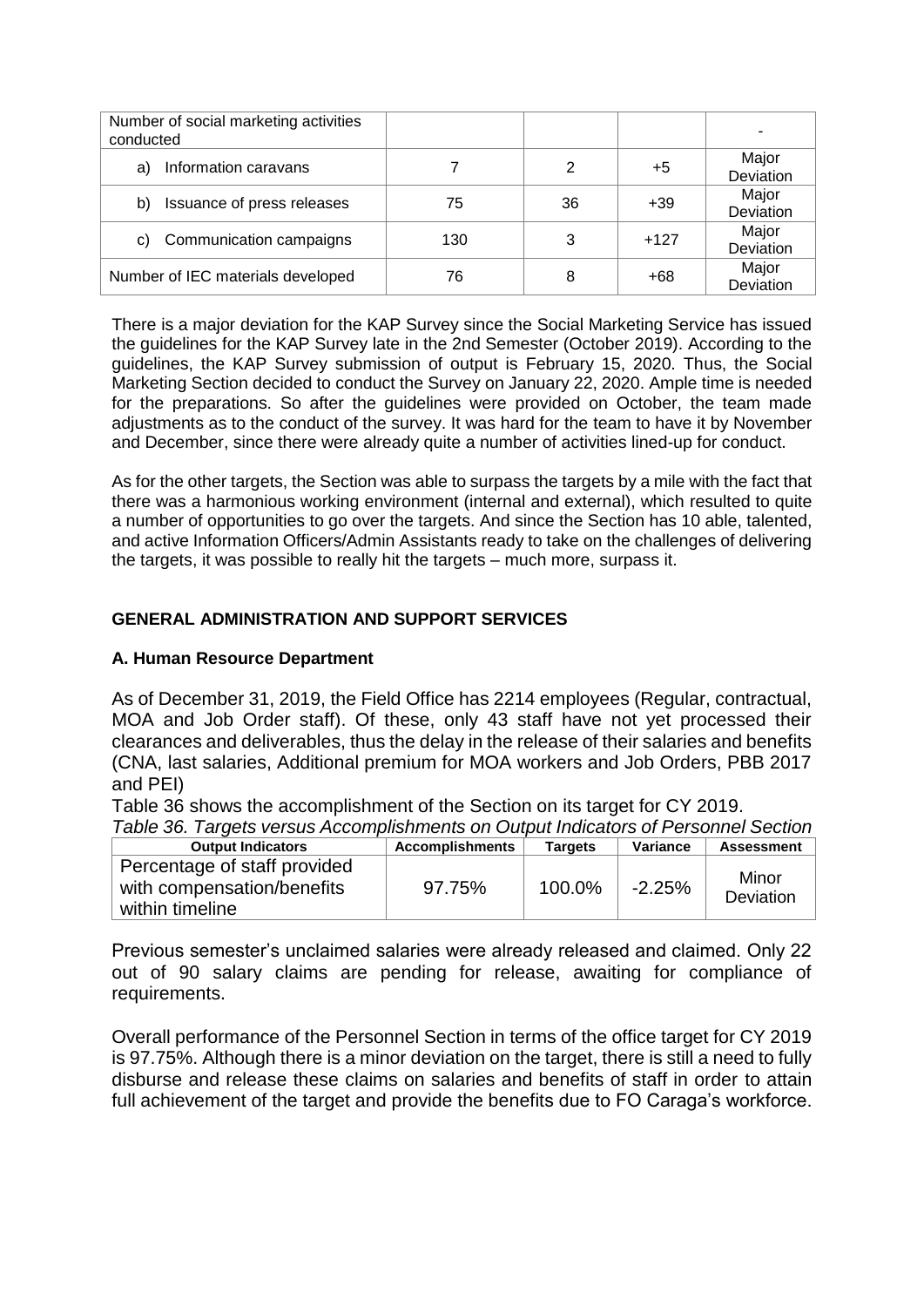## **B. Legal Unit**

The Legal Unit is primarily responsible for providing technical assistance and legal support to the Regional Director. It assists the Regional Director by handling administrative cases involving Department personnel and certain litigated cases by providing the Department legal opinions and advice on matters involving its formal mandate and the exercise of its official powers and functions, and by rendering similar and related services.

It provides support to Office/ Sections/ Units in matters relating to interpretation and execution contracts, review of legal documents, provision of legal advice, filing of administrative and/or criminal cases against erring employees, and other legal-related concerns in the performance of duties and functions of any Office/ Section/ Unit, and attends to clients (external) who directly come into the office seeking relief or legal assistance to their legal concerns and/or those clients served by the Protective Services Division.

| <b>Output Indicators</b>                                                                         | <b>Accomplishments</b> | <b>Targets</b> | <b>Variance</b>    | <b>Assessment</b>       |
|--------------------------------------------------------------------------------------------------|------------------------|----------------|--------------------|-------------------------|
| Percentage of disciplinary cases<br>resolved within timeline                                     | 100%                   | 100%           | 0%                 | Full target<br>achieved |
| Percentage of litigated cases<br>resolved in favour of the Department<br>or Department Personnel | 1 out of 9             | ANA            | -8 or<br>$-88.88%$ | Major<br>Deviation      |
| Percentage of requests for legal<br>assistance addressed                                         | 81                     | ANA            | ۰                  |                         |

*Table 36. Targets versus Accomplishments on Output Indicators of Legal Unit*

Indicator 1 and 3 shows no variance as all referred disciplinary cases and requests for legal assistance are addressed. The timeline of actions taken in disciplinary cases are based on the set procedural timeline of the 2017 Revised Rules on Administrative Cases in Civil Service and the Department's policies and SOPs in handling grievances. The Grievance Committee of the Field Office is functional because the members show competence and the Office of the Regional Director and/ or the Director herself largely support the committees recommended actions.

While Indicator 2 shows an 88.88% variance, it is assessed to be only a minor deviation. Litigation of cases starts from the filing of criminal, administrative, or civil case in an appropriate forum/ court/ tribunal.

In this case, Nine (9) criminal cases were already filed at the Provincial/ City Prosecutor's Office of competent jurisdiction. One (1) of the nine (9) cases submitted has been resolved by the Prosecutor's Office and was determined by Court to have established probable cause that could withstand trial, which thereby issued a warrant of arrest against the accused, a former Project Development Officer of the Department, under Sustainable Livelihood Program.

It is considered a minor deviation because the Courts have its own timeline by which it acts on cases, and that the one case that was resolved favoured the stand of the Department. Also, these cases are not filed at once, but, on different dates. Reasonably, resolutions of these cases will not be issued at once as well. It is anticipated though that come first and second quarter of CY 2020, resolution for the remaining cases will be simultaneously issued by the Court, and that each resolution favours the Department.

While the table shows not much of a problem in the operation of the Legal Unit, it do not represent though the real functionality of how the Unit performs and how it was beset by difficulties.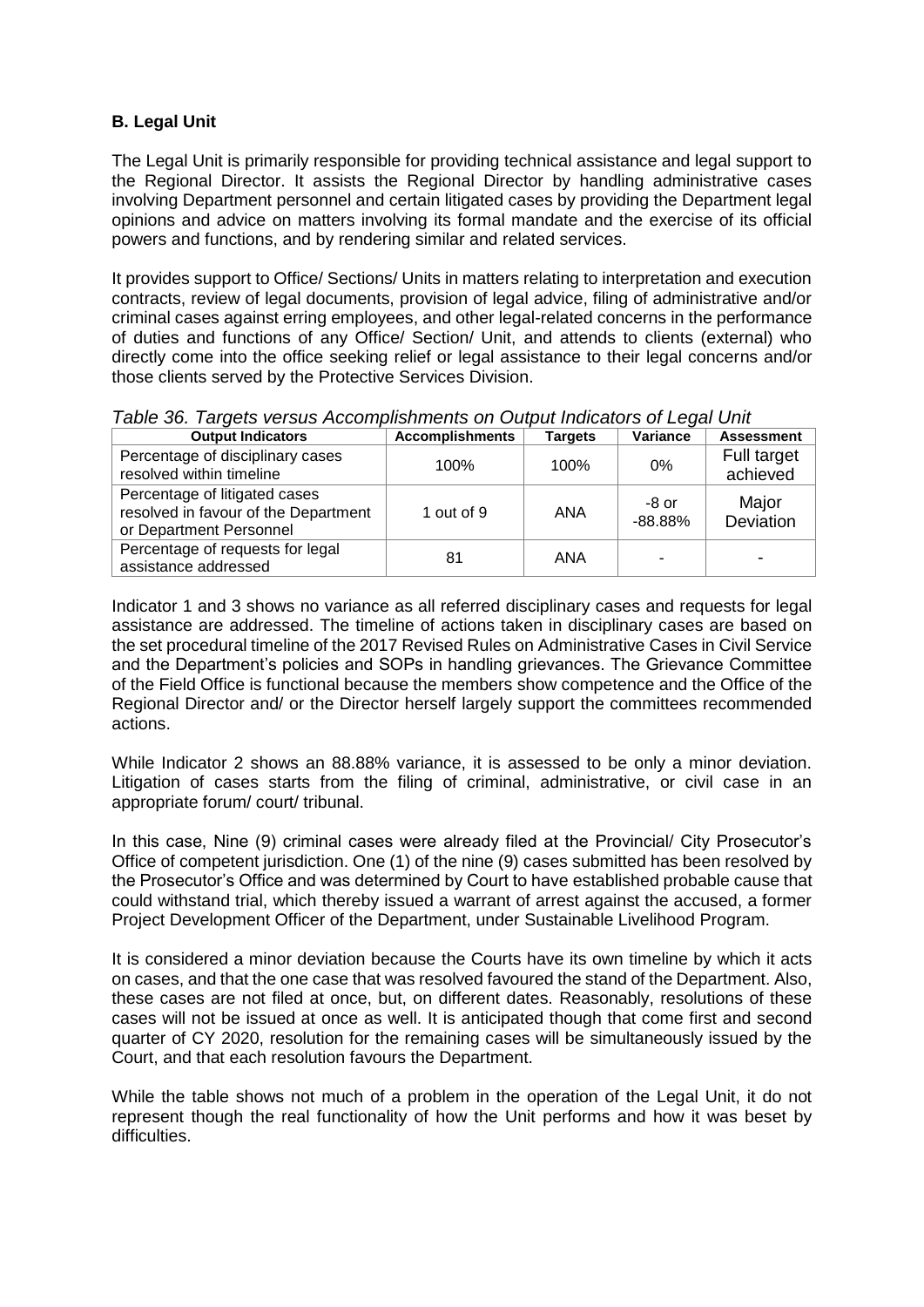For example, while Indicator 2 shows that there were nine (9) cases filed in the Court and that one (1) was resolved in favour of the Department, it does not show whether or not these cases are filed aptly (a reasonable lapse of time) right upon discovery of the acts and omissions committed by employees that violates existing laws. The indicator does not specify as well, whether it refers to a final decision of the Court to a particular case or of points/ stages where appropriate office/ tribunal/ court makes decisions. For example, decision making at the Prosecutor's level for assessment of probable cause, or of a Judge for issuance of warrant, or of a final decision that determines the conviction or acquittal of an accused. If it means the latter, we may be unable to give account in a year's assessment. Meaning, considering our Justice System that often takes years to close a case, it would be impossible to give a positive/ negative report as regards to litigations resolved in favour of the Department or Department Personnel indicator.

## **C. Administrative Services**

The Administration Division (AD) is providing the support role to the operations of the Field Office (FO). The timely and speedy delivery therefore of the support-role from AD units namely, the records, general services, procurement and property shall have direct and indirect effect for the effective and efficient delivery of DSWD programs and services.

## *C.1. For General Services*

14 out of 10 facilities were repaired and renovated and was able to provide the preventive maintenance of the 7 existing vehicles. Also, the acquisition and of 2 new vehicles for the centers ( 2 Innova donated by China) and 1-six-wheeler winged-van for disaster operations (donated by Japan);

## *C.2. Property Section*

Due to uncontrollable circumstances the reciprocal donation was not completed. Just lately this December, the FO Caraga received the Inspection Report from the DENR Caraga positively recommending for the execution of deed of donation. However, this still way ahead since authority from the Office of the President have to be secured before DSWD Secretary Bautista can execute deed of donation back to PGAS.

## *C.3. Records Section*

The records section was able to digitize 5775 records under the Document Tracking System (DTS). To date, the Digitization Project was already awarded to Caraga State University (CSU) with project implementation coverage from December 2019 to April 2020.

#### *C.4.Procurement Section*

The Procurement section processed a total of 1,526 Purchase Requests (PRs), and 1,824 Purchase Orders (POs). The section was also able to meet the procurement requirements both for the SFP and CRCF (RA 9184).

In totality, the AD was able to meet its expected deliverables. However, other deliverables beyond control by the division has to be extended next year - the Digitization Project and Siargao Islands

SFP due to no qualified and responsive service provider hence, opted to alternative bidding.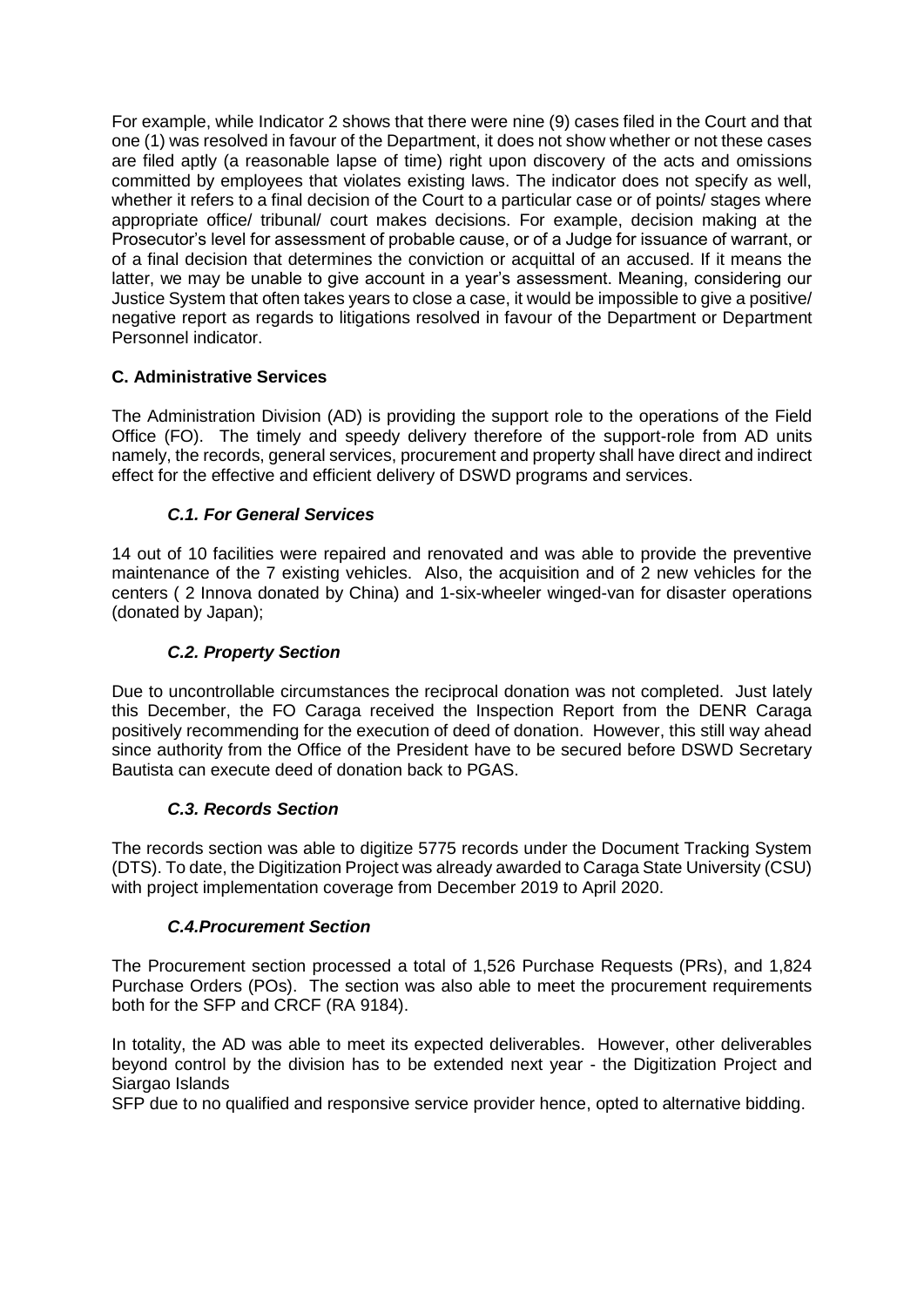#### **D. Financial Management Division**

|                      | rable or. Dudget Othization Rate<br>F101 | <b>CONT</b>    | F102           | <b>TOTAL</b>     |
|----------------------|------------------------------------------|----------------|----------------|------------------|
| <b>ALLOTMENT</b>     | 2,153,144,460.09                         | 147,150,539.38 | 175,818,046.32 | 2,476,113,045.79 |
| <b>OBLIGATION</b>    | 2,122,422,581.84                         | 137,927,669.48 | 175,818,046.32 | 2,436,168,297.64 |
| <b>BALANCE</b>       | 30,721,878.25                            | 9,222,869.90   | $\blacksquare$ | 39,944,748.15    |
| <b>RATE</b>          | 98.57%                                   | 93.73%         | 100.00%        | 98.39%           |
|                      |                                          |                |                |                  |
| Savings<br>Due       |                                          |                |                |                  |
| to:                  |                                          |                |                |                  |
| Bidding - SFP        |                                          |                |                |                  |
|                      |                                          |                |                | 1,101,261.02     |
| SVP - SFP            |                                          |                |                |                  |
|                      |                                          |                |                | 4,440,417.57     |
| <b>Waived LGU's</b>  |                                          |                |                |                  |
| - SFP                |                                          |                |                | 1,886,400.00     |
| Waived<br>by         |                                          |                |                |                  |
| <b>PAMANA</b>        |                                          |                |                | 9,222,869.90     |
| <b>Beneficiaries</b> |                                          |                |                |                  |
| Savings              |                                          |                |                | 16,650,948.49    |
|                      |                                          |                |                |                  |
| Adjusted             |                                          |                |                |                  |
| Obligations          |                                          |                |                | 2,452,819,246.13 |
| <b>Utilization</b>   |                                          |                |                | 99.06%           |
| Rate                 |                                          |                |                |                  |

*Table 37. Budget Utilization Rate*

Field Office Caraga has obligated P2,436,168,297.64 out of P2,476,113,045.79 total allotment received . This accounts for 98.39% utilization rate. The utilization rate is further raised to 99.06 if savings amounting to P15,650,948.49 are considered.

The budget utilization is facilitated because program focal persons are made aware of the status of their funds through the conduct of Account Management Team Meetings whenever necessary. Also, accounting and reporting for the 13,783 transaction vouchers is facilitated with the use of an Integrated Financial Monitoring System (INFIMOS), computerized accounting system installed by the Financial Management Division (FMD).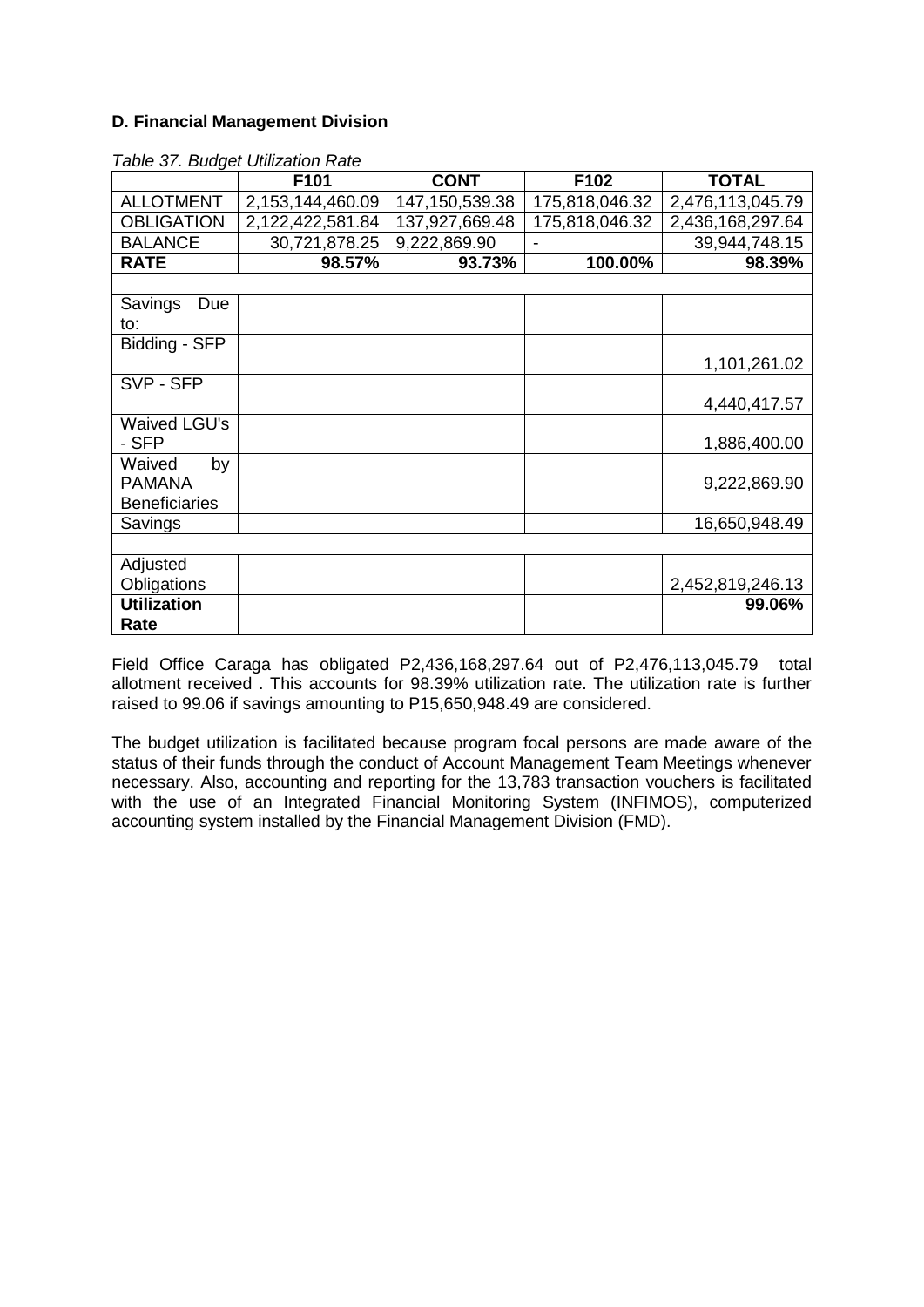## **III. OVERALL ASSESSMENT/CONCLUSION**

Throughout 2019, the DSWD FO Caraga fared well in delivering the programs and services to poor, vulnerable and disadvantage Caraganons. Management and stakeholder's full support and constant monitoring of the Office's performance are the major contributory factors on the achievement of the above-mentioned results. Also, dedication and expertise of highly committed technical staff, and funding support for programs, activities and projects are considered the essential inputs for the Department to fully implement and deliver the Department's programs and social services.

Furthermore, right planning/targeting and compliance to guidelines play also a vital part. Planned activities were timely undertaken to efficiently deliver and comply the department's program and services. Such that, majority of the output indicators were achieved vis-à-vis the annual target. Also, to deliver more efficient and effective services, the FO Caraga has come up some innovations and development of systems and adopted/replicated some good practices.

Given the achieved output indicators from respective Programs and Projects, it sheds light to achieve also the outcome indicators. Most of the outcome indicators were fully achieved and some were accomplished beyond the given target. While there were some indictors that were unmet since there some external factors that are beyond the FO control that leads to hinder the implementation.

With that, the DSWD FO Caraga still continues performing committed to its mission in achieving the Agency's Organizational Outcomes in order to realize its vision that all Caraganons will be free from hunger and poverty, have equal access to opportunities, and enabled by a fair, just and peaceful society.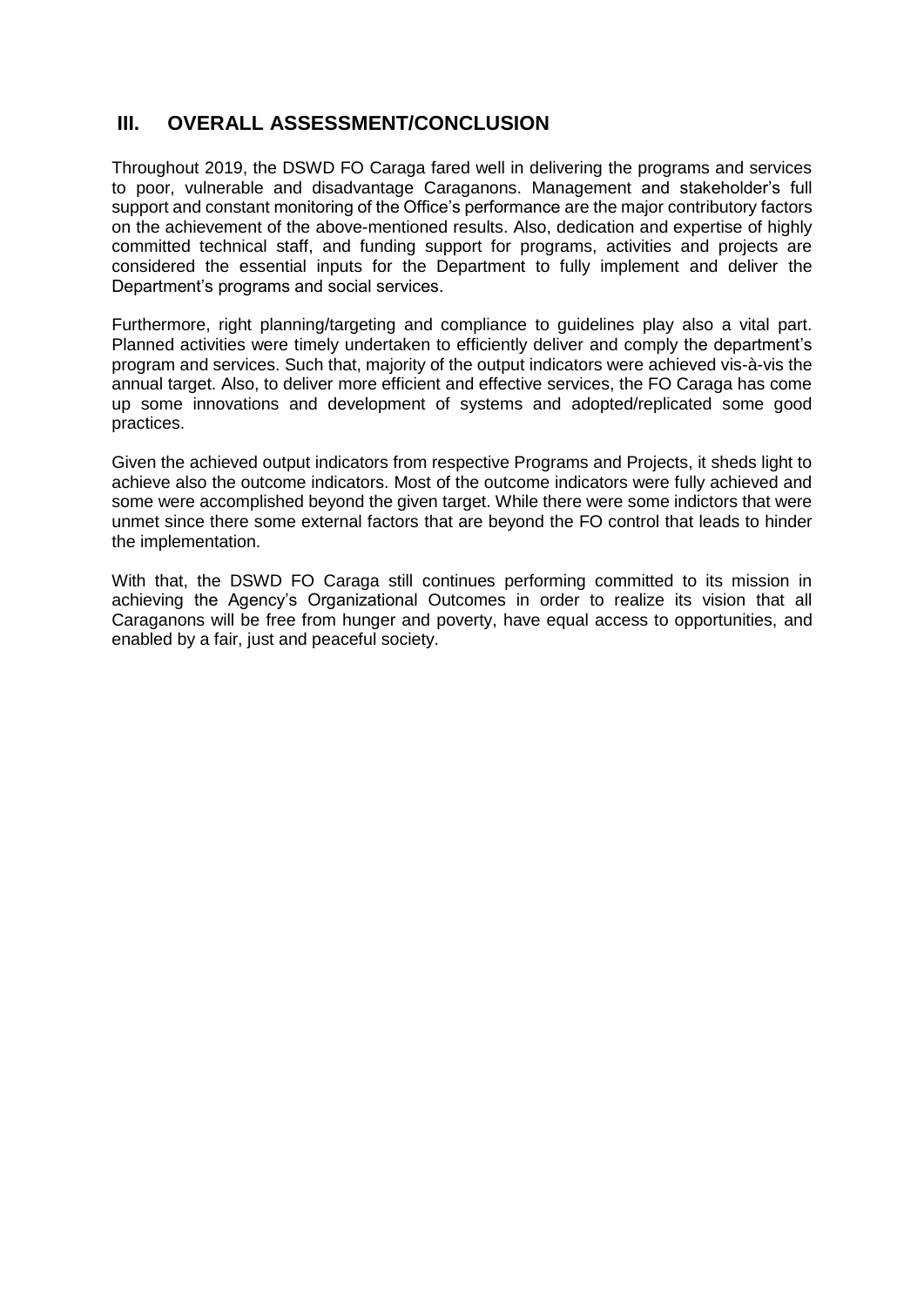# **IV. RECOMMENDATIONS**

Considering the issues and concerns experienced by Program Offices/Divisions/Sections/Units during CY 2019, and in order to fully achieved the expected target for CY 2020, the following recommendations were encouraged, to wit:

| Pantawid              | • Completion of 2019 SWDI Administration to determine improvement                                                                            |
|-----------------------|----------------------------------------------------------------------------------------------------------------------------------------------|
| Pamilyang             | in level of well-being of 4Ps households;                                                                                                    |
| Pilipino Program      | . Full implementation of RA 11310, or the Act Institutionalizing the                                                                         |
|                       | Pantawid Pamilyang Pilipino Program, also known as "4Ps Act";                                                                                |
|                       | • Continuously monitor households and children on their compliance to                                                                        |
|                       | program conditions;                                                                                                                          |
|                       | • Conduct activities as planned and scheduled.                                                                                               |
| Sustainable           | • The SLP Field Office Caraga is looking forward to have an additional                                                                       |
| Livelihood            | implementing staff in order to augment to areas where difficulty is                                                                          |
| Program               | observed. The office also recommends to train more staff as the                                                                              |
|                       | Provincial Coordinators request for it to aid them in the field.                                                                             |
|                       | Furthermore, constant monitoring and technical assistance is also                                                                            |
|                       | needed so as to assess the projects and monitor how well the                                                                                 |
|                       | associations are doing and what difficulties they are encountering all                                                                       |
|                       | throughout the implementation and the post implementation.                                                                                   |
| <b>KC-NCDDP</b>       | • As KC-NCDDP approaches its end, Program management and the                                                                                 |
|                       | shift focus<br>$\omega_{\rm{eff}}$<br>should<br>into<br>sustaining<br>Department<br>gains.                                                   |
|                       | Institutionalizing structural changes that was jumpstarted by CEAC                                                                           |
|                       | should form part with the FO's technical assistance provision to local                                                                       |
|                       | government units, to LSWDOs in particular.<br>Partnership with the                                                                           |
|                       | NCIP and with the DILG relative to ensuring participatory                                                                                    |
|                       | development planning and implementation should likewise be                                                                                   |
|                       | continued by the FO.                                                                                                                         |
| Regional              | • Requesting for an increase in fund allocation for 2020 as it is                                                                            |
| Rehabilitation        | projected that there are more CICLs to be referred in the center and                                                                         |
| Center for Youth      | considering the unavailability of Bahay Pag-asa in the LGUs.                                                                                 |
| (RRCY)                | • Continue the conduct of dialogue to parents and family of relatives                                                                        |
|                       | to resolve conflicts and continue constant coordination with handling                                                                        |
|                       | lawyers, courts, and friends of RRCY.                                                                                                        |
|                       | • Finalize the revision of the Manual of Operation in preparation for                                                                        |
|                       | the Level 3 accreditation.                                                                                                                   |
|                       | • Sustain the conduct of monitoring and FGD with staff from Program                                                                          |
|                       | Management Bureau (PMB).                                                                                                                     |
|                       | • Dialogue with court personnel and handling counsel of the residents                                                                        |
|                       | for the possibility of Release on Recognizance (ROR) and                                                                                     |
| Pension<br>Social     | community diversion program.                                                                                                                 |
| for<br>Indigent       | • No updated list of pensioners from SSS, PVAO and GSIS as basis to<br>cross match the additional potential beneficiaries. Thus, for Central |
| <b>Senior Citizen</b> | office to fast track the MOA between the said agencies to determine                                                                          |
|                       | application of inclusion.                                                                                                                    |
|                       | • Limited staff to handle the 140,000 senior citizens social pension                                                                         |
|                       | beneficiaries. Given that, it is suggested for an additional budget for                                                                      |
|                       | the hiring of additional PDO staff.                                                                                                          |
|                       | • The staff are not prepared for the transition period from DSWD to                                                                          |
|                       | National Commission of Senior Citizens. It is recommended to have                                                                            |
|                       | early issuance of official guidelines/IRR to prepare for the transition                                                                      |
|                       | period.                                                                                                                                      |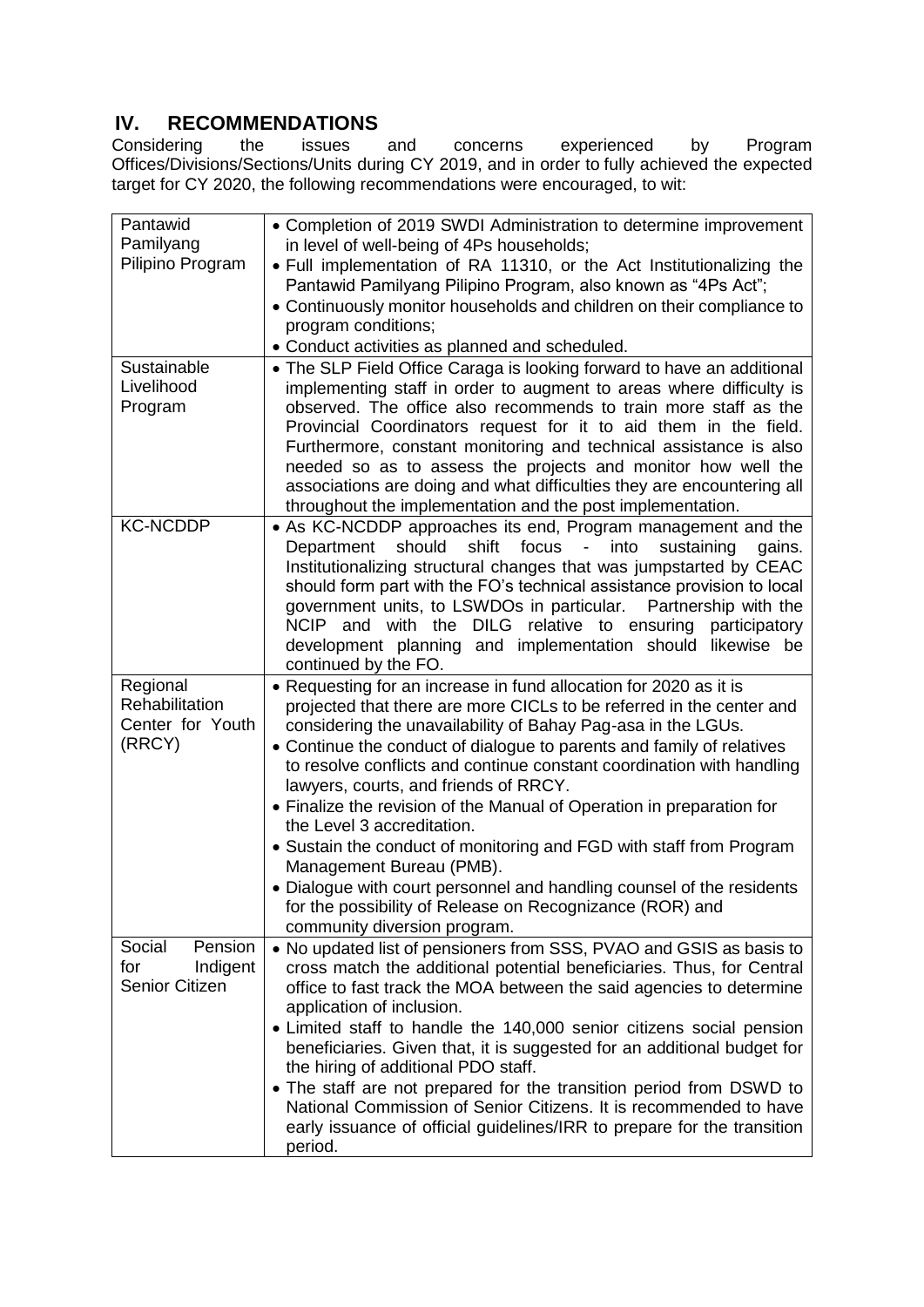| <b>Crisis</b><br>Intervention<br>Section                    | • Social Workers are overloaded with pending case study reports as<br>they could not prepare it during weekdays for, they are serving clients.<br>Thus, for CO to revised the MC 11 AICS Guidelines that the amount<br>of assistance needing Social Case Study Report should be changed<br>from 5,000 to 25,000 and above.<br>• Maximum outright cash of 10,000 is only minimal especially if the<br>client is a cancer patient whose medicines are not available in the<br>local pharmacies. Thus, for CO to revised the MC 11 AICS Guidelines<br>to increase the maximum outright cash assistance from 10,000 to<br>20,000.<br>• Limited time to utilize the funds which was downloaded by CO almost<br>end of the year. For CO to download the funds early on to give more<br>time for FO to utilize and exhaust the funds.                                                                                                                                                                                                                                                                                                                                     |
|-------------------------------------------------------------|--------------------------------------------------------------------------------------------------------------------------------------------------------------------------------------------------------------------------------------------------------------------------------------------------------------------------------------------------------------------------------------------------------------------------------------------------------------------------------------------------------------------------------------------------------------------------------------------------------------------------------------------------------------------------------------------------------------------------------------------------------------------------------------------------------------------------------------------------------------------------------------------------------------------------------------------------------------------------------------------------------------------------------------------------------------------------------------------------------------------------------------------------------------------|
| Assistance<br>to<br>Communities<br>in<br>Need (ACN)         | • For the PMB to send response letter regarding on the submitted<br>request for exemption of ACN projects on "No Fund Transfer Policy".<br>• Funding from PMB in the annual conduct of Assessment Review on<br>the implementation of ACN projects.                                                                                                                                                                                                                                                                                                                                                                                                                                                                                                                                                                                                                                                                                                                                                                                                                                                                                                                 |
| Minors Traveling<br>Abroad                                  | • Central Office to allocate budget for MTA Services purposely for<br>supplies/materials and<br>conduct of advocacy<br>activities/MTA<br>Orientation to LGUs and other stakeholders.                                                                                                                                                                                                                                                                                                                                                                                                                                                                                                                                                                                                                                                                                                                                                                                                                                                                                                                                                                               |
| Adoption<br><b>Resources</b><br>and<br><b>Referral Unit</b> | • For Central Office to consider the amendment of indicator from<br>CDCLAA issuance to endorsement of CDCLAA<br>• For Central Office to study the cases of direct entrustment cases in<br>order to penalizes the concerned parties<br>• For Central Office to fast track the issuance of Data Sharing<br>Agreement in order to facilitate the issuance of Birth Certificate and<br>other Civil Registry Documents<br>• For Central Office to issue a policy on the expiration of Pre-Adoption<br>Placement Authority (PAPA) and Affidavit of Consent to Adopt (ACA)<br>so that PAPs will be forced to file the Petition immediately. In this way,<br>those PAPs who failed to file the Petition shall be reassessed again<br>. For Central Office to study the cases of children born within valid<br>marriage to prevent family background<br>• For Central Office to allocate funds for the purchase of equipment.<br>The Field Office has newly hired 3 additional social workers but they<br>do not have laptops/ destop. Also, the FO is needing a heavy-duty<br>scanner for the scanning of all adoption and foster cases as part of<br>database management. |
| <b>RRPTP</b>                                                | • Absence of shelter facility to cater male TIPs. Thus, establishment of<br>facility is needed.<br>• For Central Office to update regarding the status of Joint MC of<br>RCAT-ACP-VAWC.                                                                                                                                                                                                                                                                                                                                                                                                                                                                                                                                                                                                                                                                                                                                                                                                                                                                                                                                                                            |
| <b>ISSO</b>                                                 | • Allocation of funds for the provision of grants including the logistical<br>support of the program<br>• Allocation of funds for the capital outlay (computer and printer with<br>scanner) for the SWO-II                                                                                                                                                                                                                                                                                                                                                                                                                                                                                                                                                                                                                                                                                                                                                                                                                                                                                                                                                         |
| <b>DRMD</b>                                                 | • NRLMB to provide funds and capital outlay for the construction of<br>regional warehouse.<br>• NRLMB to create position and authority to hire as well as provide<br>budget for the hiring of winged-van drivers<br>• DRMB to finalize the RRP-CCAM Guidelines                                                                                                                                                                                                                                                                                                                                                                                                                                                                                                                                                                                                                                                                                                                                                                                                                                                                                                     |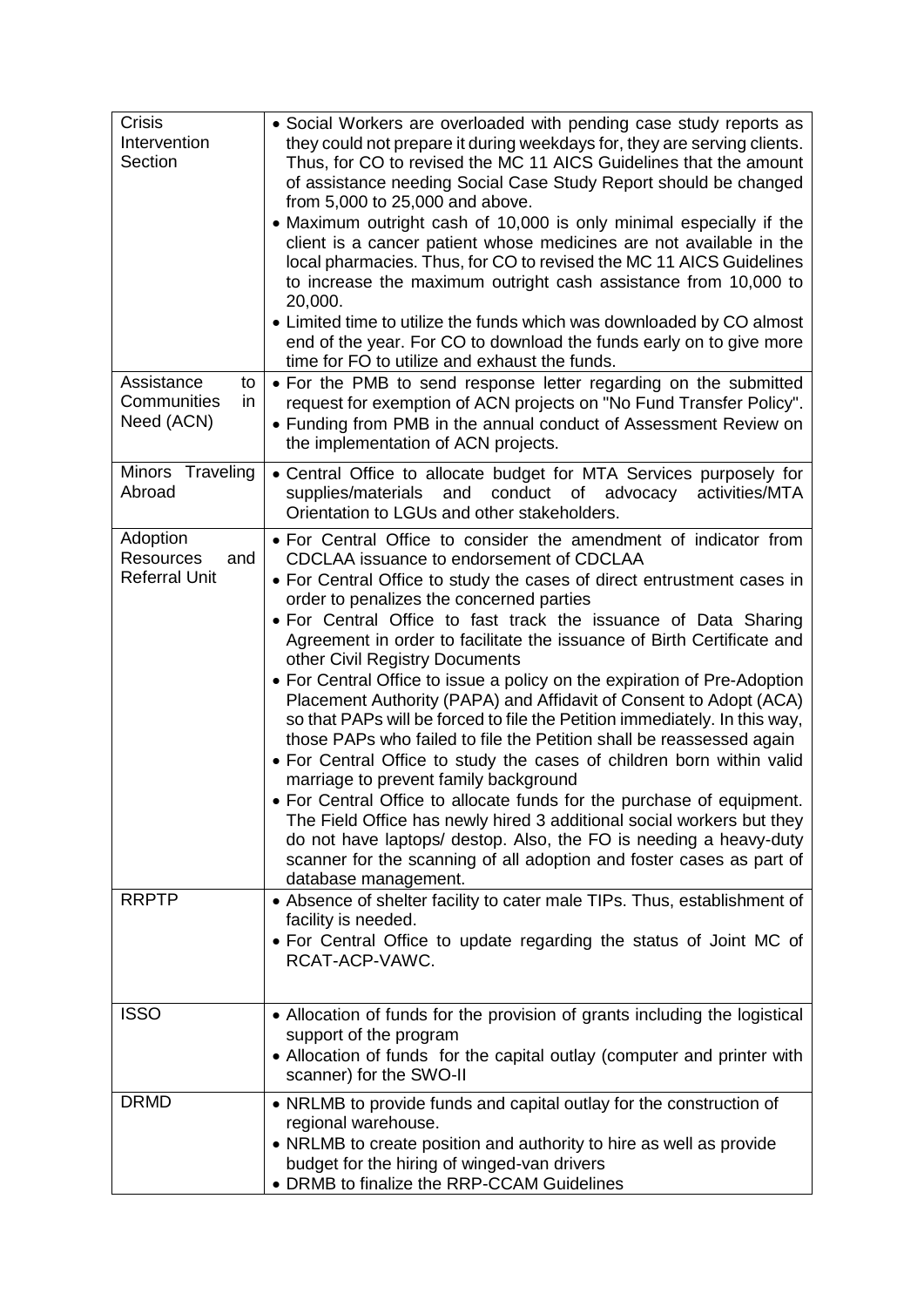| <b>Standards</b>                                                     | • DRMB to ensure the timely downloading of funds per approved<br>MDP and WFP for CY 2020 implementation<br>• DRMB and the DSWD-FOs to continuously lobby/advocate with the<br>DSWD Management to allow the LGU fund transfer modality.<br>• Revised rate and working days per DRRM thematic area included on<br>the proposed guidelines on Cash/Food-for-Work/Training and Caring<br>(C/FFW/T/C).<br>• DRMB, in coordination with the FOs and HRDB to review and align<br>the structure and positions at the DSWD-FOs considering the<br>geographical coverage, physical and financial targets subject for<br>implementation in CY 2021.<br>. DSWD-FOs to submit to DRMB its existing evaluation tool for<br>harmonization and dissemination to all DSWD-FOs.<br>• DRMB to explore the creation of position and hiring of one (1)<br>Information Officer per DSWD-FO to focus on documentation and<br>information management.<br>• DRMB to meet the FMS and HDRB at the DSWD-Central Office for<br>the conduct of an orientation dialogue with the DSWD-FOs'<br>operations, finance and human resources officers/personnel on the<br>following concerns and among others:<br>• Hiring process.<br>• Load allocation.<br>• Payment of overtime pay.<br>• Documentary requirements.<br>• Continued funding support for the SWOI and if possible PDOI-COS |
|----------------------------------------------------------------------|--------------------------------------------------------------------------------------------------------------------------------------------------------------------------------------------------------------------------------------------------------------------------------------------------------------------------------------------------------------------------------------------------------------------------------------------------------------------------------------------------------------------------------------------------------------------------------------------------------------------------------------------------------------------------------------------------------------------------------------------------------------------------------------------------------------------------------------------------------------------------------------------------------------------------------------------------------------------------------------------------------------------------------------------------------------------------------------------------------------------------------------------------------------------------------------------------------------------------------------------------------------------------------------------------------------------------------------------------------|
| Section                                                              | workers for the augmentation of the tasks and responsibilities of the<br>Standards Section considering that the Standards Section Caraga<br>has only three (3) permanent and one (1) contractual staff composed<br>of one (1) Admin Staff and two (3) technical staff for the whole<br>operations in CARAGA Region.<br>• With the new travel per diem rates, additional fund allocation to travel<br>expenses should be considered.<br>• Additional allocation for ABSNET mobilization to further encourage<br><b>ABSNET</b> member's participation<br>• Cascading of all targets should be communicated early in the year in<br>order for the<br>region to be able to strategically plan the activities throughout the<br>year.                                                                                                                                                                                                                                                                                                                                                                                                                                                                                                                                                                                                                       |
| Technical<br>Assistance<br>and<br>Resource<br>Augmentation<br>(TARA) | • The FO Caraga recommend continuous conduct of LSWDO Service<br>Delivery Assessment to the remaining two (2) LGUs and the conduct<br>of capacity building and monitoring among partner LGUs. Lastly,<br>incentives for LGUs who have reached the level 3 which is "Improved<br>Service Delivery" in the next round of assessment.                                                                                                                                                                                                                                                                                                                                                                                                                                                                                                                                                                                                                                                                                                                                                                                                                                                                                                                                                                                                                     |
| Policy<br>Development and<br><b>Planning Section</b>                 | • No consultation from FOs on formulation of Policy/ Guidelines (i.e.<br>GAD Guidelines, ECCD, etc.). Such that, prior to the finalization of<br>guidelines, PDPS staff should be consulted especially if they will be<br>involved in the operationalization of the guidelines.<br>• Capacity-building/Training for HPMES Reportorial.                                                                                                                                                                                                                                                                                                                                                                                                                                                                                                                                                                                                                                                                                                                                                                                                                                                                                                                                                                                                                 |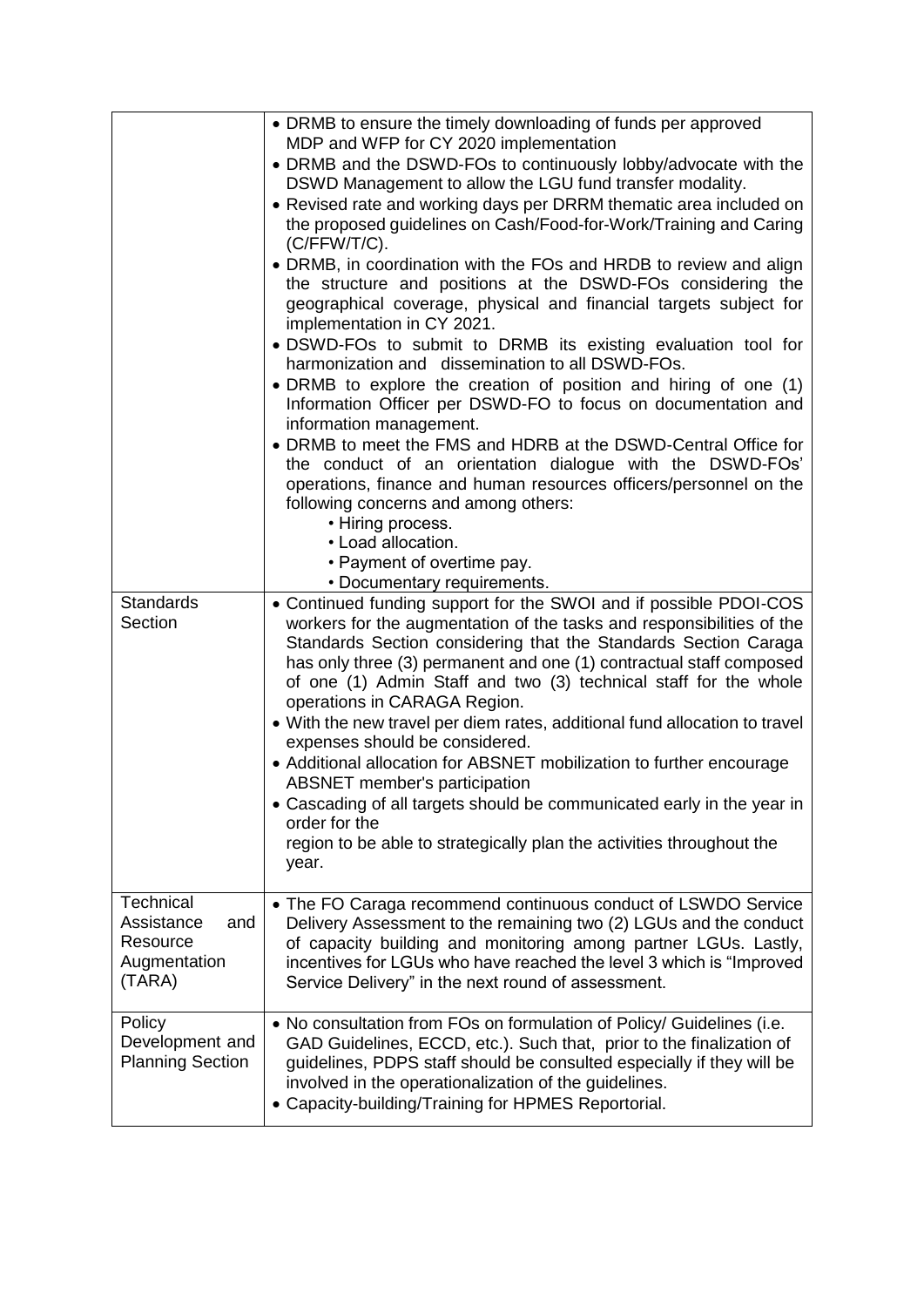| Social<br>Technology        | • It has been observed that the provision of start-up funds for LGUs<br>who forged MOA with DSWD for the replication of social technologies<br>is one of the factors that somehow encouraged the LSWDOs to<br>replicate the completed ST which would respond to the emerging<br>needs of their respective locality. With this, we recommend to<br>increase the amount of start-up funds in the succeeding years as a<br>resource augmentation in the implementation of the replicated ST.                                                                                                                                                                                                                                                                                                                                                             |
|-----------------------------|-------------------------------------------------------------------------------------------------------------------------------------------------------------------------------------------------------------------------------------------------------------------------------------------------------------------------------------------------------------------------------------------------------------------------------------------------------------------------------------------------------------------------------------------------------------------------------------------------------------------------------------------------------------------------------------------------------------------------------------------------------------------------------------------------------------------------------------------------------|
|                             | STB to might as well consider providing funds for the hiring of<br>additional STU staff to assist in the pilot implementation of<br>KAPAYAPAN and in the conduct of social marketing activities.<br>Additional staff is also of great help in the pilot implementation of<br>STs.<br>regionally-initiated                                                                                                                                                                                                                                                                                                                                                                                                                                                                                                                                             |
|                             | Institutionalizing the conduct of social marketing activities at the<br>national level whose participants are the Key officials of the LGUs<br>could also be a contributory factor in increasing the number of<br>LGUs/partner intermediaries who will replicate the completed ST.                                                                                                                                                                                                                                                                                                                                                                                                                                                                                                                                                                    |
| NHTS-PR                     | • In order to the ensure the completion of Listahanan 3 Project Cycle<br>(including the 3rd and 4th phase) within the approved adjusted<br>implementation timeline, it is recommended that its allocated funds<br>must be downloaded to the field offices in the 1st quarter of CY 2020<br>to start the procurement process for the upcoming validation and<br>finalization phase.                                                                                                                                                                                                                                                                                                                                                                                                                                                                    |
| <b>Internal Audit Unit</b>  | • In order to fully achieved the expected target and accomplishment of<br>the unit likewise exercise its core and specific functions and<br>responsibilities the following should be maintained and observed:<br>constant coordination and follow-up between the auditee and auditor,<br>and IAS staff and the IMP concerned program handlers; advance or<br>on-time conduct of planned IM activities and activities indicated in the<br>MAP; and advance submission of the required reports and<br>compliance to audit recommendations both internal and external<br>audits, and IMP progress report provided with corresponding and<br>appropriate MOVs. It is also recommended that for the management<br>to provide and allocate budget for spot checks, field validation in order<br>to increase the scope of the audit and areas to be visited. |
| Social Marketing<br>Section | • The Social Marketing Section was successful in performing its task<br>because of the well-planned activities which complimented the<br>needs for the support to operations. For the 2nd semester of 2019,<br>a performance evaluation workshop should be conducted by the<br>section to check whether the section is able to manage the different<br>activities in the communication plan which would further strengthen<br>the performance of the section. Budgetary requirements must also<br>be considered for the conduct of the up-coming activities, for the<br>Section to continue its excellent performance                                                                                                                                                                                                                                 |
| Personnel<br>Section        | • The following strategies are to be taken into consideration for year<br>2020 in order to achieve the full target achievement, to wit:<br>• To facilitate payment of the above-mentioned unclaimed salaries<br>and benefits, close coordination with program handlers and division<br>admin assistants must be maintained to ensure that all claims<br>relating to salaries and benefits will be provided to all staff and that<br>previous year's claims will be processed and released.                                                                                                                                                                                                                                                                                                                                                            |
|                             | • Conduct of orientation sessions to field staff on new policies for                                                                                                                                                                                                                                                                                                                                                                                                                                                                                                                                                                                                                                                                                                                                                                                  |